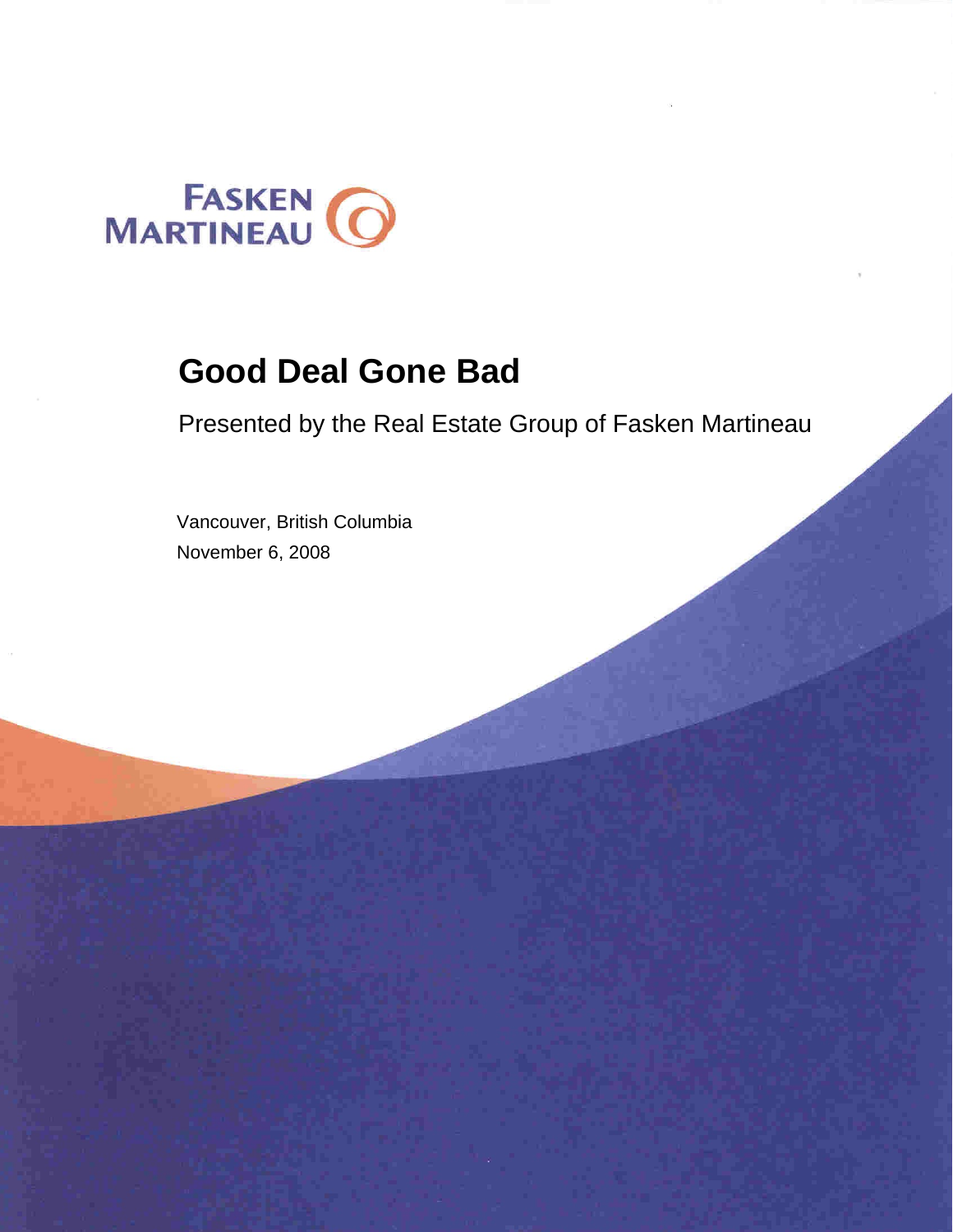

 $\bar{\phantom{a}}$ 

### Index

|                                      | <b>Tab</b>   |
|--------------------------------------|--------------|
| <b>Agenda Items</b>                  | 1            |
| <b>Overview of Real Estate Group</b> | $\mathbf{2}$ |
| <b>Firm Profile</b>                  | 3            |
| <b>Presentations</b>                 | 4            |
| <b>Biographies</b>                   | 5            |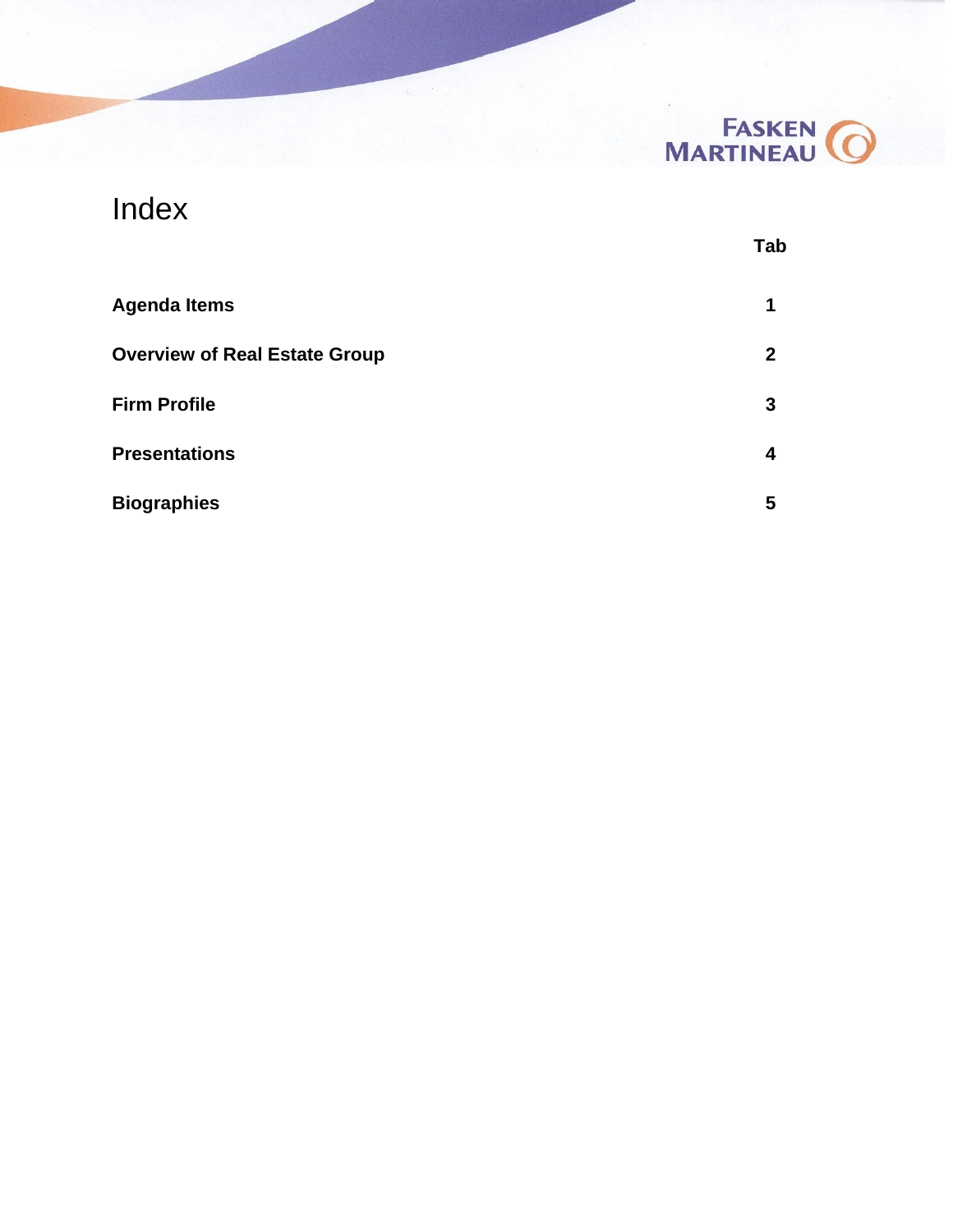

The Real Estate Group of Fasken Martineau, Vancouver presents a complimentary seminar:

### Good Deal Gone Bad

The real estate market in British Columbia is softening. As a result, you may find yourself faced with a buyer or tenant in default or threatening to default. Perhaps you are a buyer or tenant looking to minimize your downstream risk of default. This panel discussion will provide you with legal and practical strategies for today's market.

#### **Agenda items include:**

#### *Seller/Buyer*

- What's Enforceable and What Isn't Avoiding common pitfalls
- Escaping the Deal Conditions precedent, closing conditions and rights of rescission
- "Ready, Willing and Able" What's involved and why it's important
- Remedies Who gets the deposit, damages and specific performance

#### *Landlord/Tenant*

- **E** "Bullet Proofing" the Offer and Lease
- **Practical Considerations Timing of possession, the midnight move**
- Remedies Distress, termination, guarantees and damages
- **Strategies for Improving the Tenant's Position**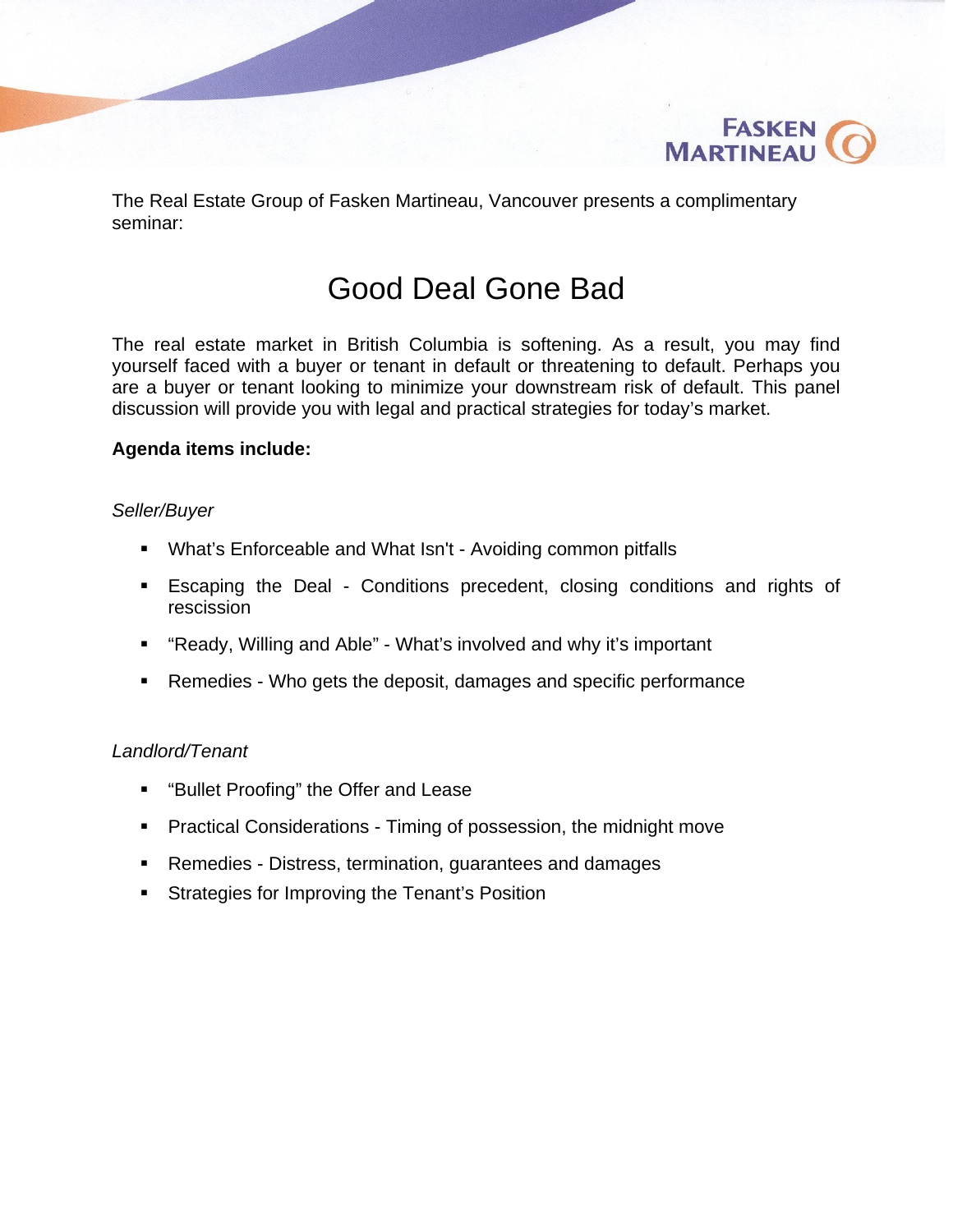

### Real Estate. Real Results.

One of the largest in Canada, Fasken Martineau's Real Estate Group includes more than 60 lawyers, with teams located in each of the major cities across Canada.

We have the experience and capacity to take on simple to the most sophisticated transactions in today's marketplace. As many members of the group have worked inhouse for real estate industry players, we also bring forth unique business knowledge of clients' concerns and challenges.

Our work encompasses all areas of real estate and property law, including providing legal advice on purchases and sales, leasing and property management, financing, sale and lease-backs, joint ventures, co-ownerships and development.

We act on behalf of major real estate players in the public and private sectors in the purchase or sale of everything from raw land to trans-provincial or trans-national real estate portfolios. These transactions may have one or more residential, office, retail or industrial components or specific industry sectors, such as hotels, entertainment complexes, harbour front developments, pipelines, railways and energy transportation equipment, etc.

We have been involved in some of the major residential and office complexes, shopping centers and power centers and industrial park development projects throughout Canada. Our leasing lawyers act for both landlords and tenants, and provide unique, tailor-made transactions involving flagship locations. With a strong financing practice we also represent high-profile financial institutions, and other lenders and borrowers, and have significant experience in all current real estate structures, including real estate investment trusts (REITS), sale and leaseback transactions and public-private partnerships.

We work closely with other practice groups of the firm, such as litigation, environmental, municipal and taxation, in order to provide a broad-based service to the real estate industry.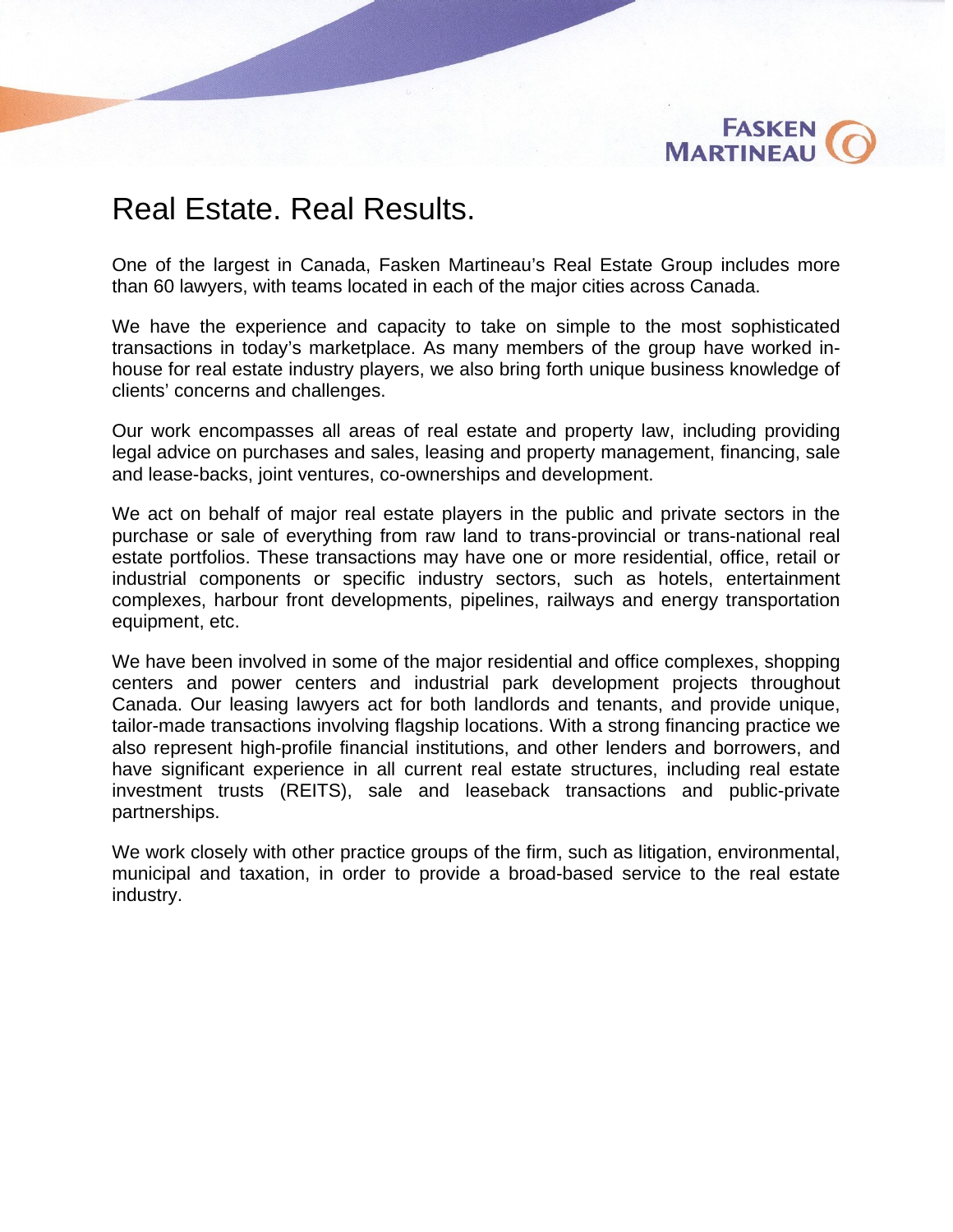

### Client Successes

Real Estate transactions in which we have been involved in Western Canada include:

#### **Acquisitions/Dispositions**

- Acted for purchaser of prime commercial tenanted property in Vancouver
- Acted for pension fund purchaser in acquisition of large retail mall in British Columbia (B.C.)
- Representing developer of mixed use commercial and residential development in northern B.C., including subdivision, disclosure statement, dispositions of commercial property and financing
- Representing developer in acquisition and development of high density mixed use development involving the creation of air space parcels and the development of more than 1000 residential units and over 120,000 square feet of commercial and retail space
- Represented purchaser of land for development across B.C., including Mission, Vancouver, Langley, Maple Ridge and Duncan
- Representing developer in the acquisition, financing, environmental remediation and development of commercial and industrial business parks within Greater Vancouver Act for the owner of health oriented commercial buildings in Vancouver including in connection with acquisition and due diligence, bond financing and leasing
- Acted for an offshore investor in the acquisition of a landmark performing arts theatre facility including corporate structure and tax planning, Investment Canada and other regulatory filings and approvals for foreign ownership, leasing and other operational agreements
- Acted for Vendors in the cross-border sale of an information technology business to a U.S. investment fund portfolio company
- Represented an overseas group of venturers in matters that included legal due diligence review in the proposed purchase of a major shopping centre in Vancouver, as well as a review of office and retail leases, investigation of development and regulatory compliance matters
- Represented a diplomatic office of an Asian country responsible for Western Canada, and assisting with its proposed development and construction of a cultural centre including land acquisition, rezoning, development approval and construction tendering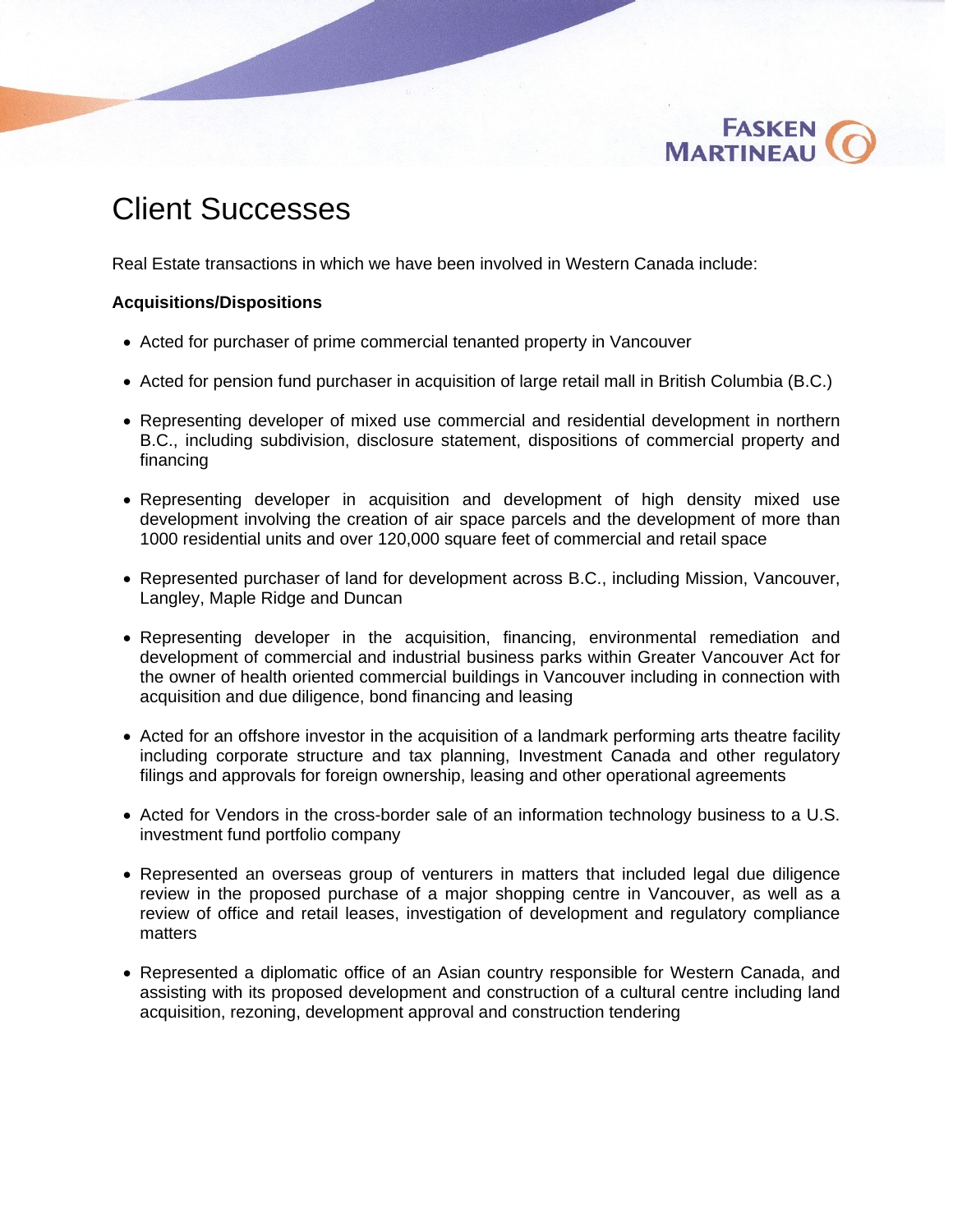

- Acted for a group of over 300 investors from Asia, including Hong Kong, Taiwan, Russia, Philippines, India and the Middle East, and their disposition of a major real estate asset in **Saskatchewan**
- Act for a major landowner and developer in the Okanagan with a portfolio of commercial and industrial assets and provide services relating to leasing, financing and acquisition. Notable transactions include:
	- o Negotiating a long term build-to-suit major distribution centre for a US based multinational beverage company
	- o Complete long term financing with several major life insurance companies for portfolio of regional shopping centres and office buildings
- Acquisition of airport oriented land and construction of industrial and office buildings for airport related service providers

#### **Financing**

- Acted for a chartered bank on numerous real estate developments in the Greater Vancouver area
- Acted for a chartered bank on an acquisition/renovation financing of a shopping centre
- Acted for a chartered bank on a \$50 million operating line secured by numerous commercial rental properties

#### **Leasing Matters - Landlord category**

- Act for landlord of industrial and commercial business properties in Greater Vancouver, preparing standard form leases, offers to lease and build to suit leases and negotiating lease agreements for significant tenancies
- Preparing and negotiating leases for landlord of retail properties in downtown Vancouver
- Acted for a major private landowner and developer in British Columbia in negotiation of preconstruction leases with multinational anchor tenants

#### **Disputes**

- Acted for a management corporation in its bid for a lawful City permit related to a parcel of land it owned
- Represented and acted as co-counsel at trial for the purchaser of a new, but overheated and uninhabitable, condominium in an action against a developer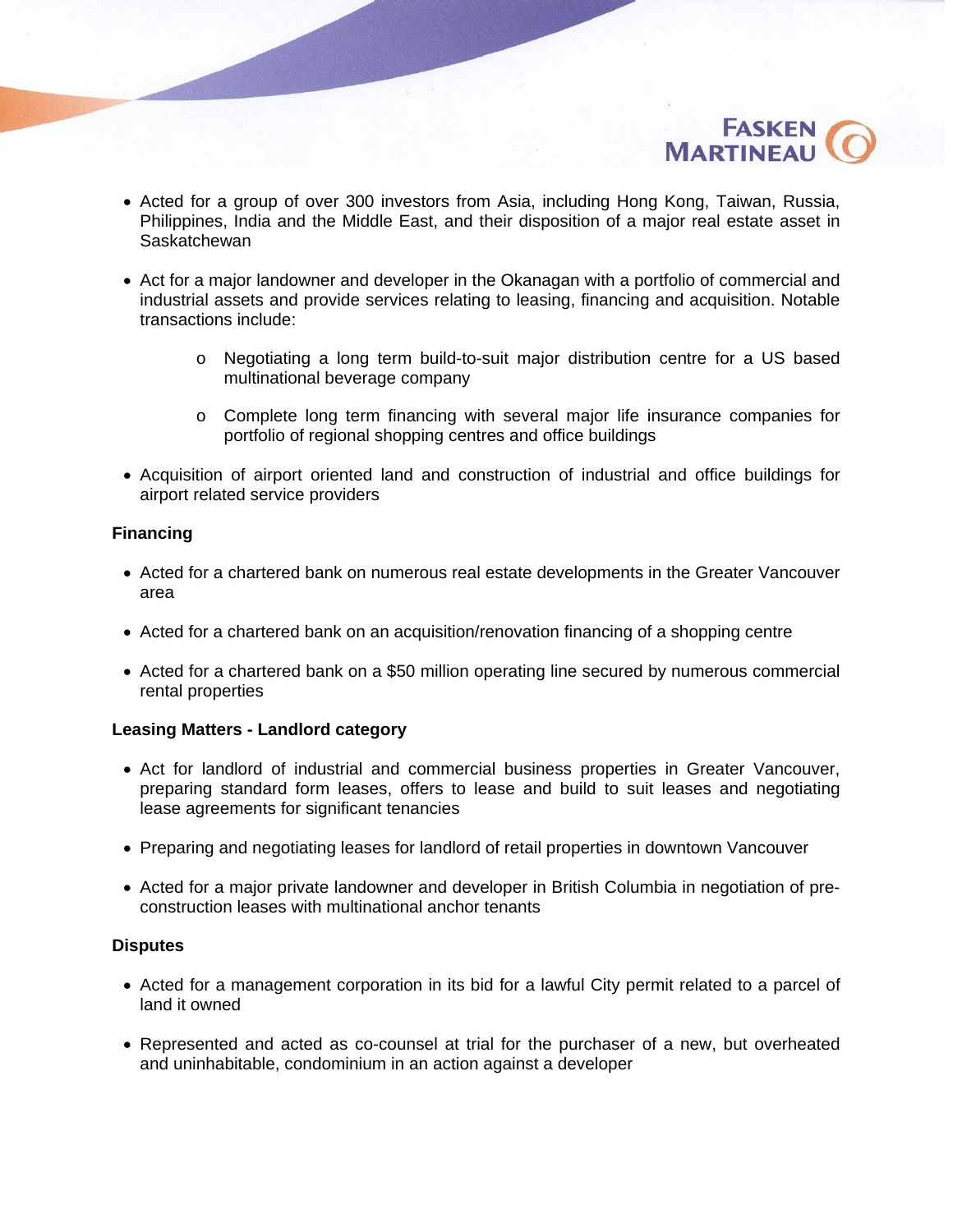

### Firm Profile

Fasken Martineau is a leading international business law and litigation firm with more than 650 lawyers. The firm has offices in Vancouver, Calgary, Toronto, Ottawa, Montréal, Québec City, London and Johannesburg.

As a full service law firm, Fasken Martineau provides strategic advice in virtually all areas of business law to a broad range of clients including more than half of the Fortune 100 companies, major corporations, government agencies, regulatory and non-profit bodies and individual clients. The firm also has expertise in both of Canada's legal systems, common law and civil law, in both English and French.

Recognized in *The International Who's Who of Business Lawyers* in 2005/6/7/8 as the #1 firm worldwide in mining law, Fasken Martineau is also acknowledged in *Euromoney's Guide to the World's Leading Environment Lawyers* as the top firm in Canada in environmental law. The prestigious *Best Lawyers in Canada* 2008 directory lists 79 of the firm's lawyers as experts in various areas of practice. *Bloomberg*'s 2007 Global Mergers & Acquisitions Advisory Rankings ranked Fasken Martineau, among its Canadian peers, as #1 for cross-border M&A, #1 for European deals and #1 for UK deals (by value). Our lawyers served as counsel in four of the top ten business cases considered by *Lexpert* to have made the most significant and wide-ranging impact on the business community in 2007. Additionally, we have defended clients in more than 100 class actions representing the majority of significant cases in Canada.

Fasken Martineau is consistently distinguished in the *Canadian Legal Lexpert Directory*, the *Chamber's Global Guide to the World's Leading Lawyers*, and the *International Financial Law Review's Guide to the World's Leading Financial Law Firms*.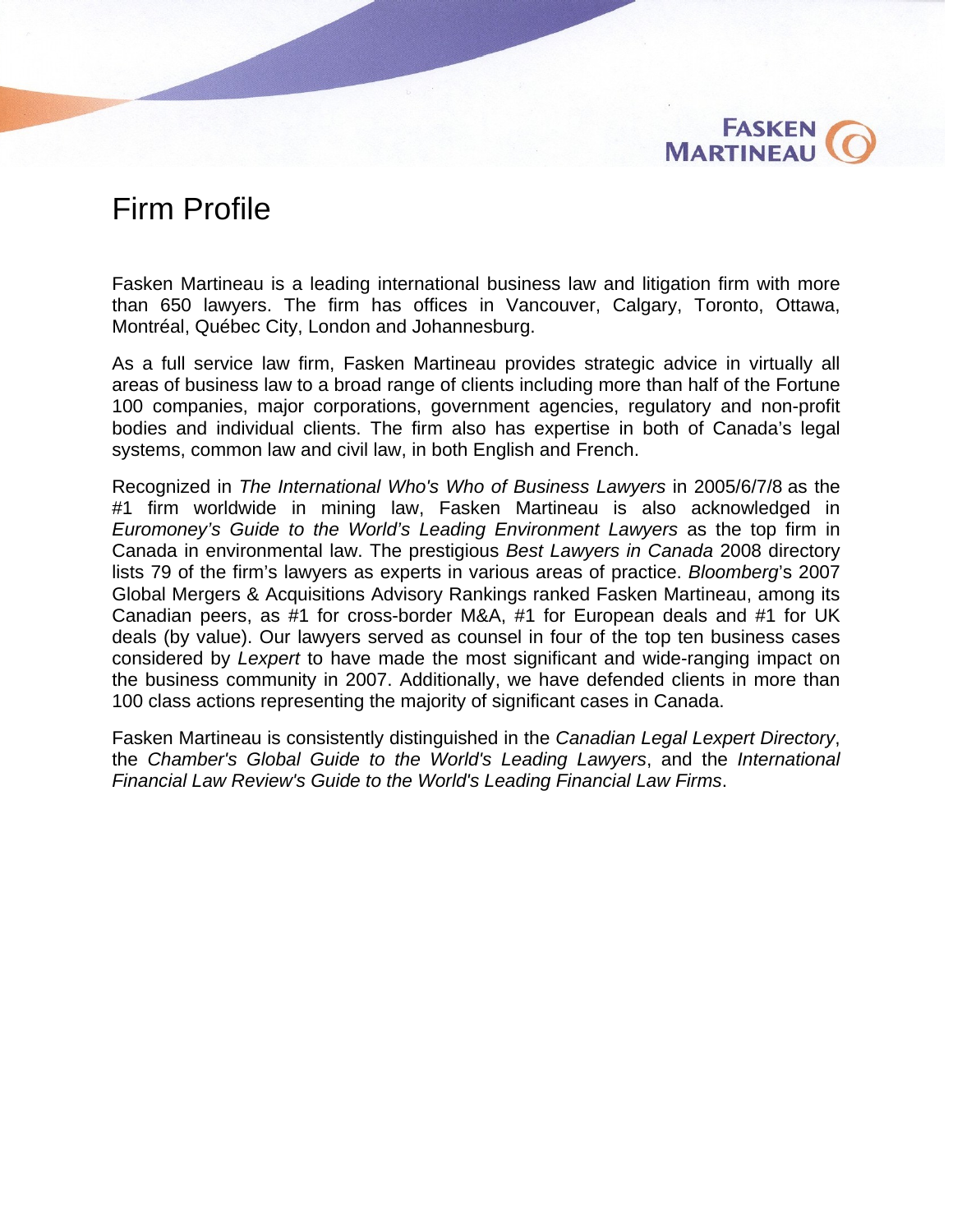# **Good Deal Gone Bad**

The Vancouver Real Estate Group November 6, 2008

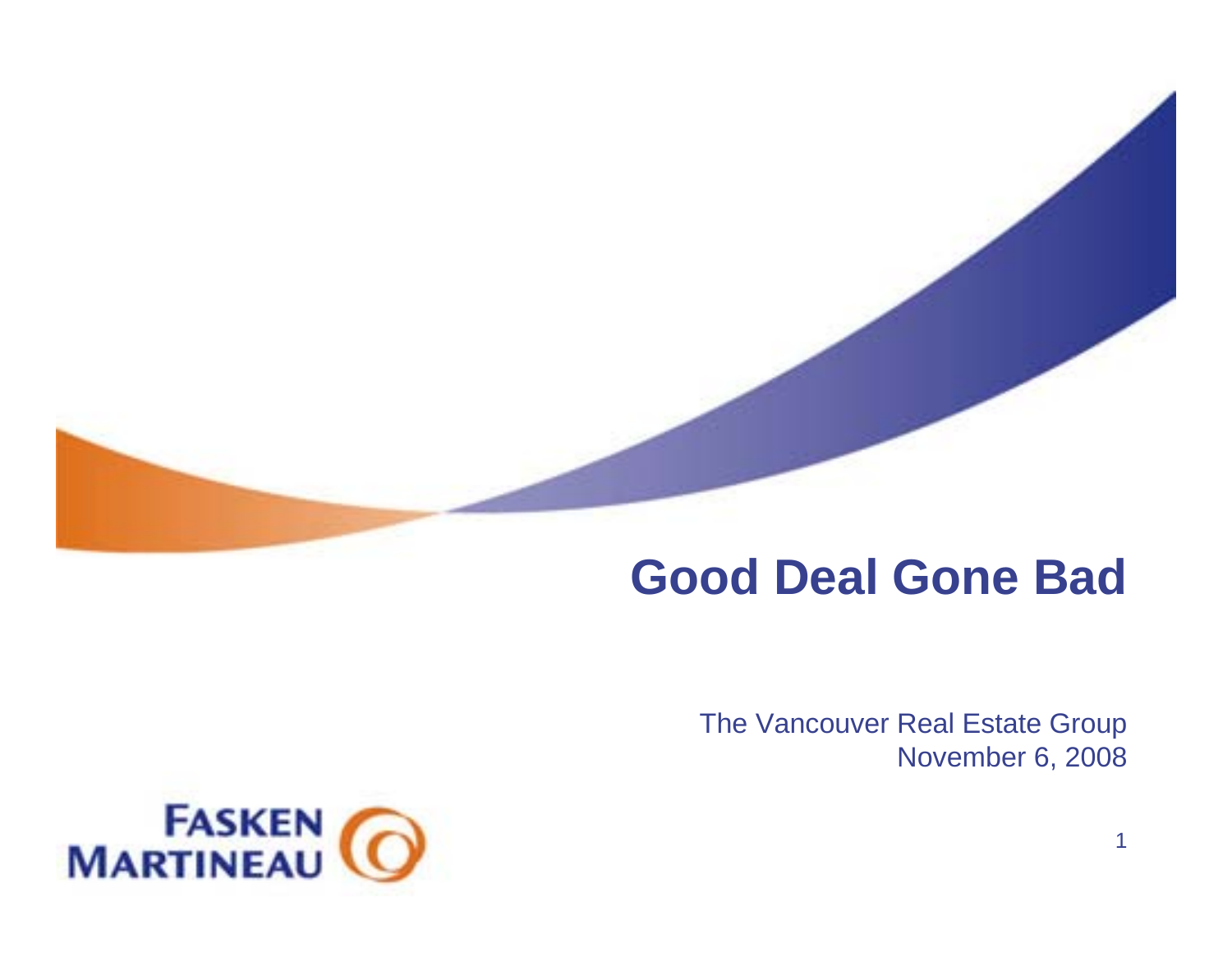

### **Seller/Buyer Legal Issues for a Changing Market**

Ian Cassie

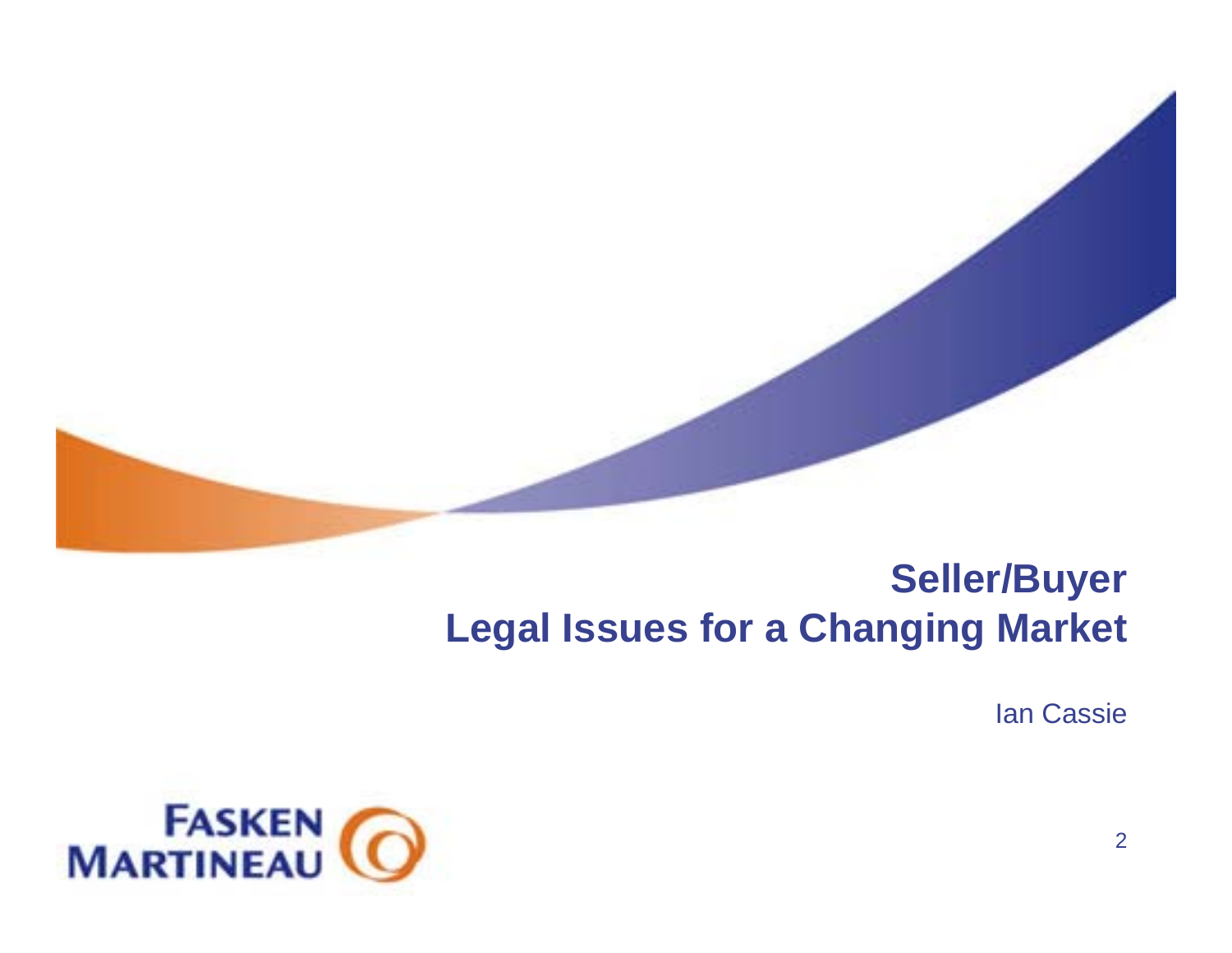

# **Have You Got A Contract …?**

- Basic elements $\odot$ 
	- Parties, property, price
	- Writing, execution, delivery
- Informal deals MOUs, LOIs, exchanges of  $\odot$ correspondence
- Subject deals Do they provide a complete out?
- Complicated deals Sweat the details  $\odot$
- Phantom deals Did you qualify your purchaser?  $\bullet$

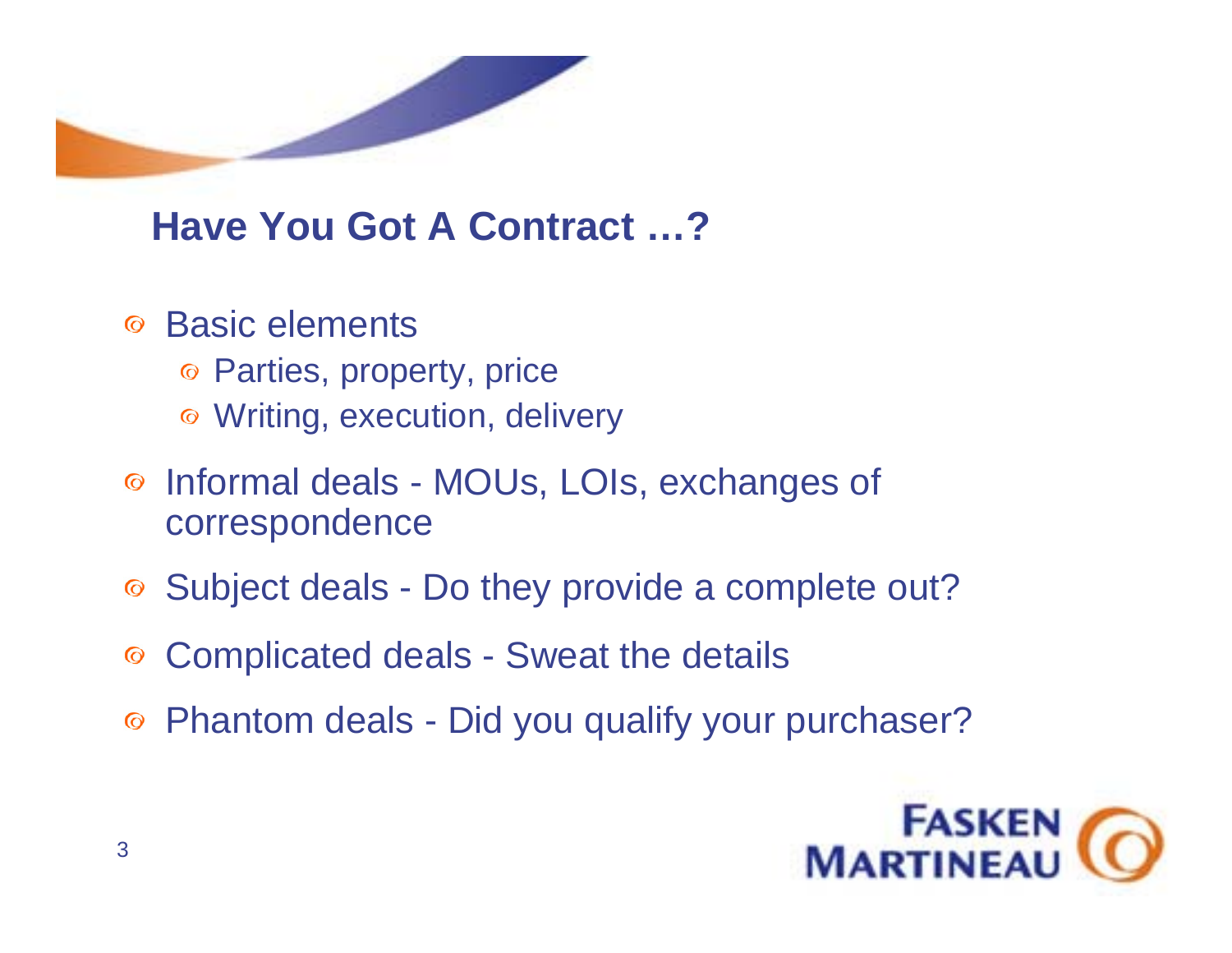

# **The Assurance Trap**

- The general rule buyer beware
- Representations "Any oil tanks in the parking lot?"
- Half truths "The trees haven't died"
- Innocent misrepresentations what you don't know can  $\odot$ hurt you
- Your agent speaks for you
- Play defense exclusion clauses

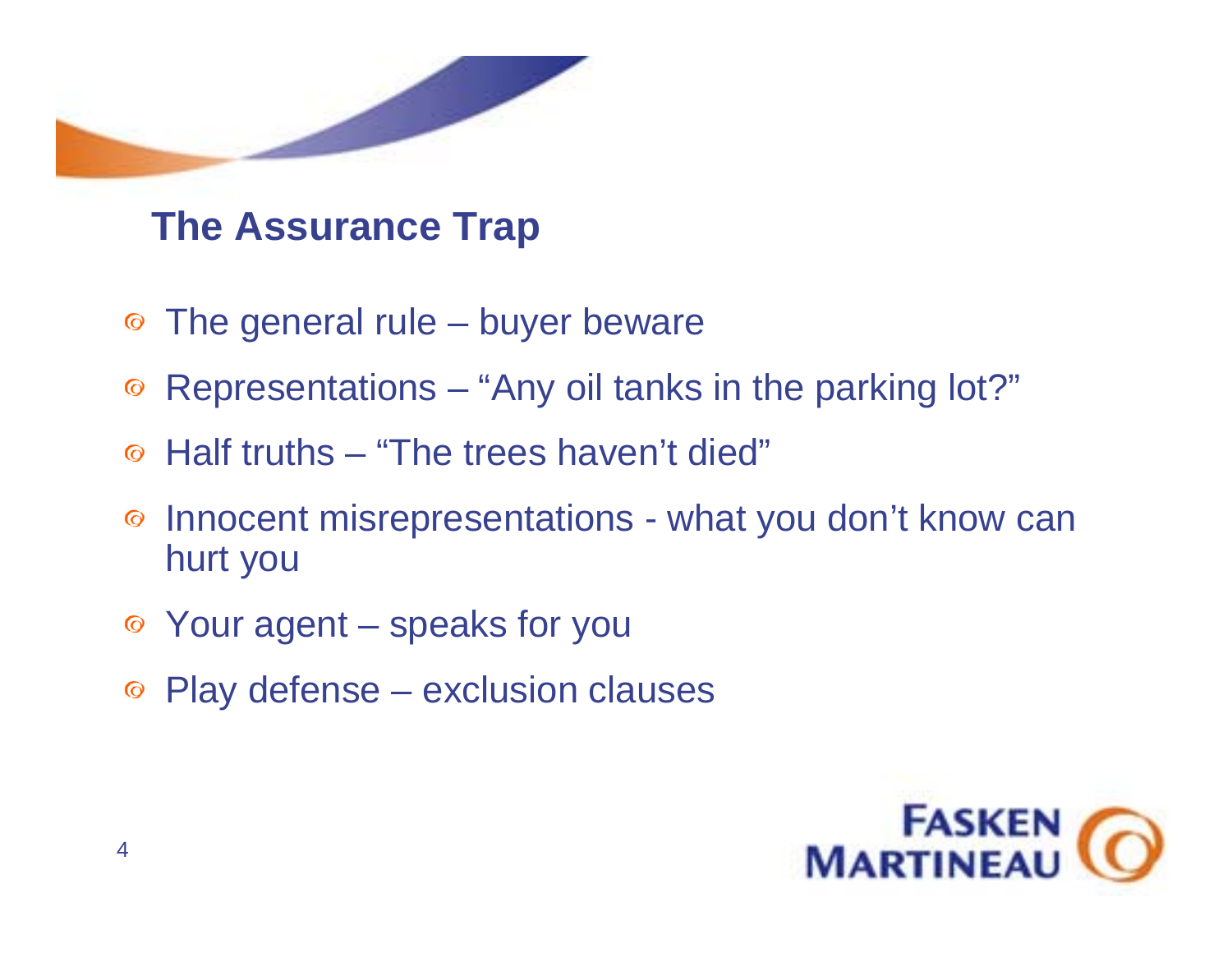

### **Can You Perform?**

- Face Off at Closing Ready willing and able
- Title Discharge of mortgages and other financial encumbrances
- Physical Condition Property as promised
- ◎ Repudiation before closing date

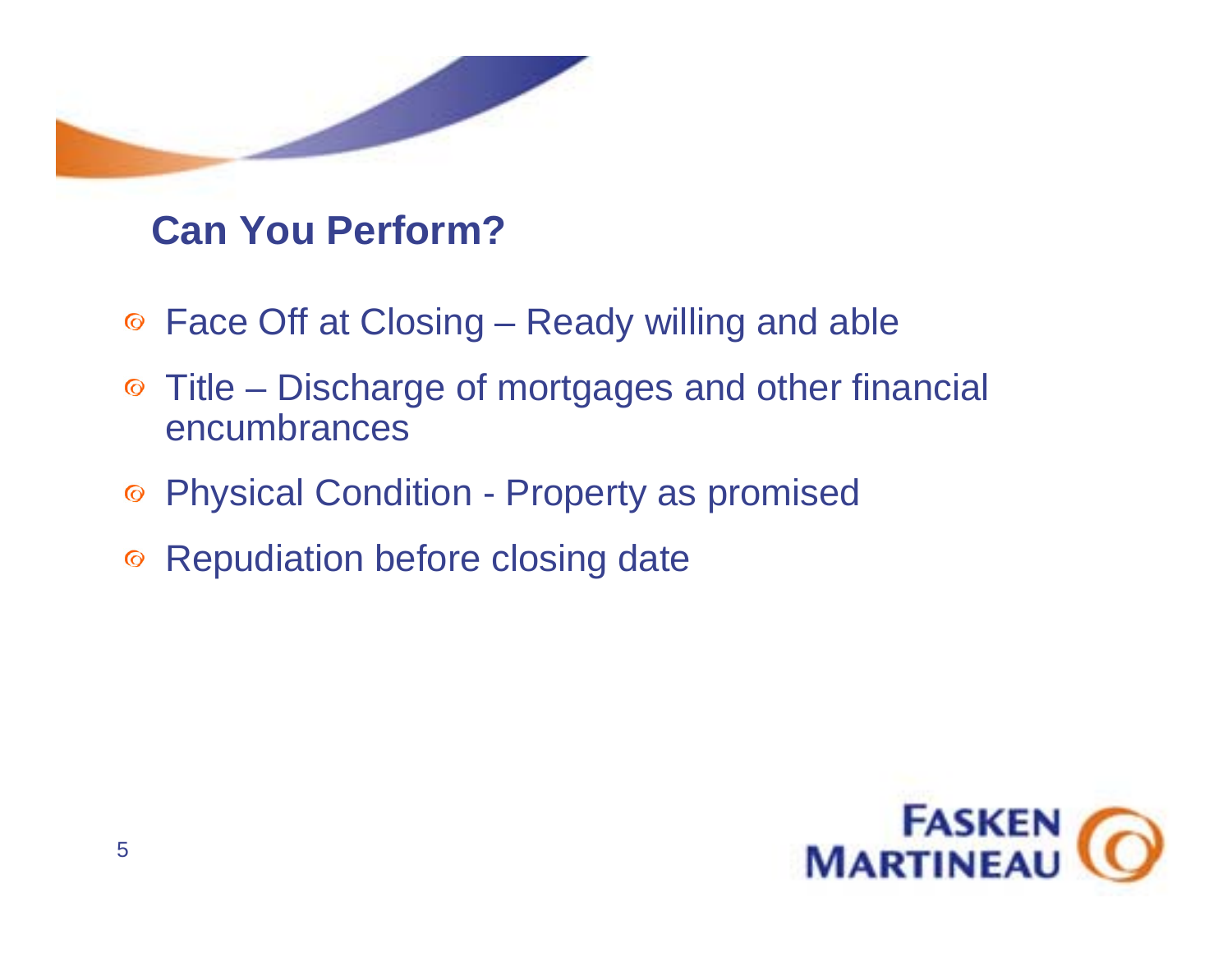

# **Litigation**

Simon Coval

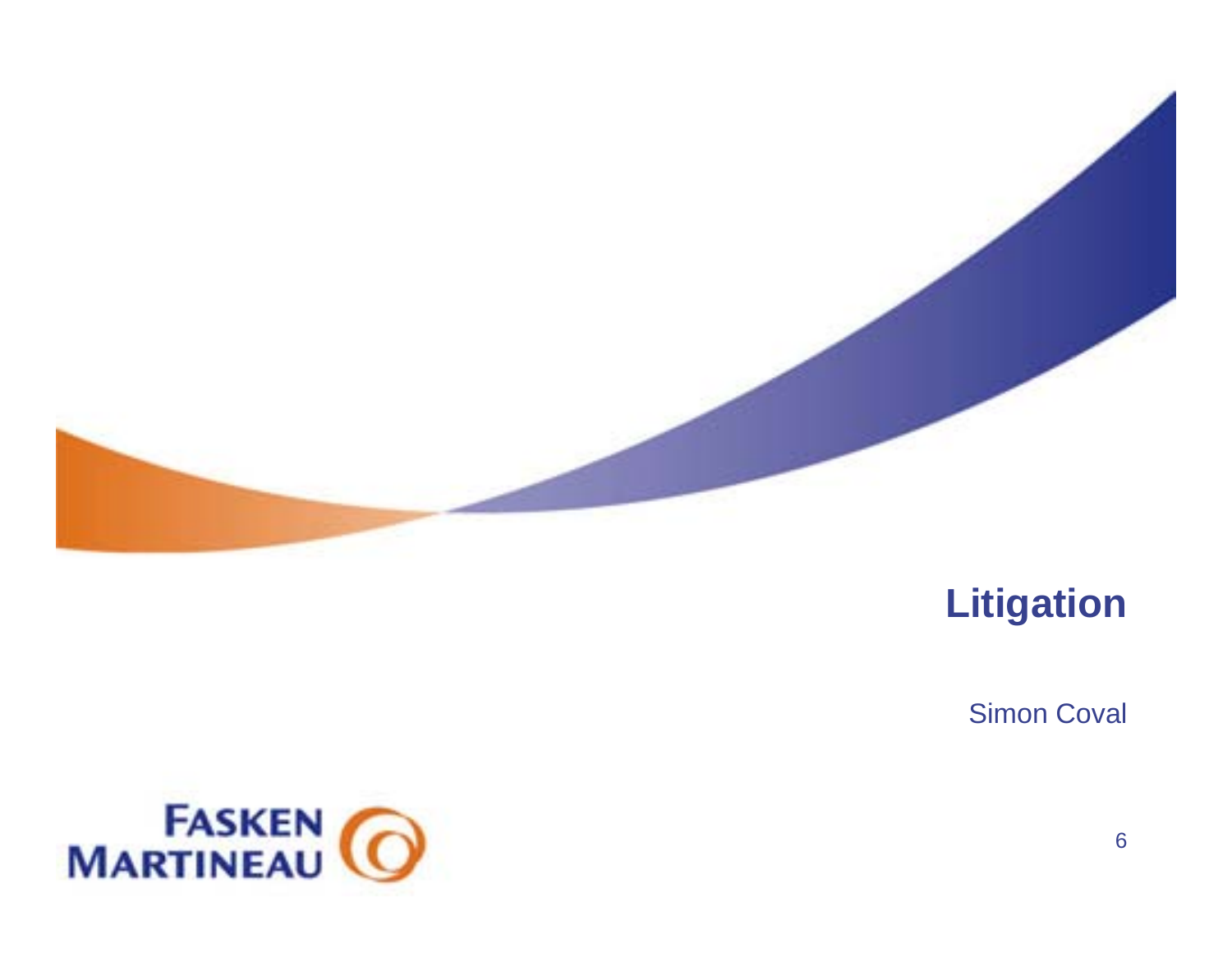

# **Must I Negotiate in Good Faith?**

- Key Practical Point:
	- You can be a tough, cagey negotiator but no misrepresentations or deceit

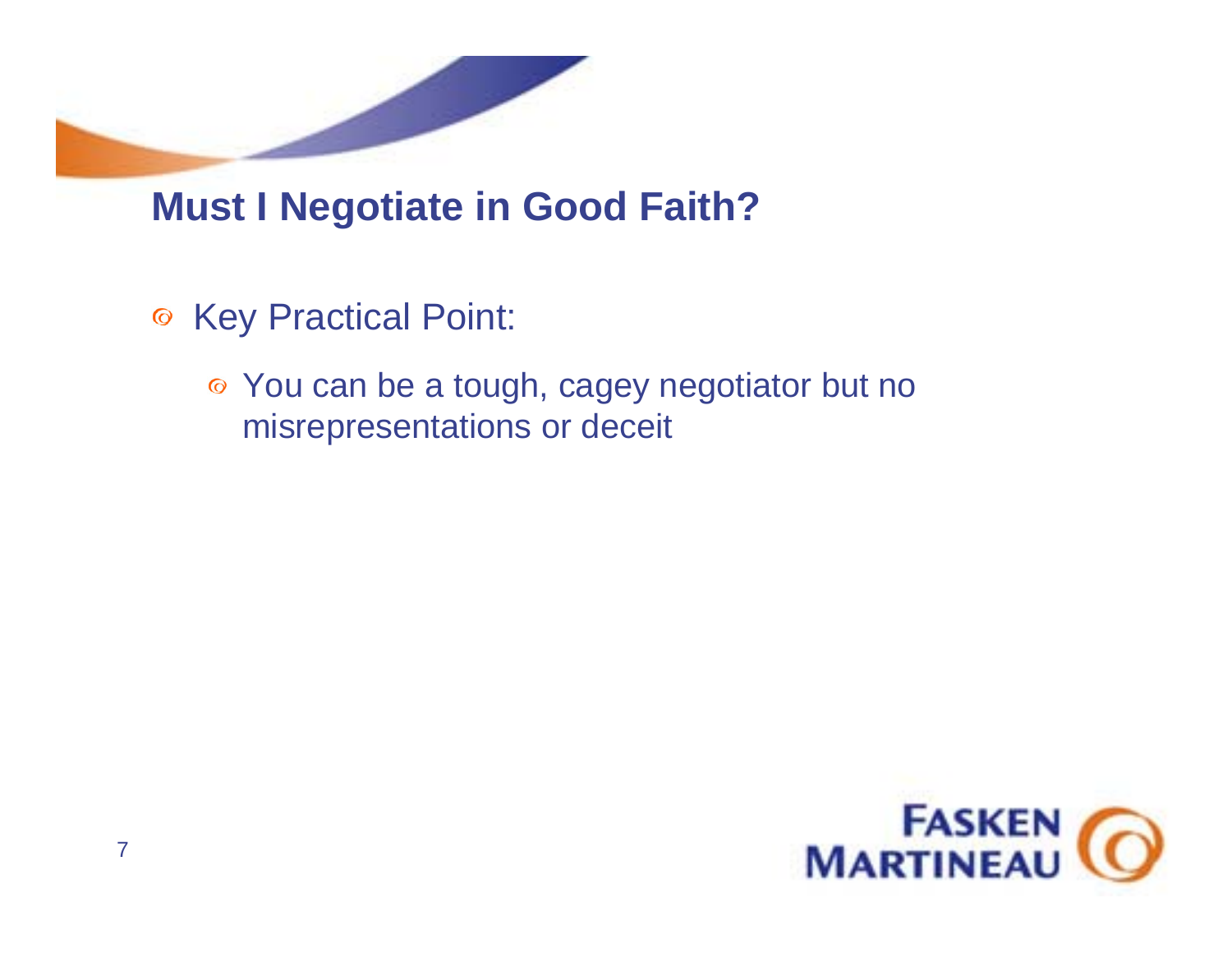

- Key Practical Point:
	- Confidential information and non-competition obligations make this a danger zone. Get the obligations in writing.

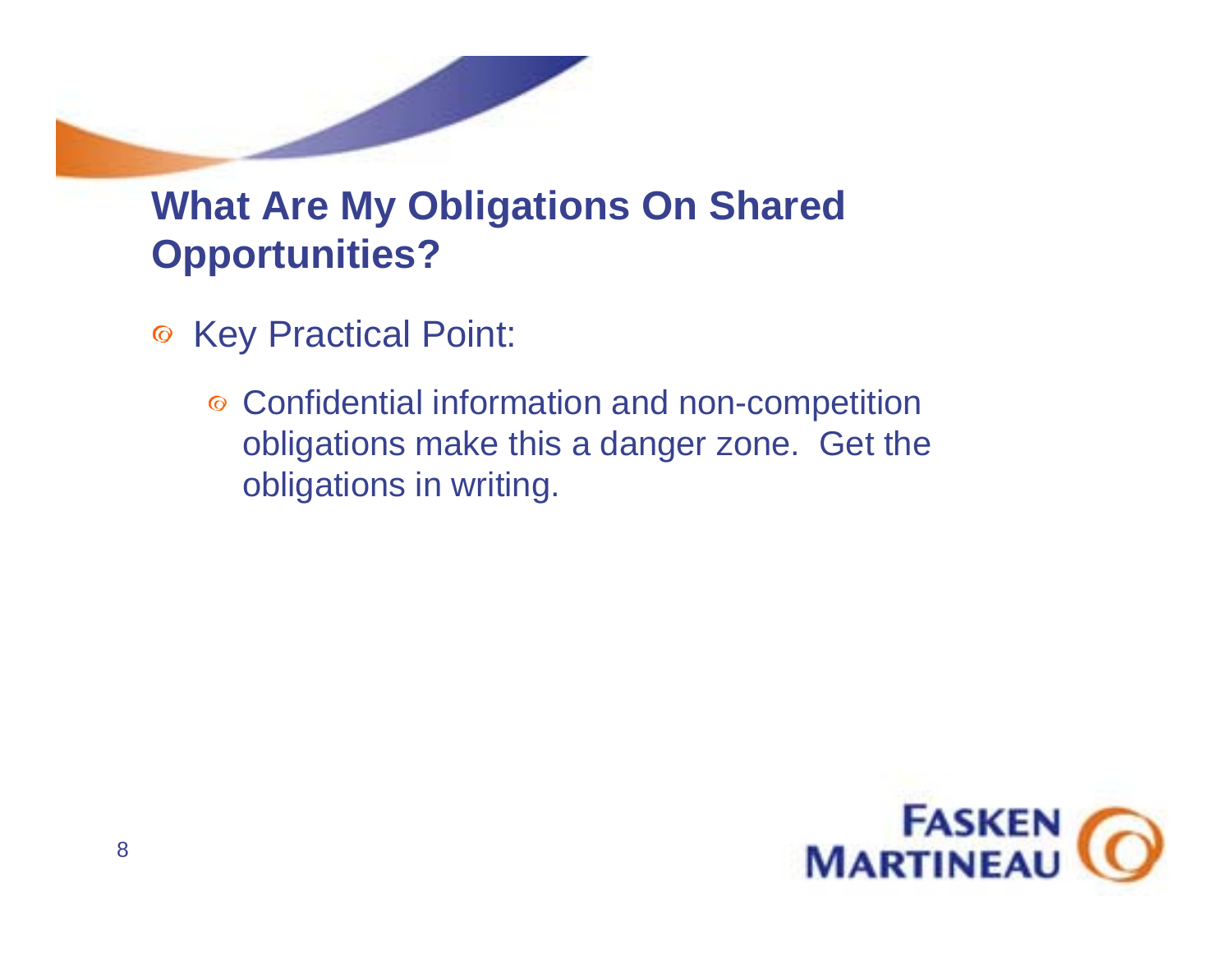# **Will My Deal Stand Up In Court?**

- <sup>⊙</sup> Key Practical Points:
	- You can control whether legally binding or not.
	- ⊙ If deal is complex, get advice on closing off key aspects.
	- $\bullet$  If relying on a subject, do so properly.

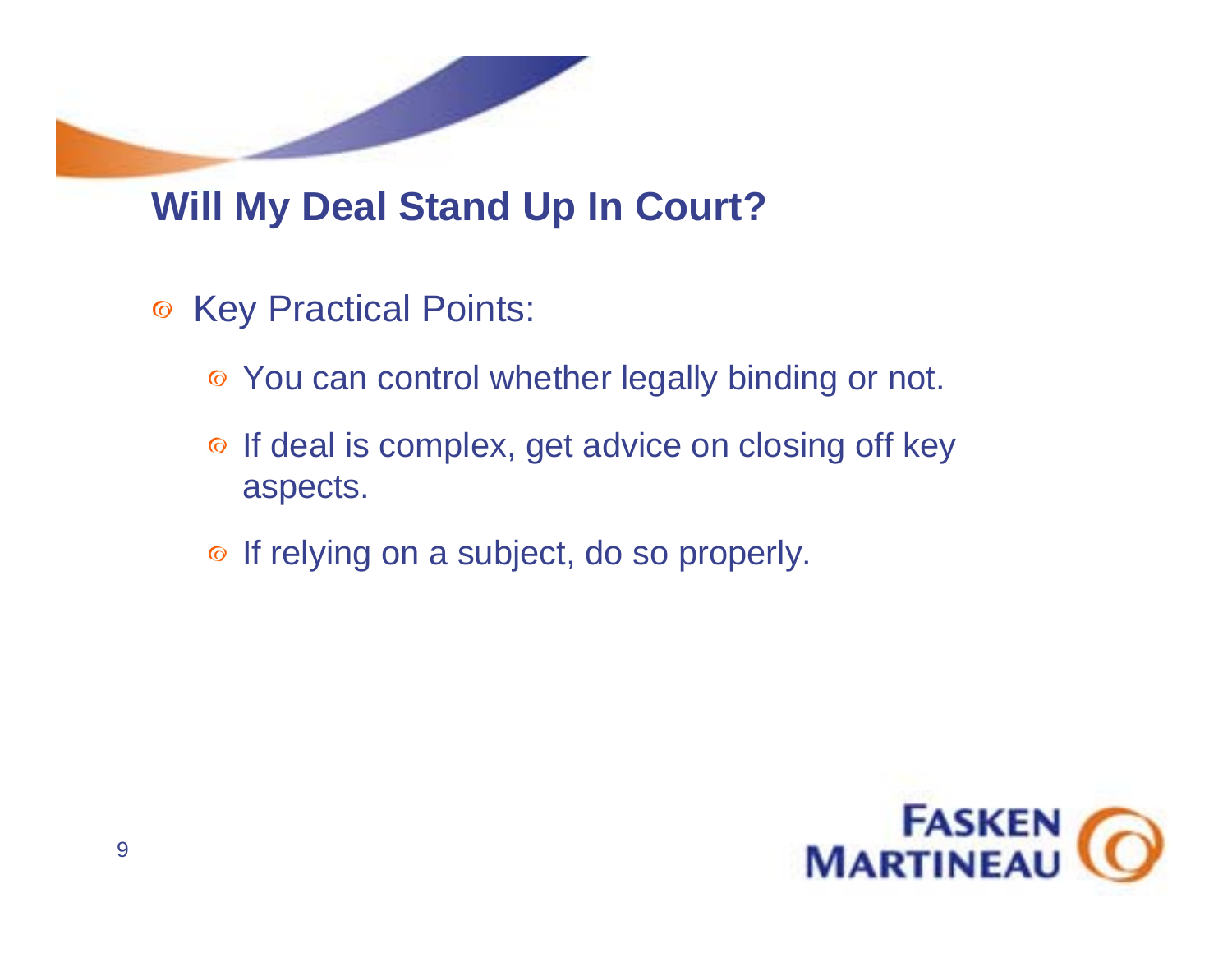

### **What Are My Remedies?**

- Key Practical Points:
	- Within limits can be controlled by agreement.
	- Good documents get you through court faster and cheaper.

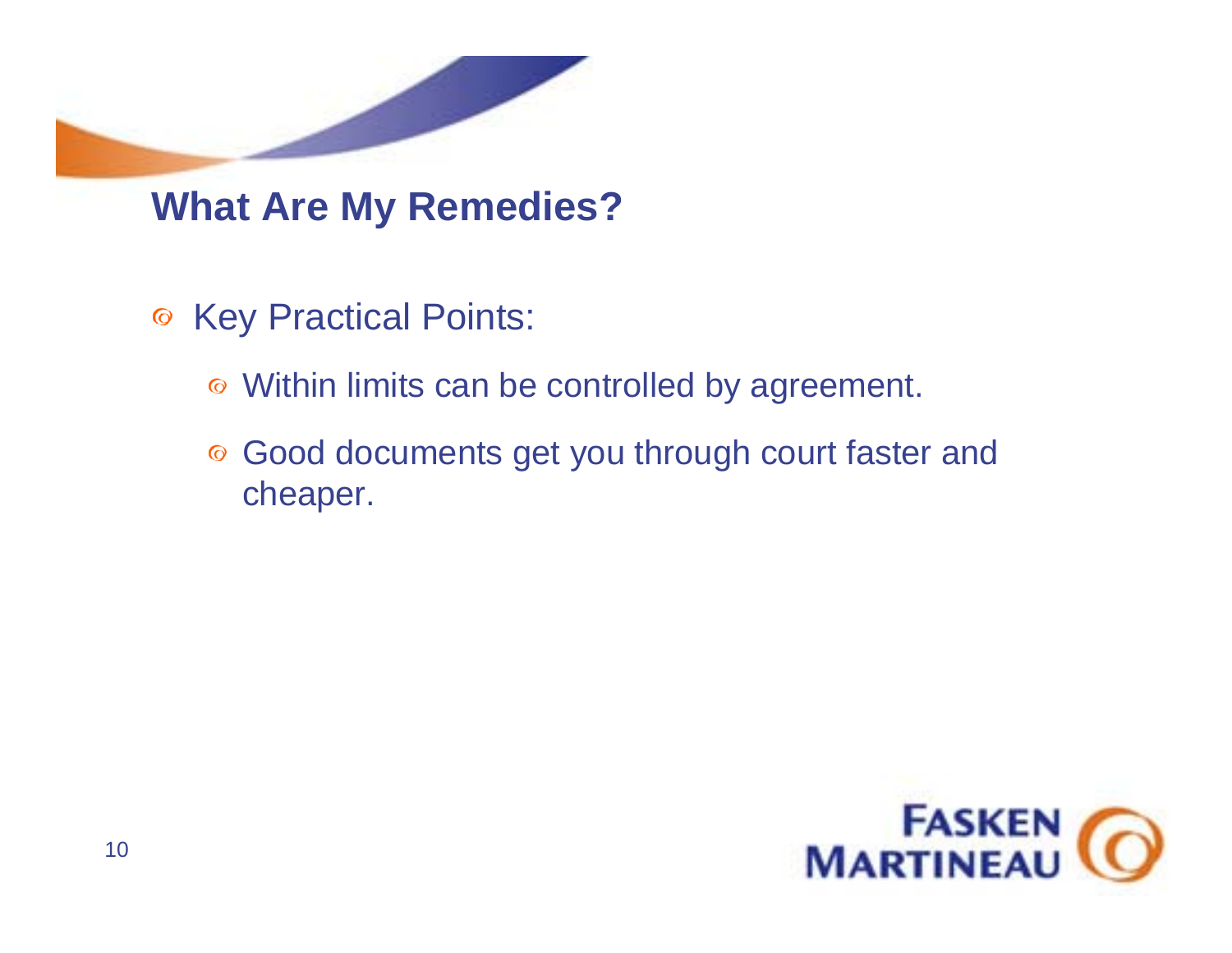

# **Landlord/Tenant Legal Issues For A Changing Market**

Jim Piers

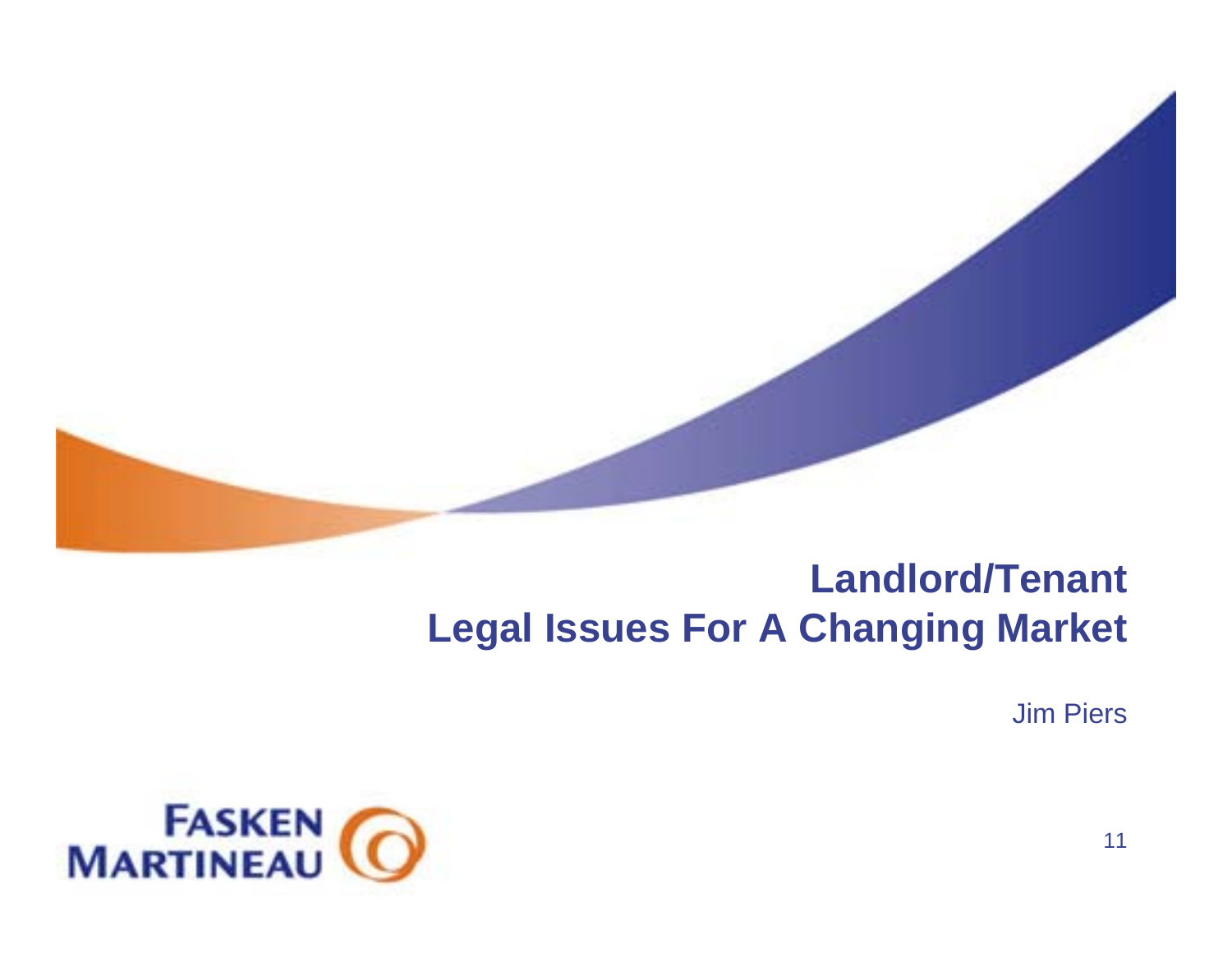

### **Introduction**

- **Offers**  $\odot$
- Lease Terms that help a Landlord
- Lease Terms that help a Tenant
- Settlements/Workouts
- Practical Considerations

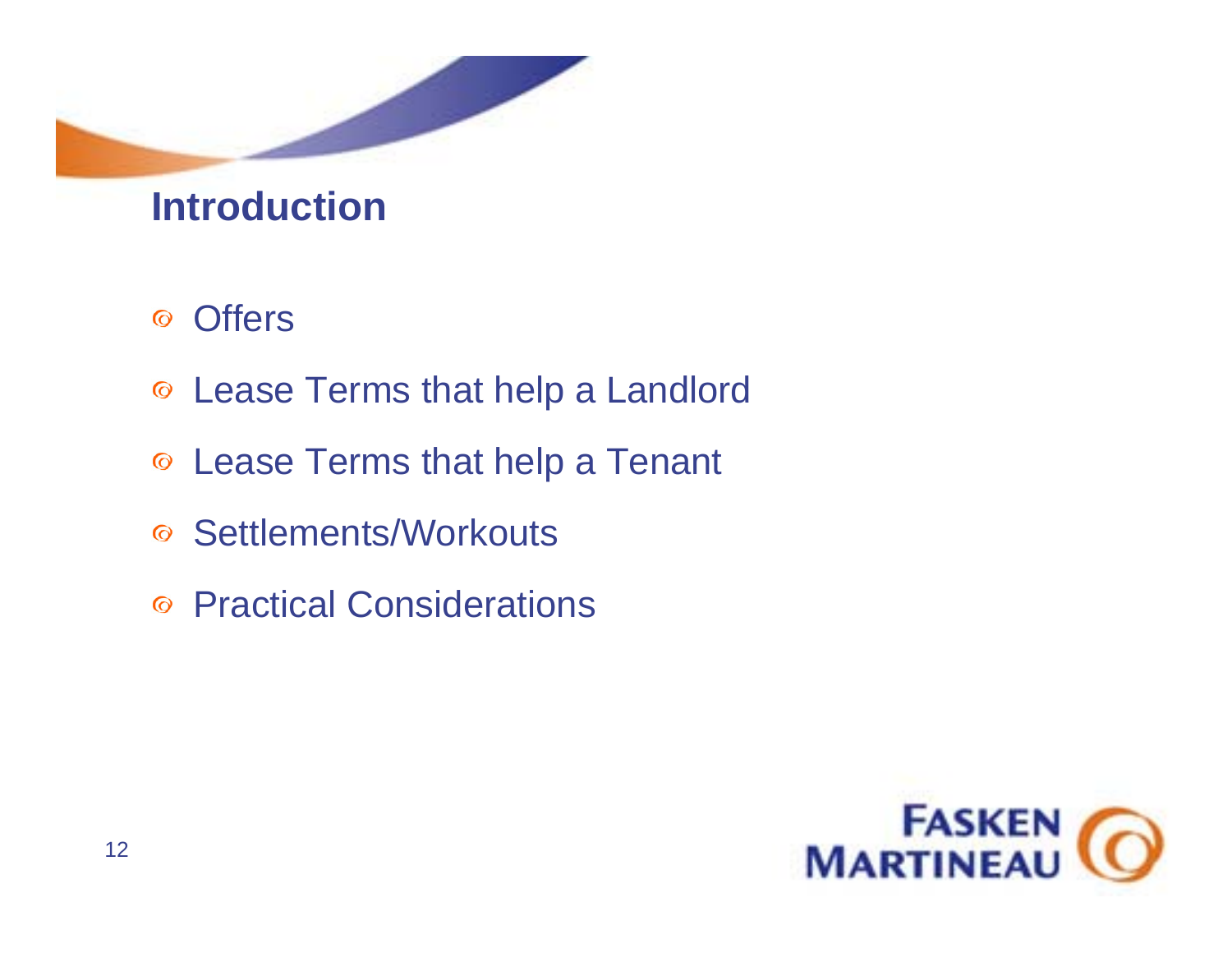### **Offers to Lease**

- Are Offers to Lease Enforceable? $\odot$ 
	- Generally yes, word "Offer" not determinative  $\odot$
	- Look for essential terms parties, leased space, term, rent
- What is a Letter of Intent?
	- Non binding, not a legal contract  $\bullet$
	- Obligations to negotiate  $\bullet$
- What a Landlord Wants:
	- Short, material business terms only, no reps and warranties  $\bm{\odot}$
	- Incorporate standard form lease  $\bm{\odot}$
	- Tenant builds TIs, no landlord reimbursement until complete  $\odot$
	- Subject/conditions, concise and precise
	- Know your tenant, guarantor, extra due diligence $\odot$

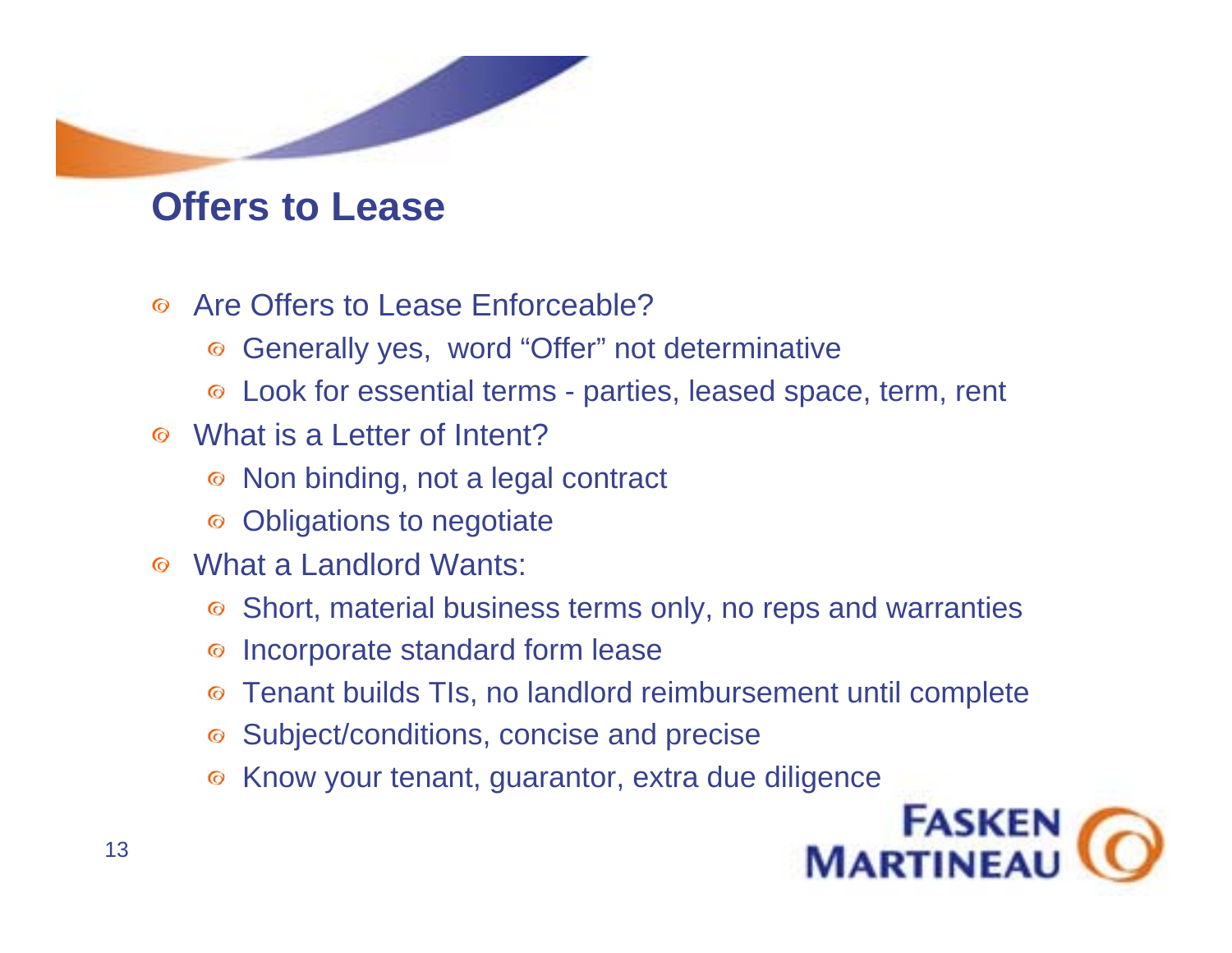

**Offers to Lease Cont'd**

- What a Tenant Wants $\odot$ 
	- If no tenant standard lease, include all terms business and legal
	- <sup>⊙</sup> Shorter term, more renewal rights, termination rights, downsizing, expansion
	- Reps and warranties, e.g. use/zoning, condition of building
	- Lease not to include e.g. restoration, relocation, terms personal to tenant only, non-controllable defaults, unreasonable liability and indemnity terms (landlord negligence)
	- Lease to include e.g., cap on controllable op costs, assignment/sublet rights, registration, non disturbance

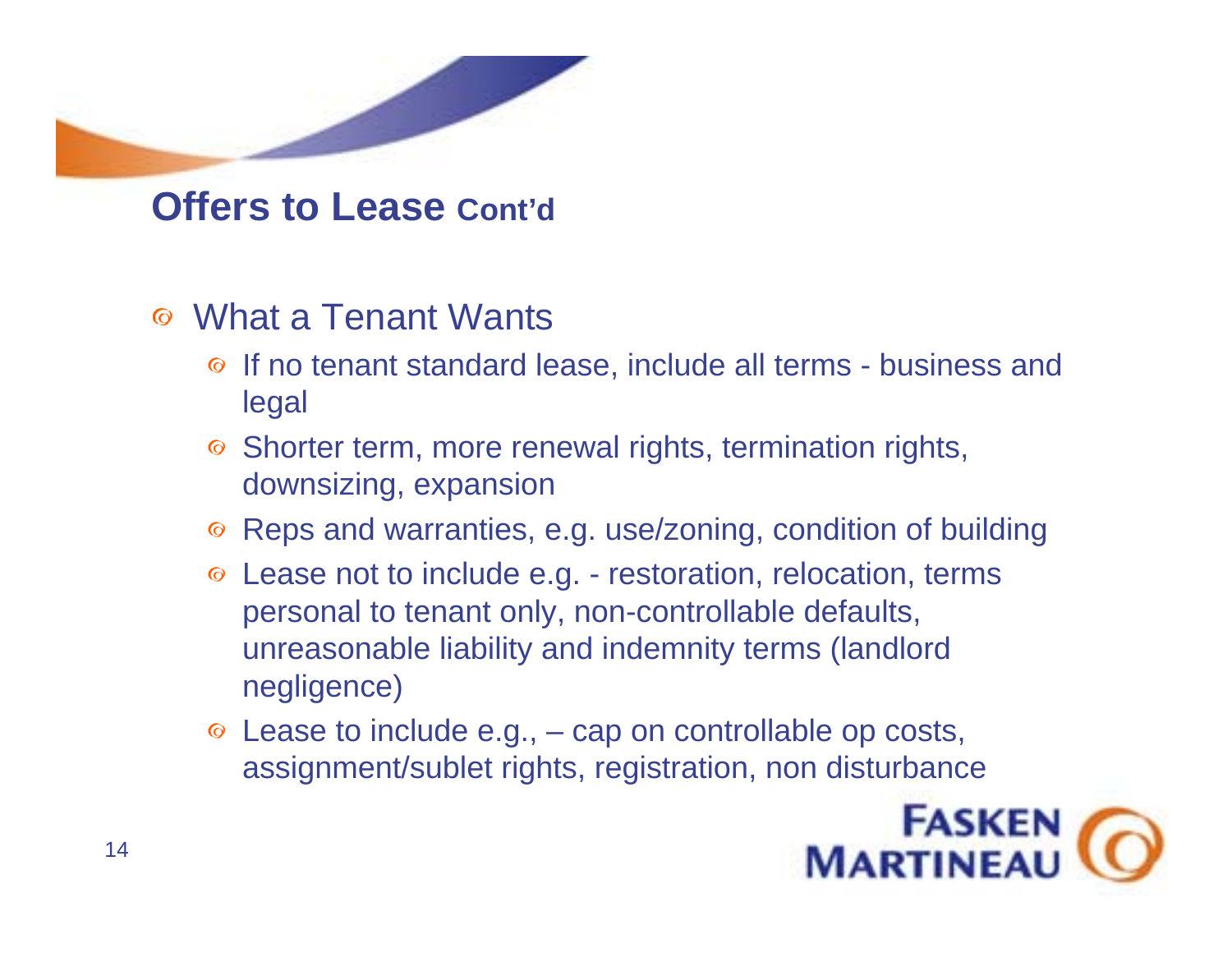# **Lease Terms that Help a Landlord**

- Financial  $\odot$ 
	- Post-dated cheques/auto debit rent, security deposits  $\odot$ (with top up)
	- Guarantees (new lease if default)  $\bullet$
	- Letters of credit (rules, location)
	- Unamortized TIs payable on default, transfers or destruction
	- If landlord builds TIs $\odot$
- Building/Space  $\bullet$ 
	- Relocation, restoration (e.g. special TIs e.g. wiring, HVAC, etc.)  $\bullet$
	- Use/zoning, operating covenant & tenant mix (retail)
	- **◎ Restrict future TIs, redecoration**
	- Control changes to building/development

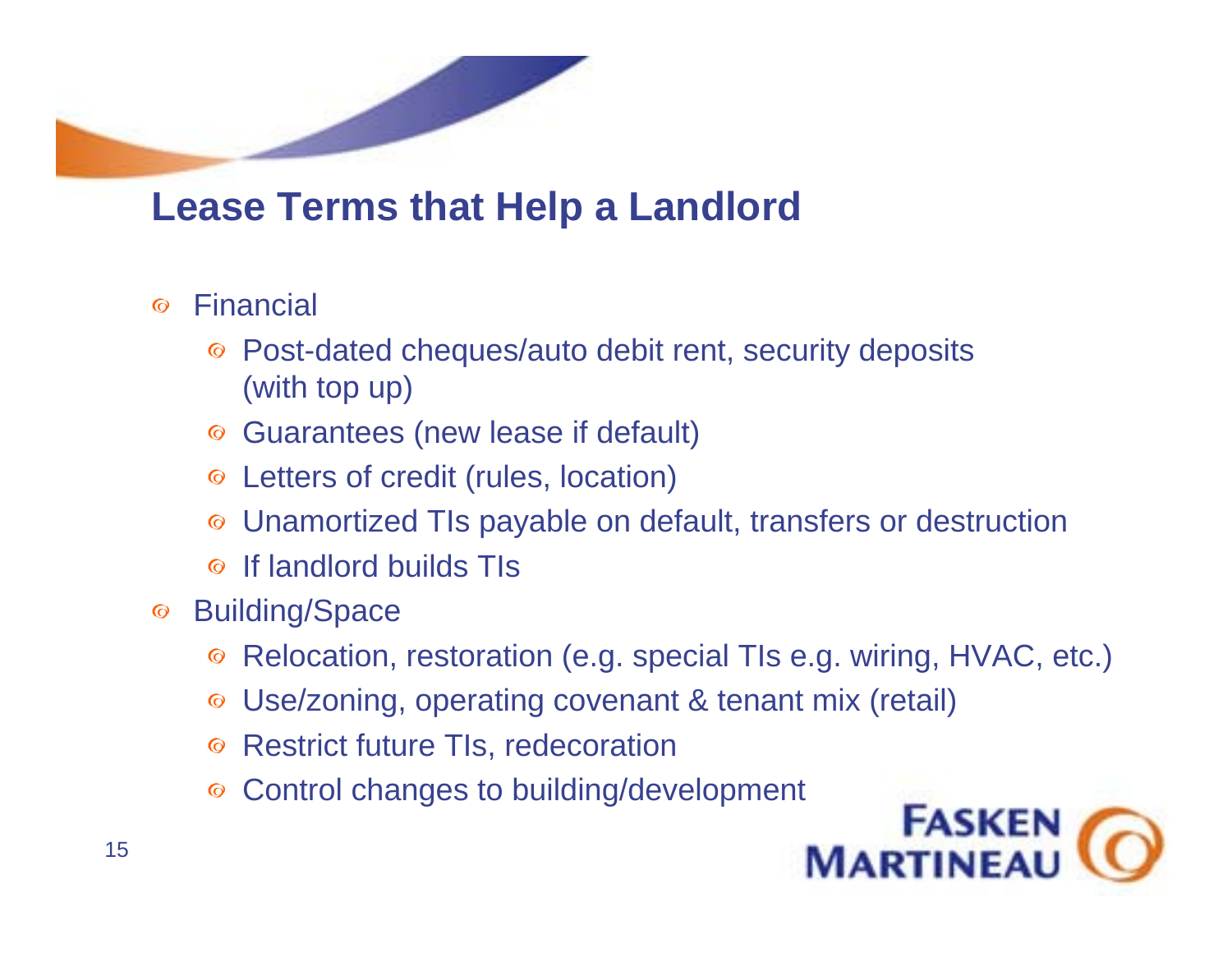

### **Lease Terms that Help a Landlord Cont'd**

- Rights and Remedies  $\odot$ 
	- Personal rights to tenant, e.g. renewals, expansion, downsizing, signage, storage
	- Auto termination on financial defaults
	- Admin charges plus interest
	- Limit recourse against landlord

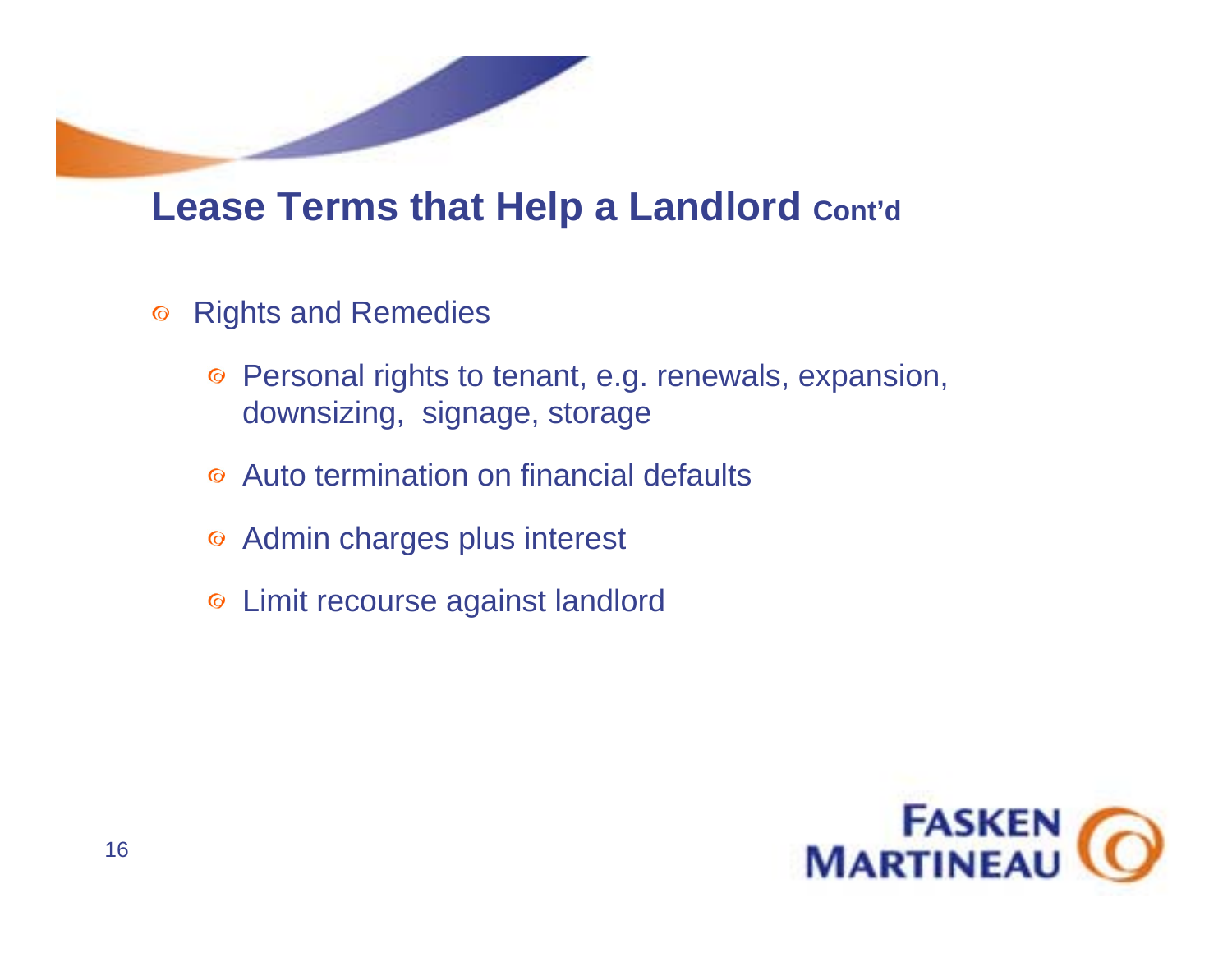# **Lease Terms that Help a Tenant**

- ◎ Flexibility
	- As per Offer, expansion, short terms, more renewals, downsizing, termination
	- Assignment/sublet to affiliates, franchisees, purchasers
	- <sup>o</sup> Licences for concessions, outsourcing
	- **<sup>⊙</sup> No termination & new terms on assignments/sublets**
	- No restrictions on transferring, renewals, expansion, downsizing, signage, storage, etc. rights
	- $\odot$  Rights and remedies times to remedy, limit distress no non controllable defaults

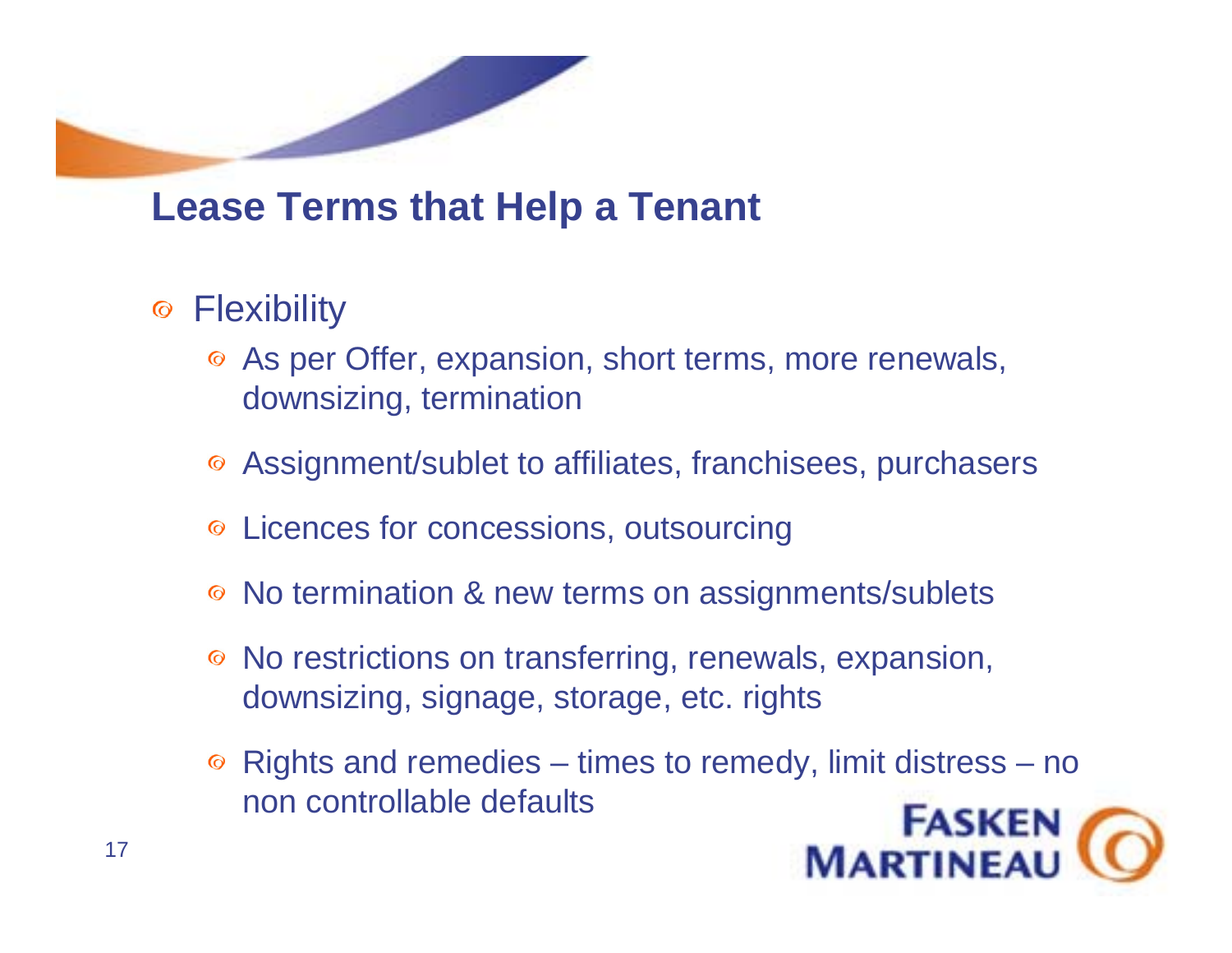# **Lease Terms that help a Tenant Cont'd**

- Financial  $\odot$ 
	- No auto debit of rent
	- Limit controllable op costs
	- $\circ$  Office limit gross up
	- $\odot$  Retail no subsidization of other tenants
	- Rent for renewals CPI, define market (value TIs)
	- Remedy landlord defaults
	- Limit liability of guarantors
	- Limit deposit and other security
- Building/Space  $\bullet$ 
	- **◎ Rep & warranty re: use and condition**
	- Disclose environmental conditions (e.g. asbestos, mold)
	- No relocation, no restoration

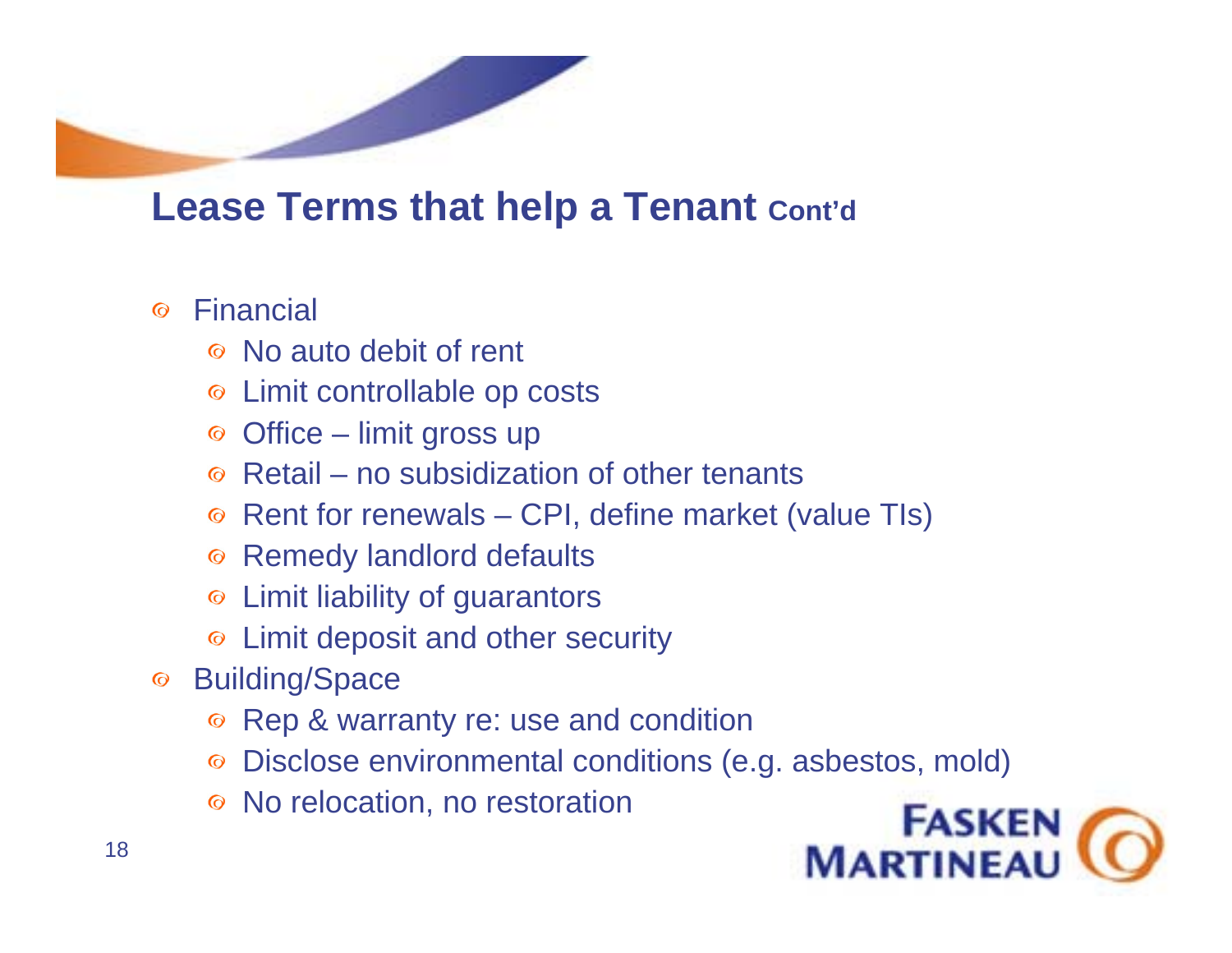

**Settlements/Workouts**

- Lawyer Drafted Agreement
	- Concise and precise devil in the details
	- Establishes rent in arrears plus interest & payment plan
	- $\odot$  May contain new rent, new space, use considerations
	- <sup>o</sup> Includes waiver rights and remedies e.g. no right to forfeiture
- ◎ Promissory Note
	- Treats rent and additional rent in arrears as a liquidated debt – easier to get a judgment

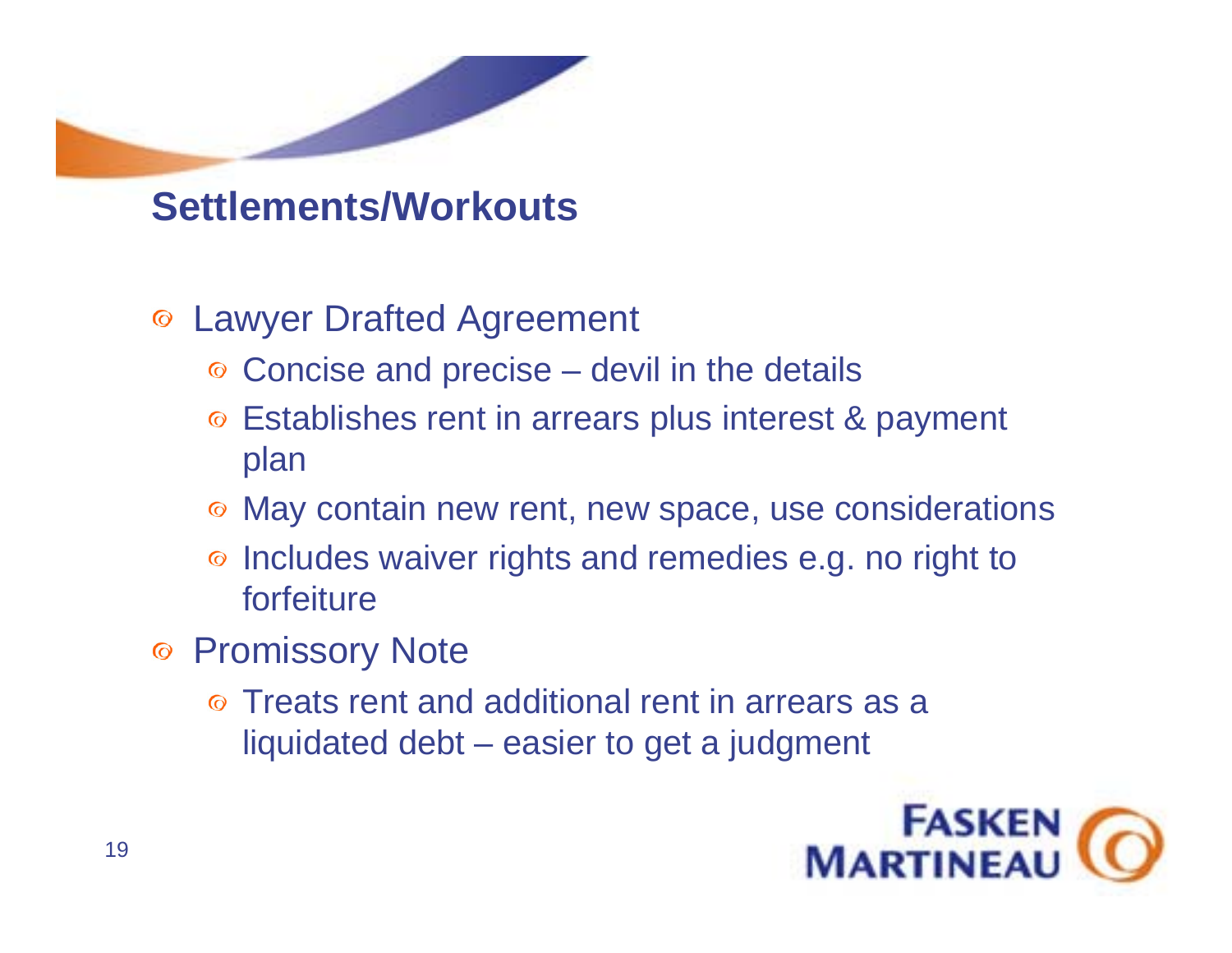

### **Practical Considerations**

- Drafting tip for tenant Ensure lease terms mirror offer
- Landlord No possession until lease signed, fixturing completed and tenant open for business
- Use dates; not number of days
- $\odot$  Keep record of defaults no matter how minor

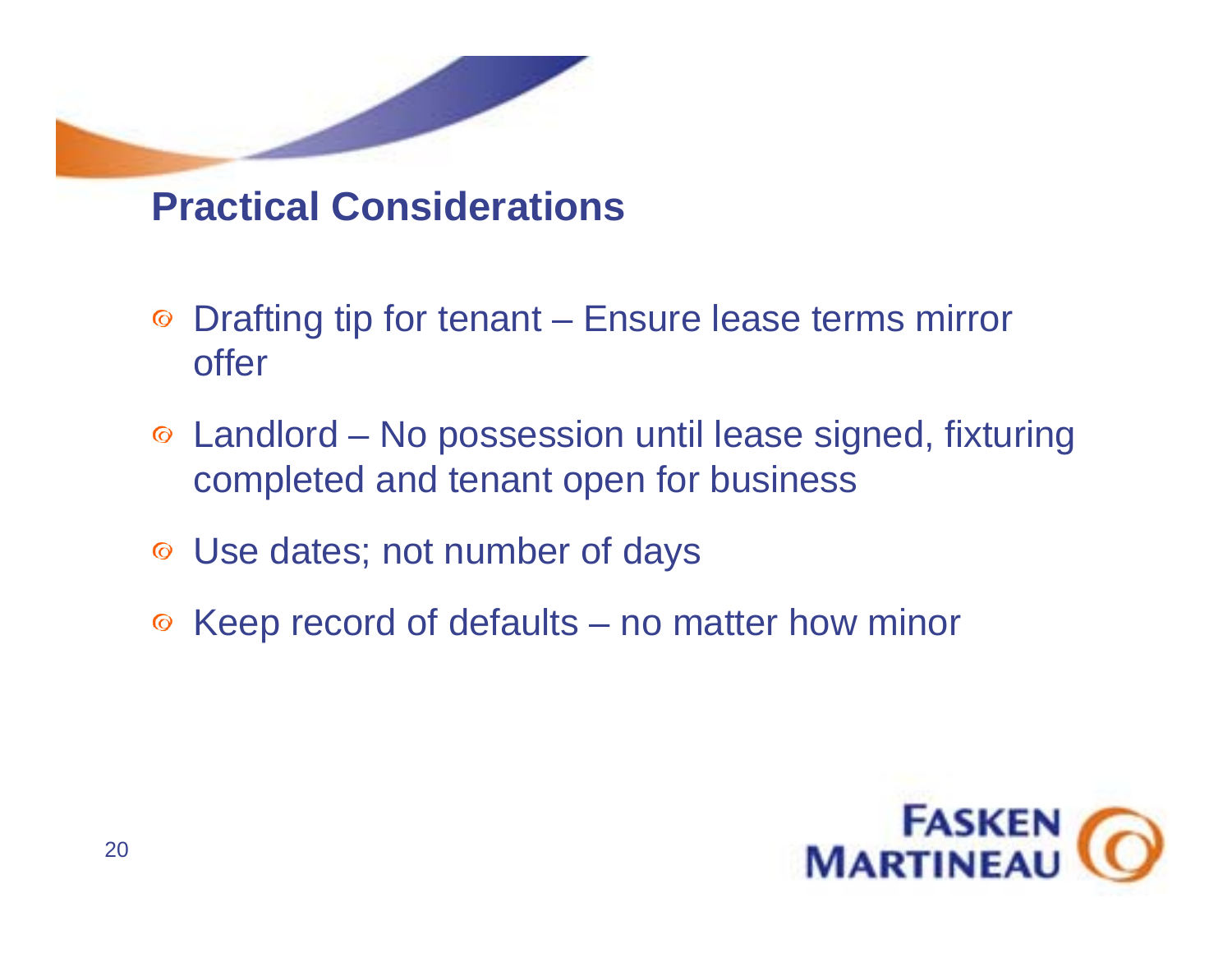

## **Lease Disputes In A Falling Market**

Simon Coval

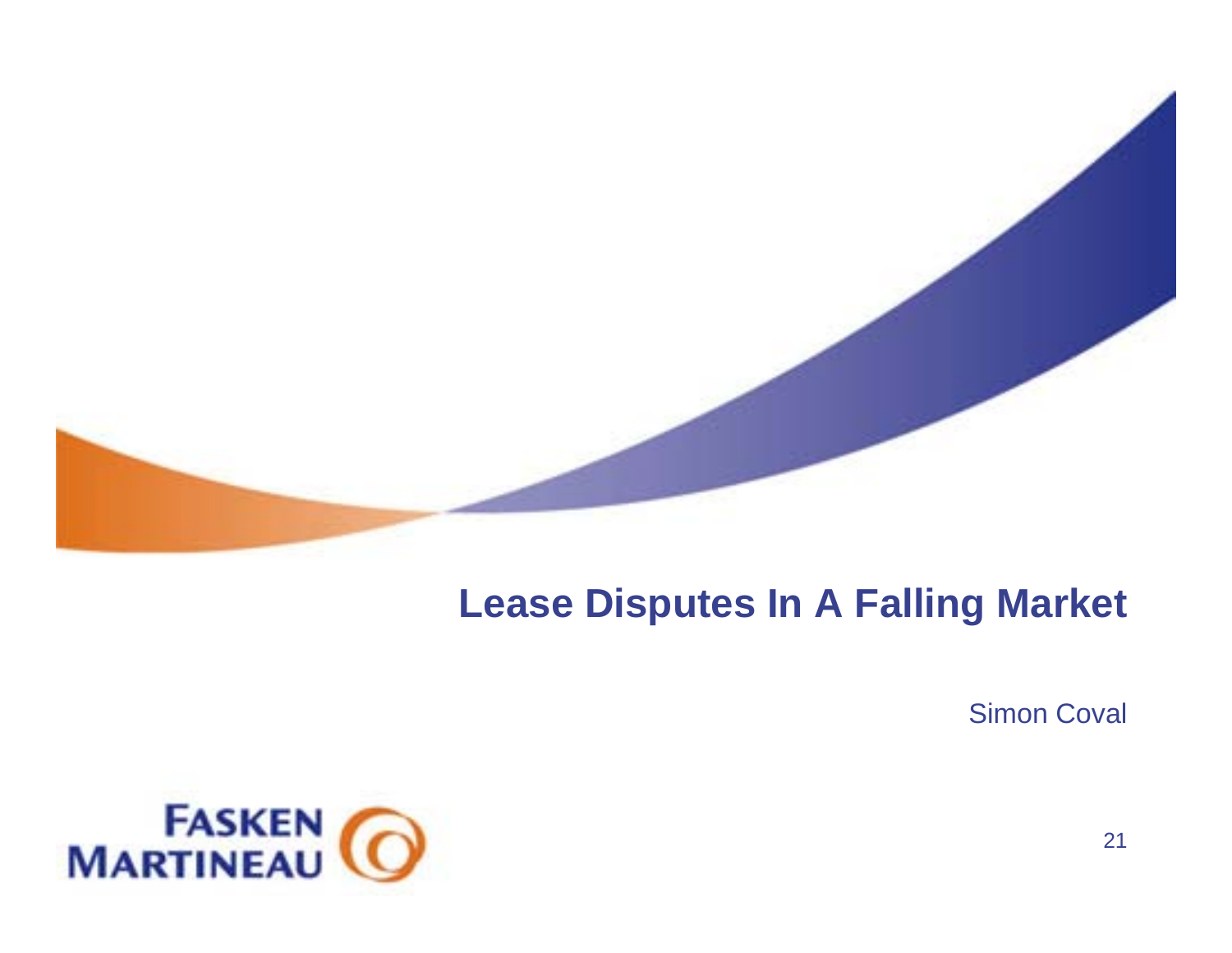

### **Termination**

- Key Landlord Points:  $\odot$ 
	- Termination is efficient
	- Do it yourself only if right is clear
- <sup>⊙</sup> Key Tenant Points:
	- Fix it ASAP

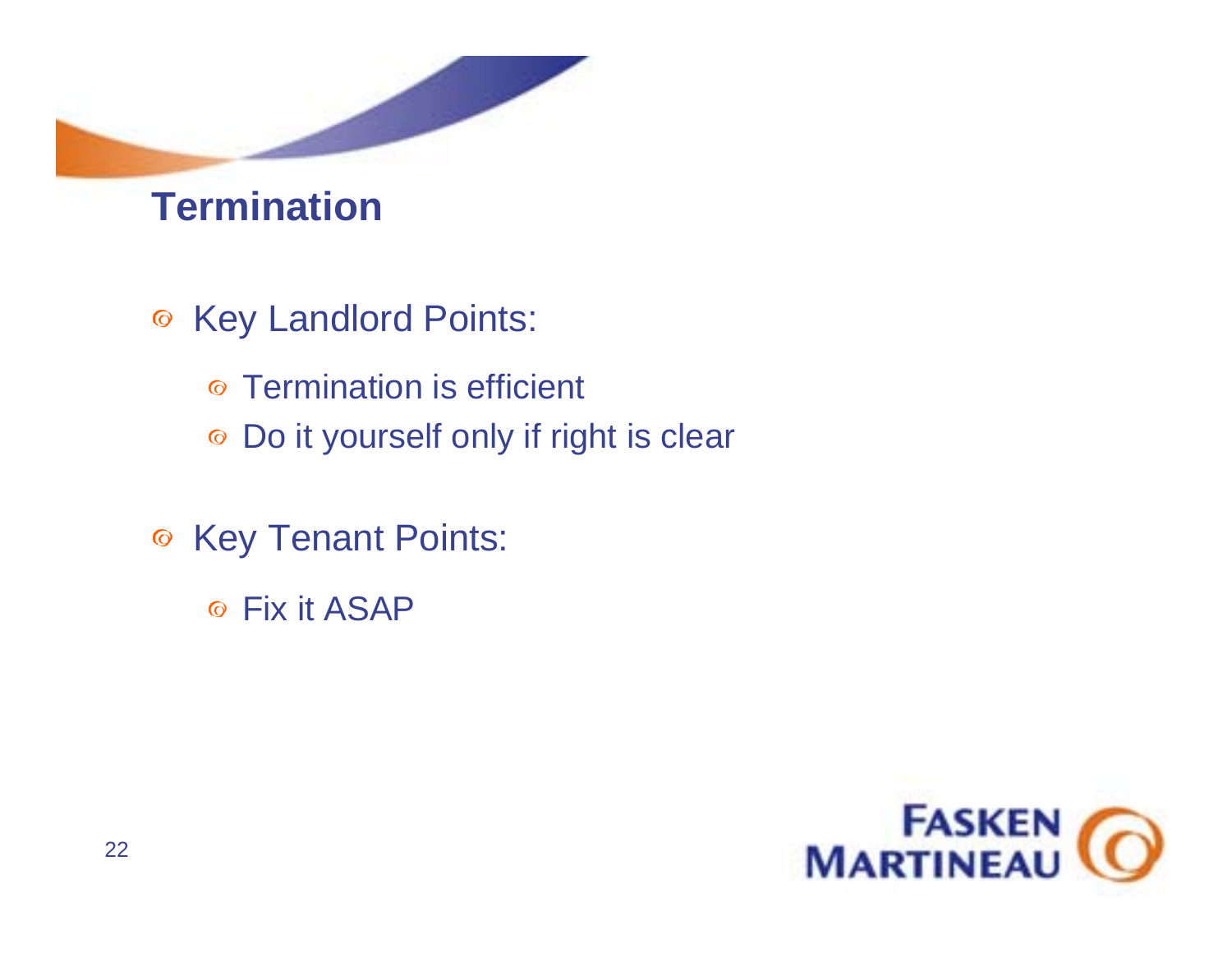

### **Distress**

- Key Landlord Point:
	- Uncertainty and risk may trump value
- <sup>⊙</sup> Key Tenant Point:
	- Beware of double damages and non-tenant liability

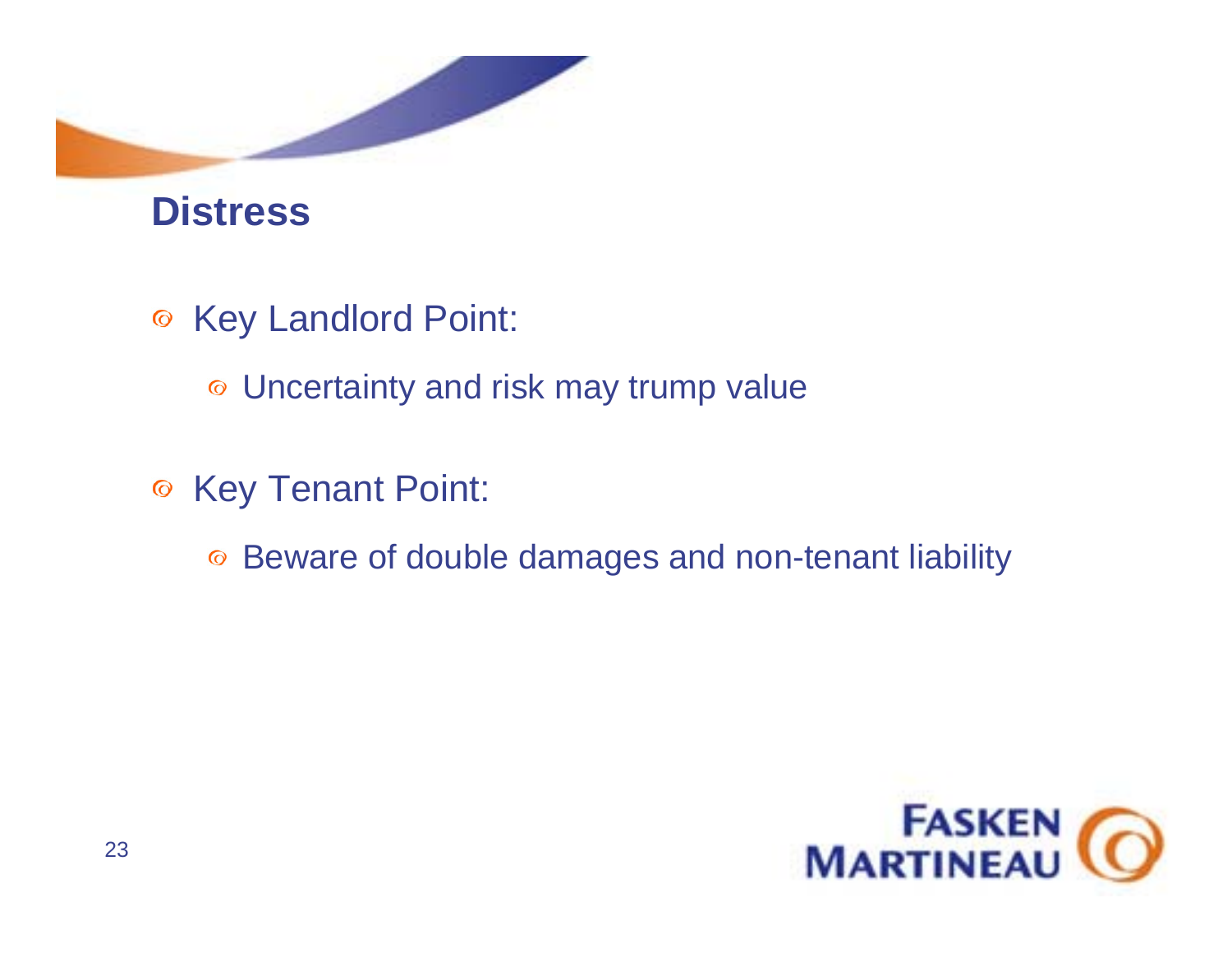

### **Insolvency**

Kibben Jackson



24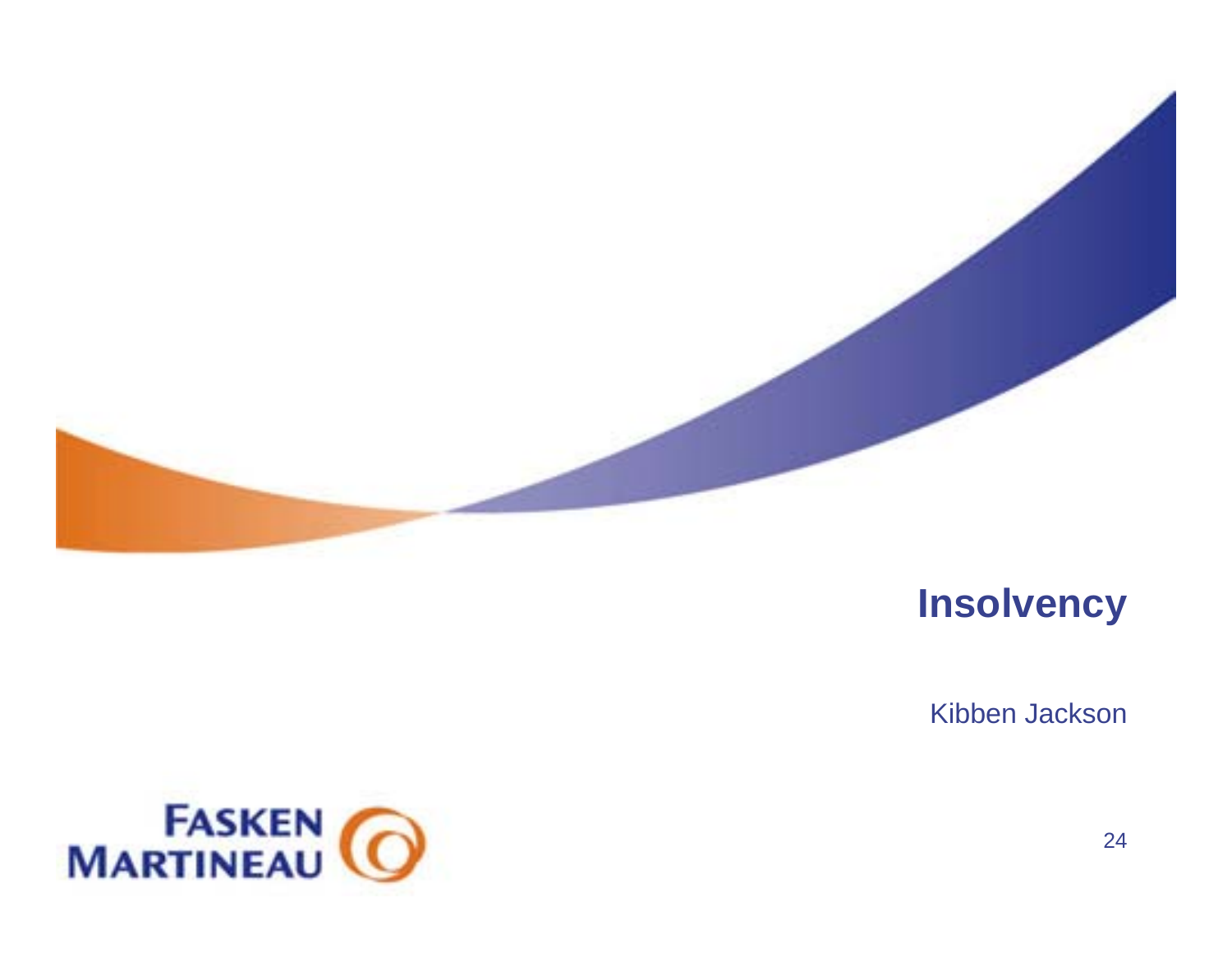# **Agreements of Purchase and Sale in the Context of Insolvency Proceedings**

- Breach or termination by the party or their trustee or receiver
- **■** Right of counter-party to compel completion

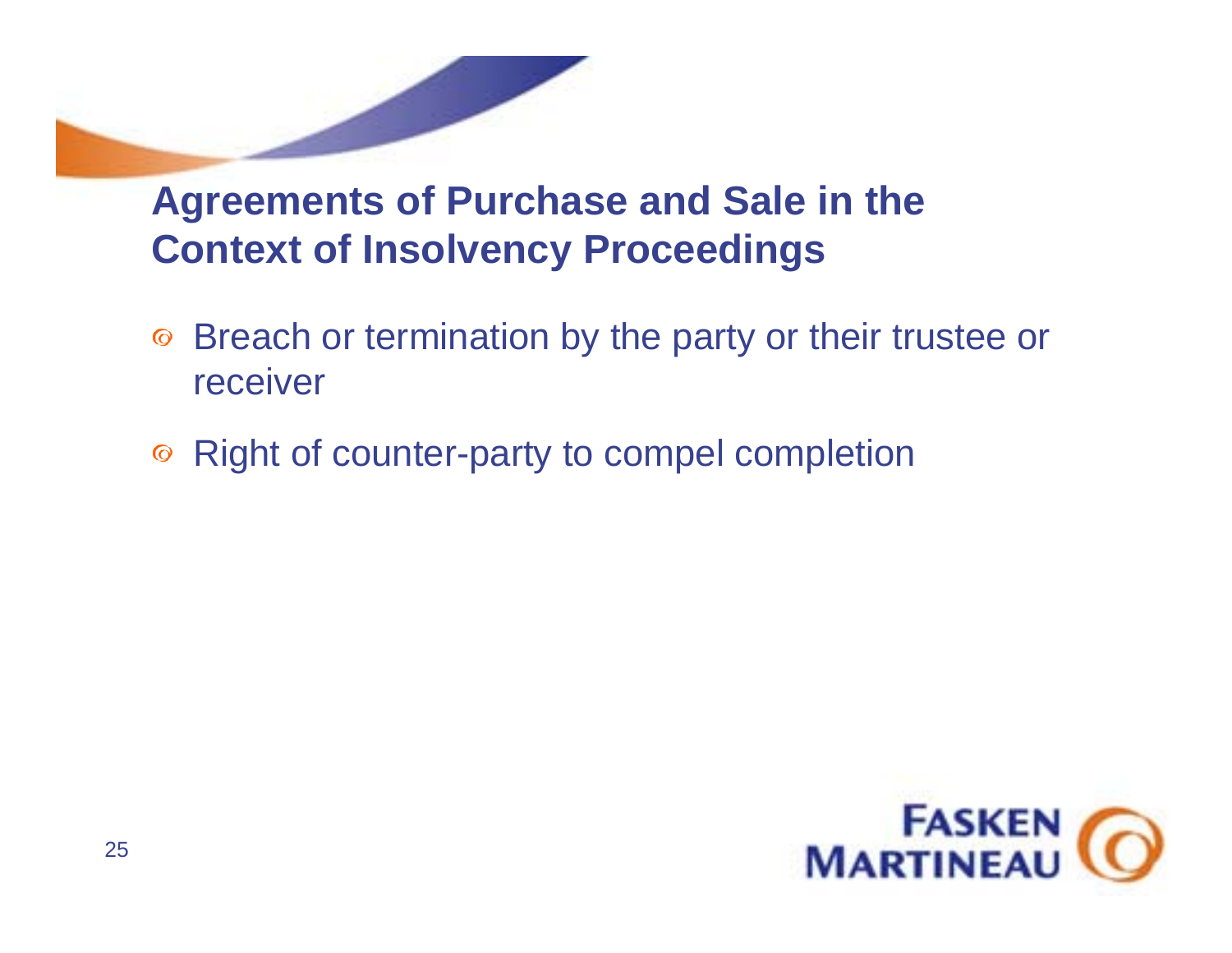

# **Prior to Insolvency Proceedings**

- Prior to commencement of insolvency proceedings
	- Consider terminating the lease
	- Distraint may trigger formal insolvency proceedings
- Moral: Distraint may well result in continued occupation and less recovery

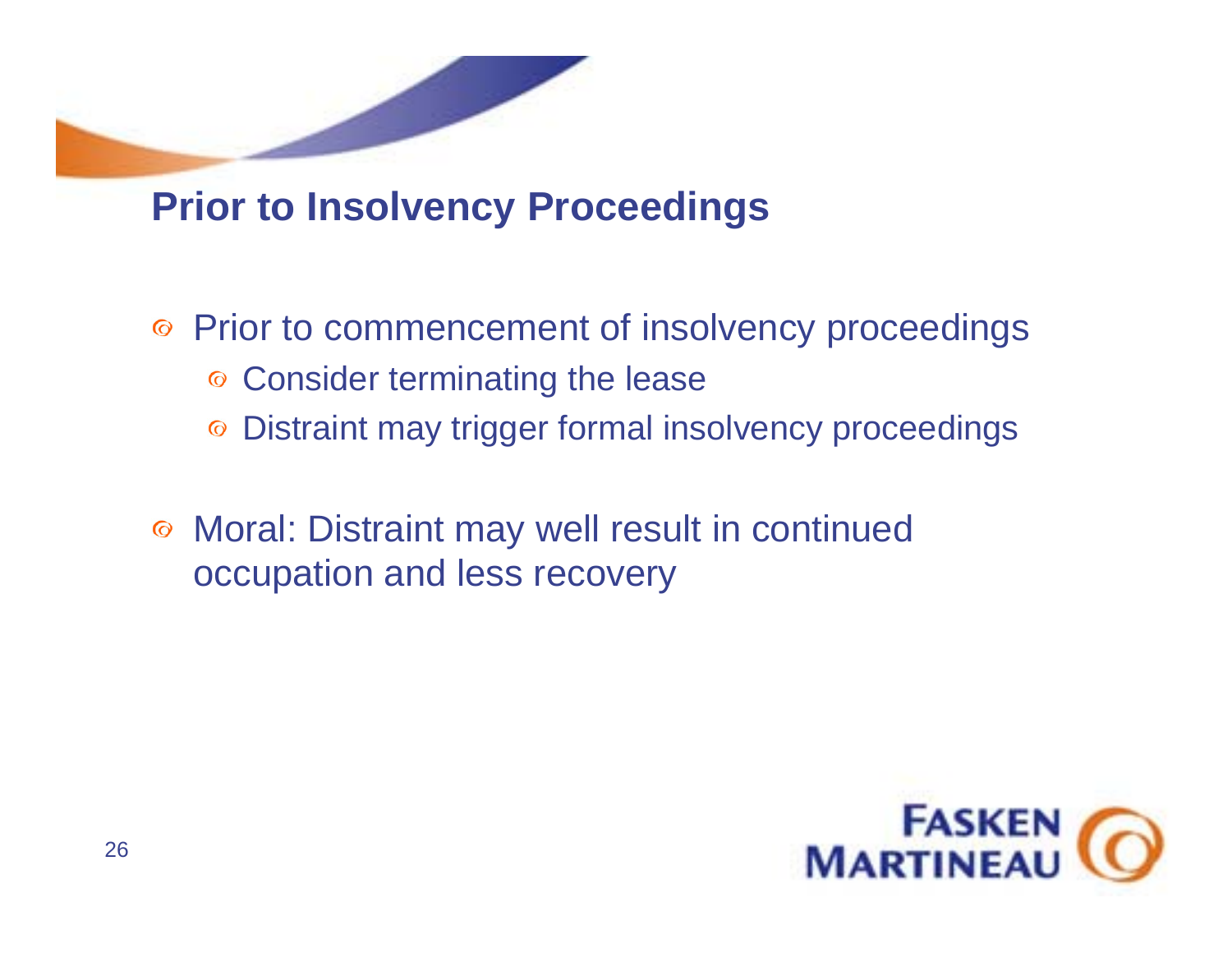

### **Bankruptcy Proceedings**

- Trustee may occupy the premises for three months before assigning, abandoning or affirming the lease
	- Trustee must pay rent for each day in occupation
	- Trustee need not pay arrears of rent
- Trustee may assign the lease over the objection of the landlord
	- Assignee need not pay arrears of rent

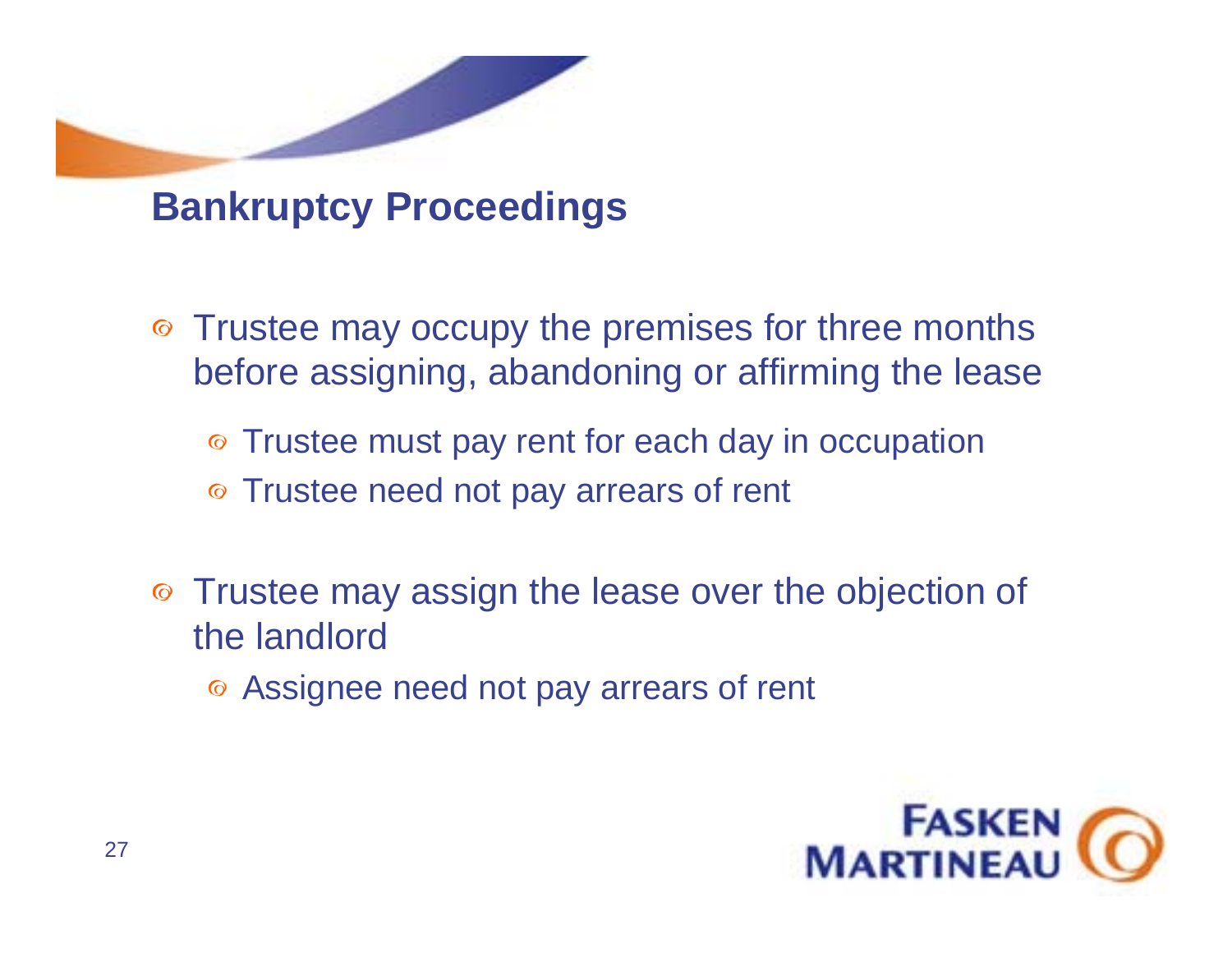

## **Bankruptcy Proceedings cont'd**

- Landlord has a preferred claim for three months' arrears of rent and three months' accelerated rent up to the value of the property on the premises at the time of bankruptcy less any rent paid during the trustee's occupation
- Actions:

(i) wait to learn of trustee's decision; (ii) decide whether to contest assignment; and (iii) file proof of claim

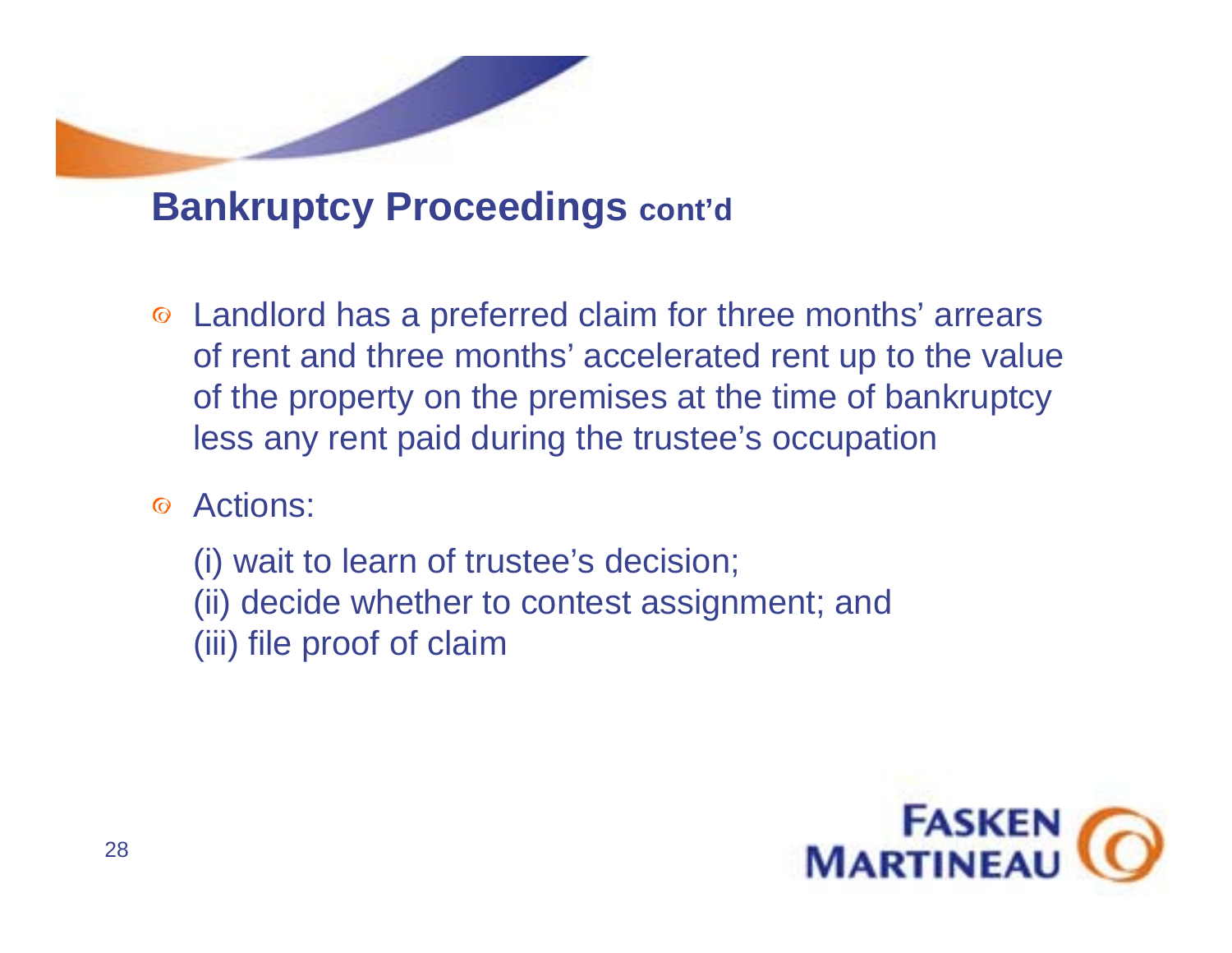

### **Receivers**

- Private Receivers $\odot$ 
	- The receiver has no greater rights than the tenant  $\bullet$
- Court Appointed Receivers
	- Receiver will have right to occupy for a reasonable period of time  $\bullet$ 
		- **Receiver must pay rent in accordance with lease after date of** appointment
		- <sup>o</sup> Receiver need not pay arrears of rent
	- Usually a bankruptcy at the same time (to assign leases)
	- Receiver will generally pick and choose which leases to terminate, which to adopt and assign
- Actions: If termination is preferable, apply to court early $\bullet$

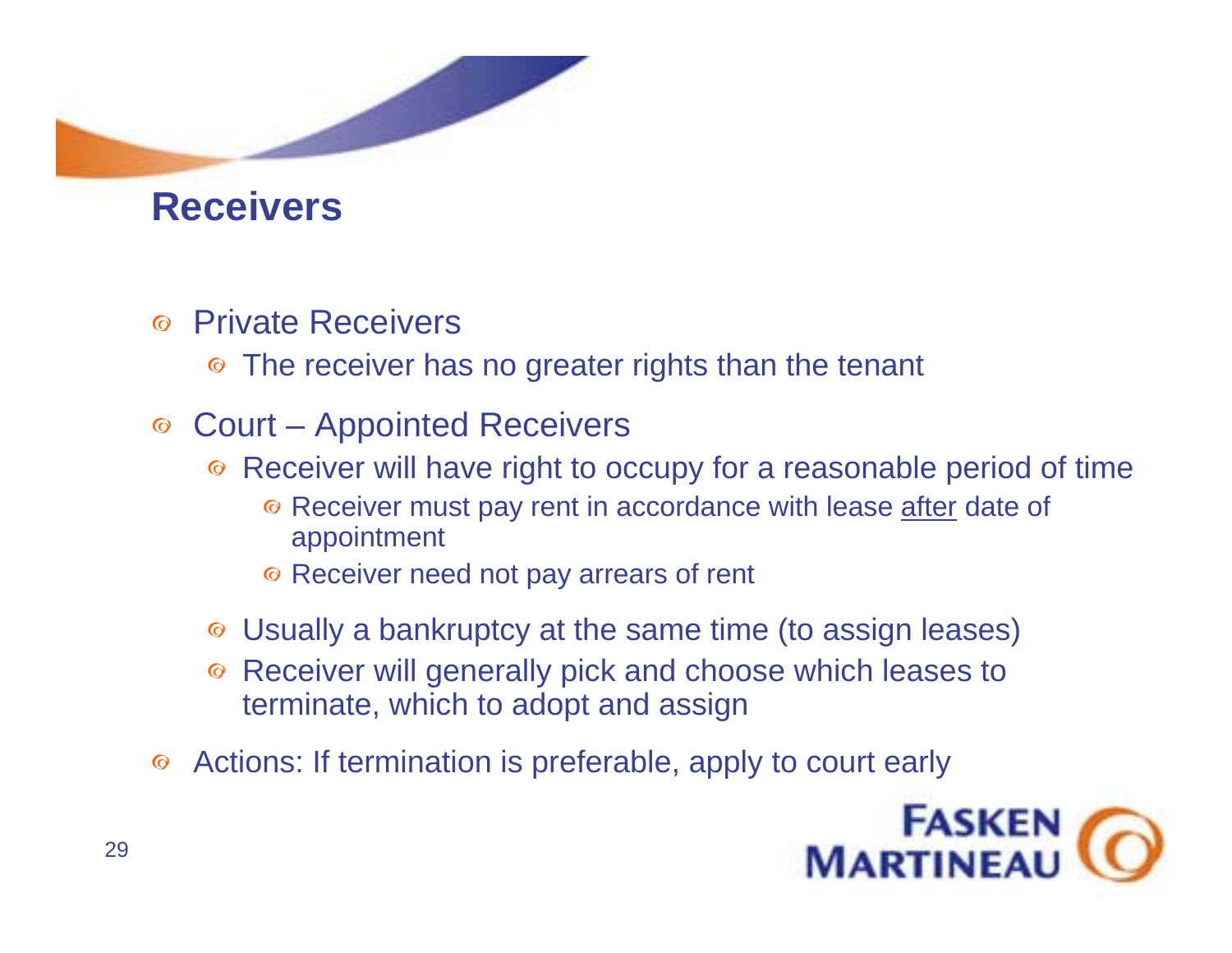# *Companies' Creditors Arrangement Act* **Proceedings**

- Tenant may remain in occupation indefinitely
	- Tenant must pay rent in accordance with lease after date of commencement of proceedings
	- Tenant need not pay arrears of rent
- Tenant can pick and choose which leases to terminate
- Tenant may be able to assign the lease over the objection of the landlord
- Potential of liquidations of inventory at premises

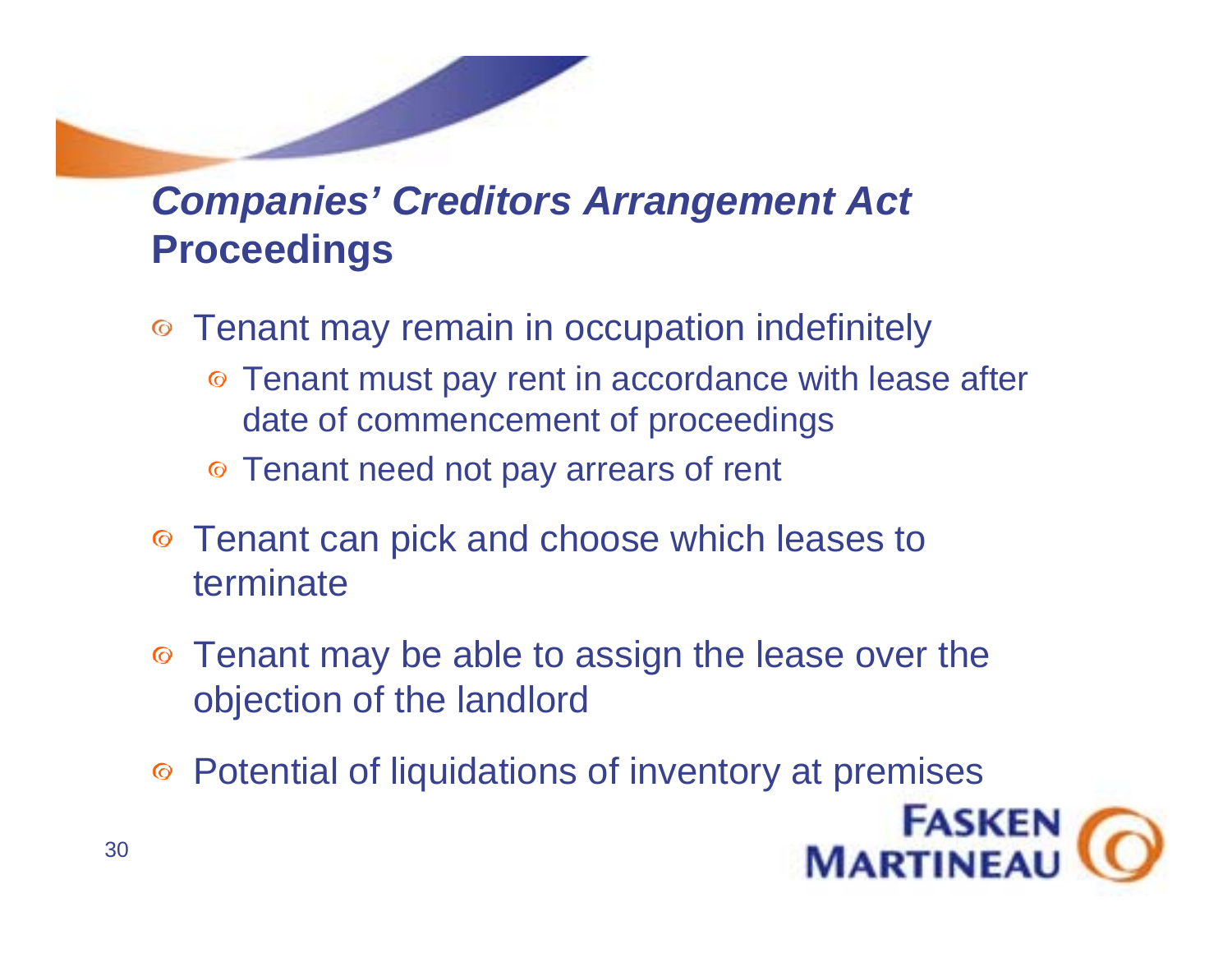

# **Top Ten Take-Away Points**

Allison MacInnis

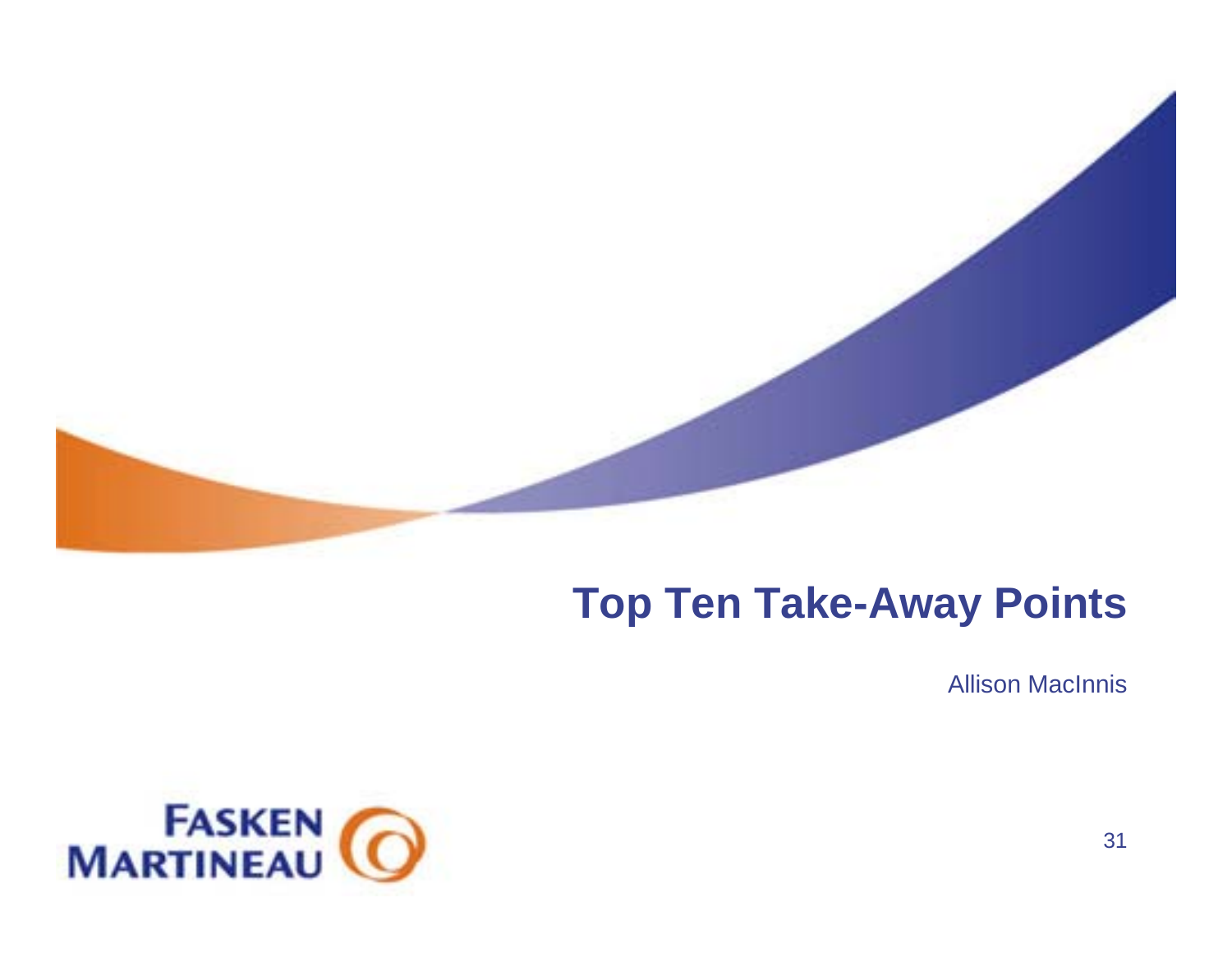

# **Top Ten Take-Away Points**

- 1. Vendors & purchasers – keep contract formation rules in mind – avoid easy outs.
- 2.Vendors – qualify your buyer.
- 3. Vendors be careful what you say about your properties.
- 4. Vendors & purchasers – you can be a tough cagey negotiator but no misrepresentations or deceit.
- 5. Vendors & purchasers good documents get you through Court faster and cheaper.

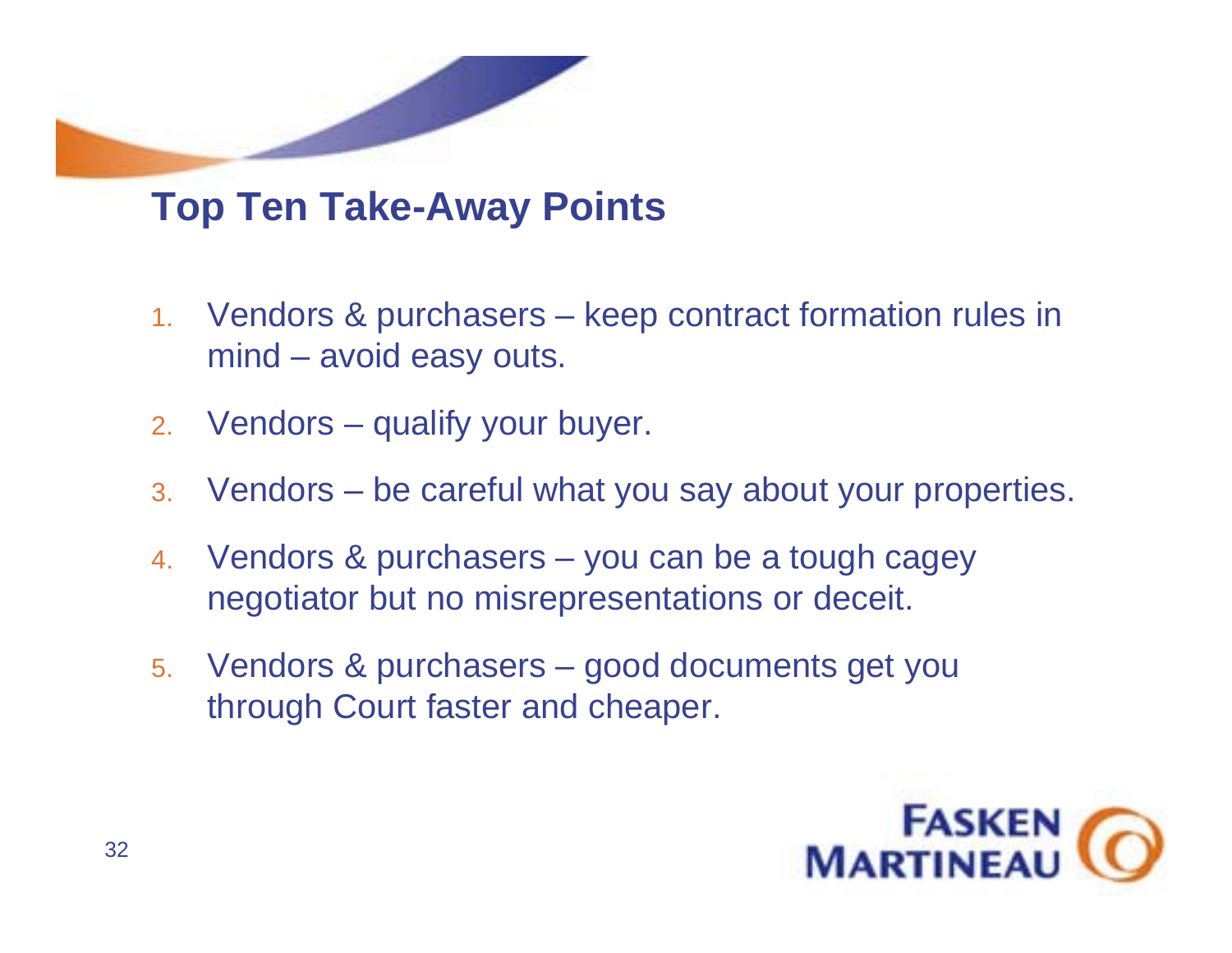

# **Top Ten Take-Away Points**

- 6. Landlords know your tenant.
- 7. Tenants – for that next lease, now is the time to create your wish list of do's and don'ts to go in the offer.
- 8. Landlords & Tenants review your standard offers to lease and leases; if they are going to be challenged, it is very likely to be in this market.
- 9. Landlords terminate and take back yourself only if clear right in lease.
- 10. Landlords where tenant insolvent, consider options early in process; may have better remedies.

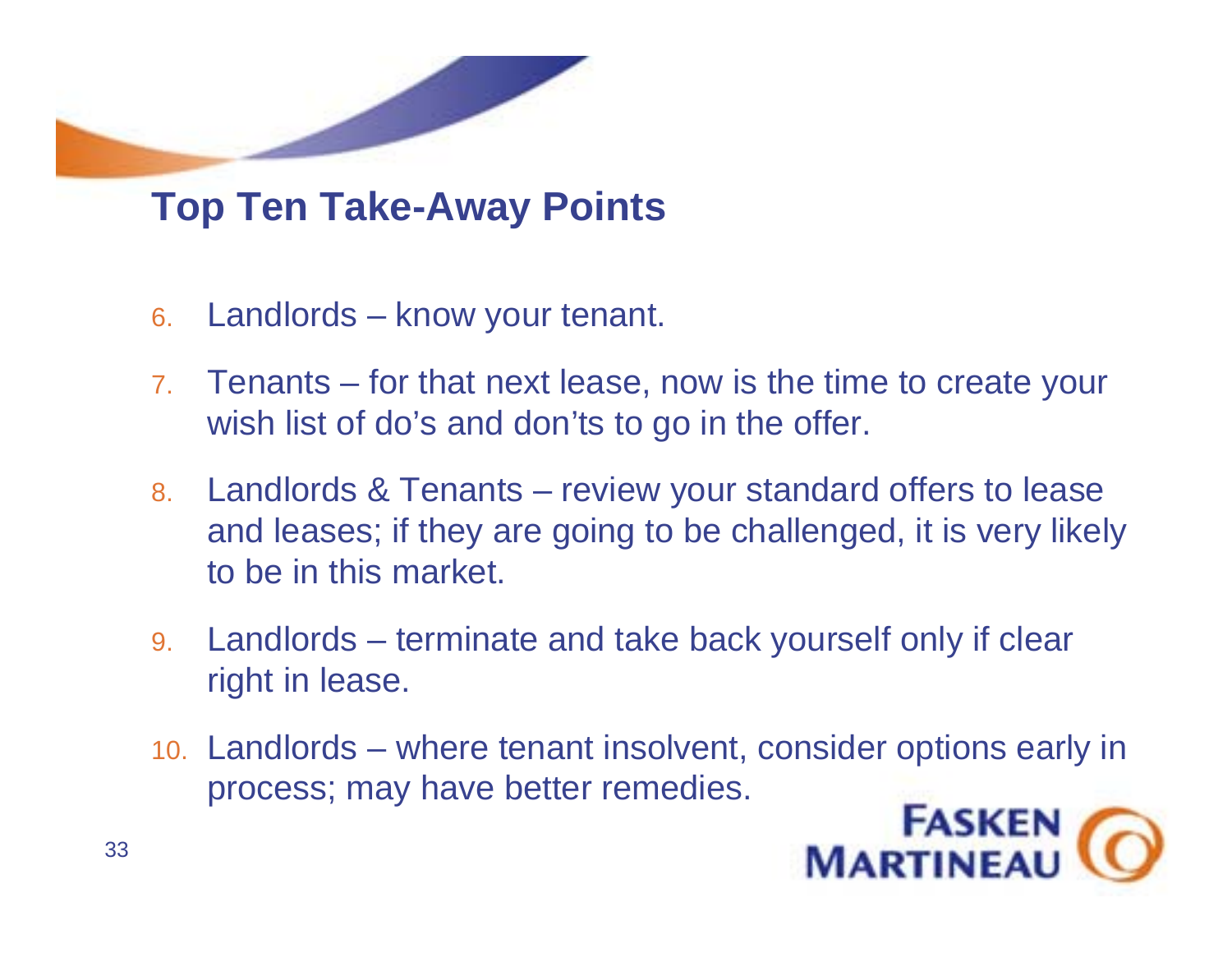

### **Questions?**

Ian Cassie Jim Piersicassie@fasken.com jpiers@fasken.com 604 631 4737 603 631 4769

Simon Coval Kibben Jackson604 631 3152 604 631 4786

scoval@fasken.com kjackson@fasken.com

Allison MacInnisamacinnis@fasken.com 604 631 3154

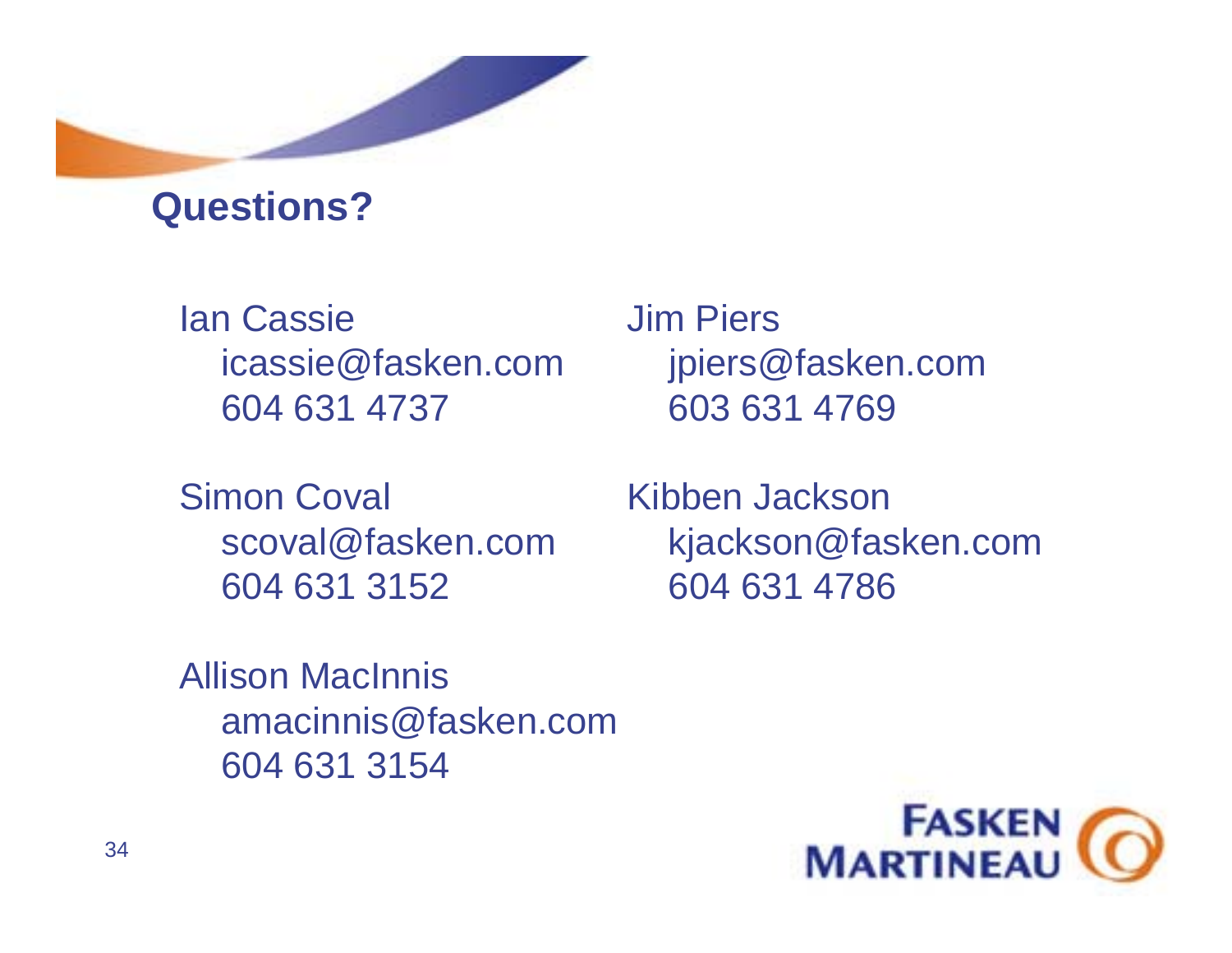

### **Biographies**

Ian Cassie

Jim Piers

Allison MacInnis

Simon Coval

Kibben Jackson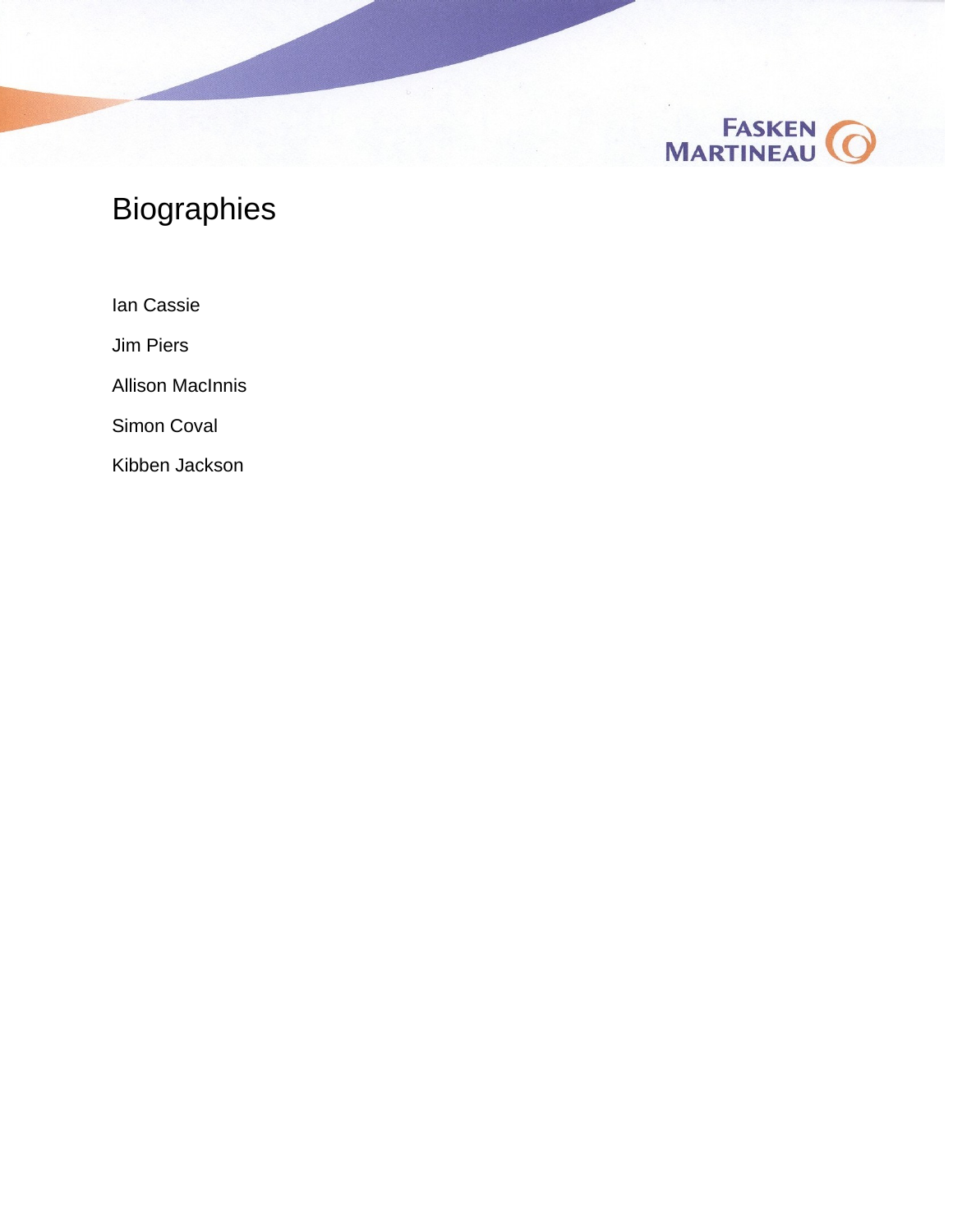



### **Ian Cassie**  *Partner*

#### **Vancouver**

Direct Line: 604 631 4737 Facsimile: 604 632 4737 [icassie@fasken.com](mailto:icassie@fasken.com)  [www.fasken.com](http://www.fasken.com) 

Ian Cassie is the senior member of the Real Estate Practice Group in Vancouver.

Ian provides practical, timely advice on a broad range of real estate issues – land use approvals, acquisitions, dispositions, leasing, rights of way and other less than fee simple rights, ownership disputes, liability concerns.

Ian advises clients in B.C.'s core business including:

- Transportation rights of way, including regulatory issues;
- Mining ownership of minerals, rights of way, surface use;
- Forestry ownership of timber, rights of way, use by other industrial users; and,
- Real Estate development land use approvals, acquisitions, dispositions, leasing.

#### **Representative Experience**

- Advised the syndicate of senior secured lenders led by TPG Credit Management
- Advised Jung Development Inc. arrange \$220 million construction financing
- Represented a mining company on the \$3.5 million sale of remote company town in Northern B.C.
- **Provided advice to Cement Manufacturer and Submission to the Province** on ownership of limestone on fee simple lands.

**Areas of Practice** Mining - Global Mining Municipal Law Real Estate **Transportation** 

#### **Education**

LL.B., 1979 The University of British Columbia

#### **Called to the Bar**

British Columbia, 1980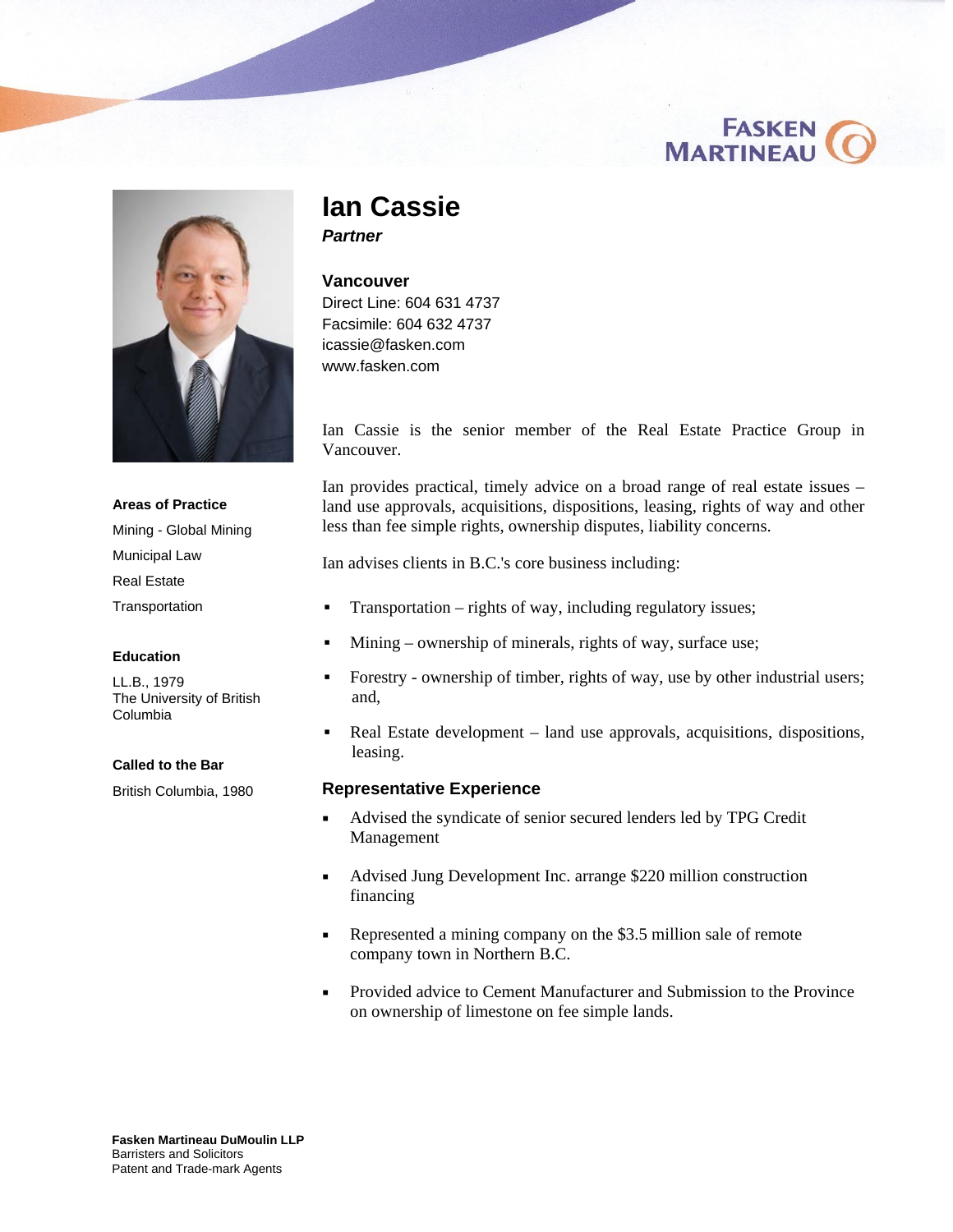

- Represented a pension fund in the \$86 million purchase of a major regional shopping center
- Develop Document Package for successful sale of municipally owned land by competitive offer process.
- Develop Document Package for successful sale of \$22 million 40-Acre Single and Multi-Family Residential Development Site by competitive offer process.
- Document Development Approvals for major residential precincts and major local sports facility in Downtown Vancouver.
- Document Development Approvals for former B.C. Packer's site in Steveston, B.C.

#### **Presentations**

- Good Deal Gone Bad, Fasken Martineau Real Estate Group Seminar, November 6, 2008
- **EXECUTE:** Lorman Education Services Easements, Covenants and Similar Rights in British Columbia, May 18, 2006
- Subdivision in British Columbia, UBC Law School, Development Law Course (Winter 2006)

#### **Publications**

- "Mineral Rights in British Columbia An Overview", by Ian Cassie, April 2004
- "New Strata Property Act Comes Into Effect in B.C. on July 1, 2000", Municipal Law Bulletin by Ian Cassie, June 2000

#### **Memberships and Affiliations**

- **ICSC** International Council of Shopping Centres
- NAIOP National Association of Industrial & Office Properties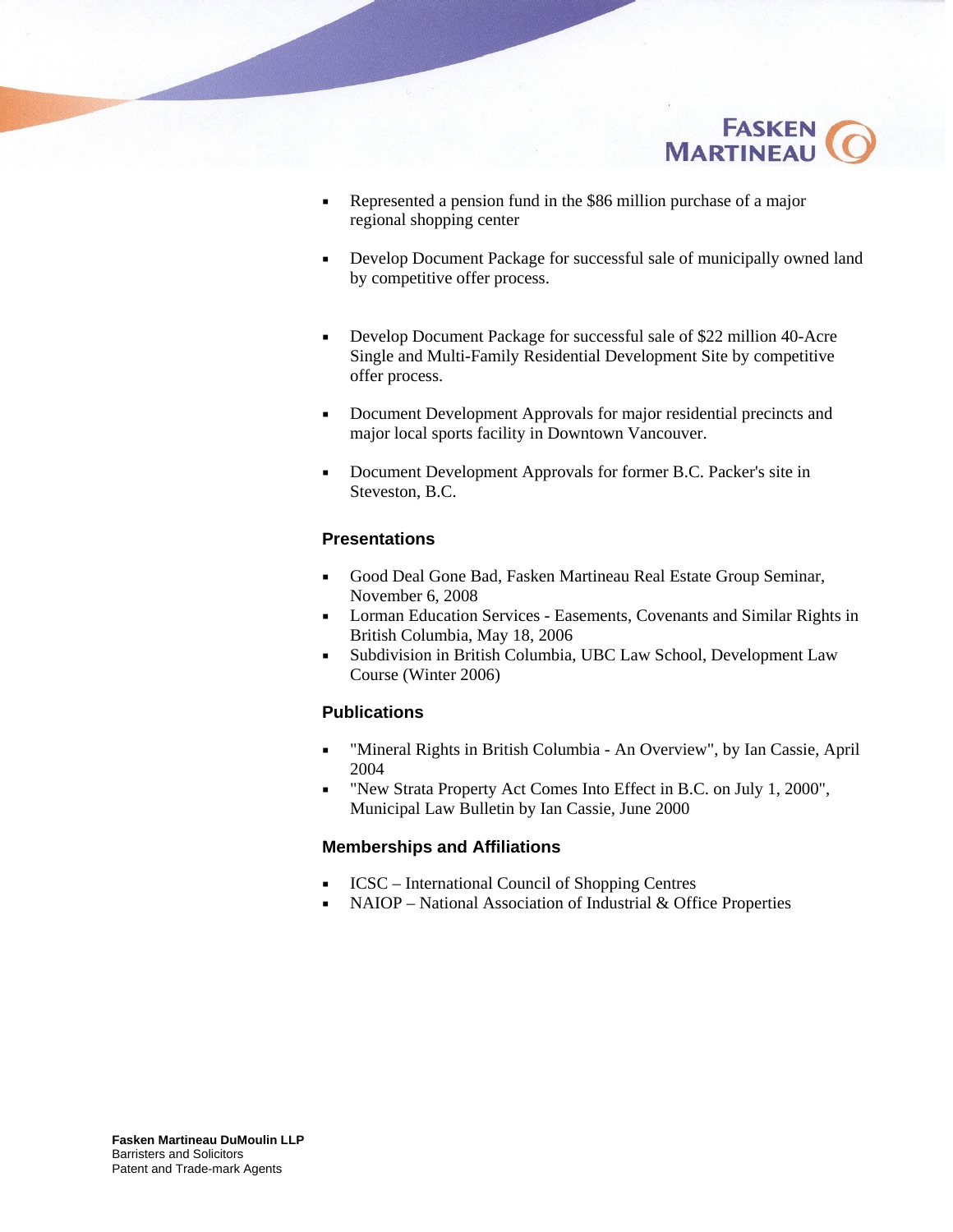



**Areas of Practice Communications** Corporate / Commercial Real Estate

#### **Education**

B.A., 1969 University of Victoria

LL.B., 1973 The University of British Columbia

#### **Called to the Bar**

British Columbia, 1974

#### **James D. Piers**  *Partner*

#### **Vancouver**

Direct Line: 604 631 4769 Facsimile: 604 632 4769 [jpiers@fasken.com](mailto:jpiers@fasken.com)  [www.fasken.com](http://www.fasken.com) 

Jim Piers, partner, is a member of both the Real Estate and Communications Practice Groups. His real estate practice includes land acquisition, development and assembly, commercial leasing, property management and business acquisitions with major real estate components.

From 1974 to 1978, Jim held various positions, including Secretary and Legal Counsel for a broad-based transportation company. One of his responsibilities was to create a database of its land holdings and to develop and/or dispose of non-core land assets.

He is former Chair of the Real Property Section of the Canadian Bar Association (BC Branch), a former Director of the Canadian Bar Insurance Association and has served on Bar committees and Real Estate Industry committees. He is a lecturer and panelist on real estate, including leasing and property management.

#### **Representative Experience**

- Advised Hyatt Equities, LLC Standard Life complete \$122 million mortgage refinancing of Royal Centre in Vancouver
- Advised Kennametal Ltd. in its acquisition of Camco Cutting Tools and Advanced Powder Fusion (Camco Group) of Kelowna, British Columbia.
- Advised Stella-Jones Inc., a leading North American producer and marketer of industrial treated wood products, in its completed acquisition, through a wholly-owned subsidiary, of substantially all of the assets and operations of Bell Pole Company.
- Advised KPMG Inc. in the sale of the Celgar pulp mill and its related assets to Mercer International Inc.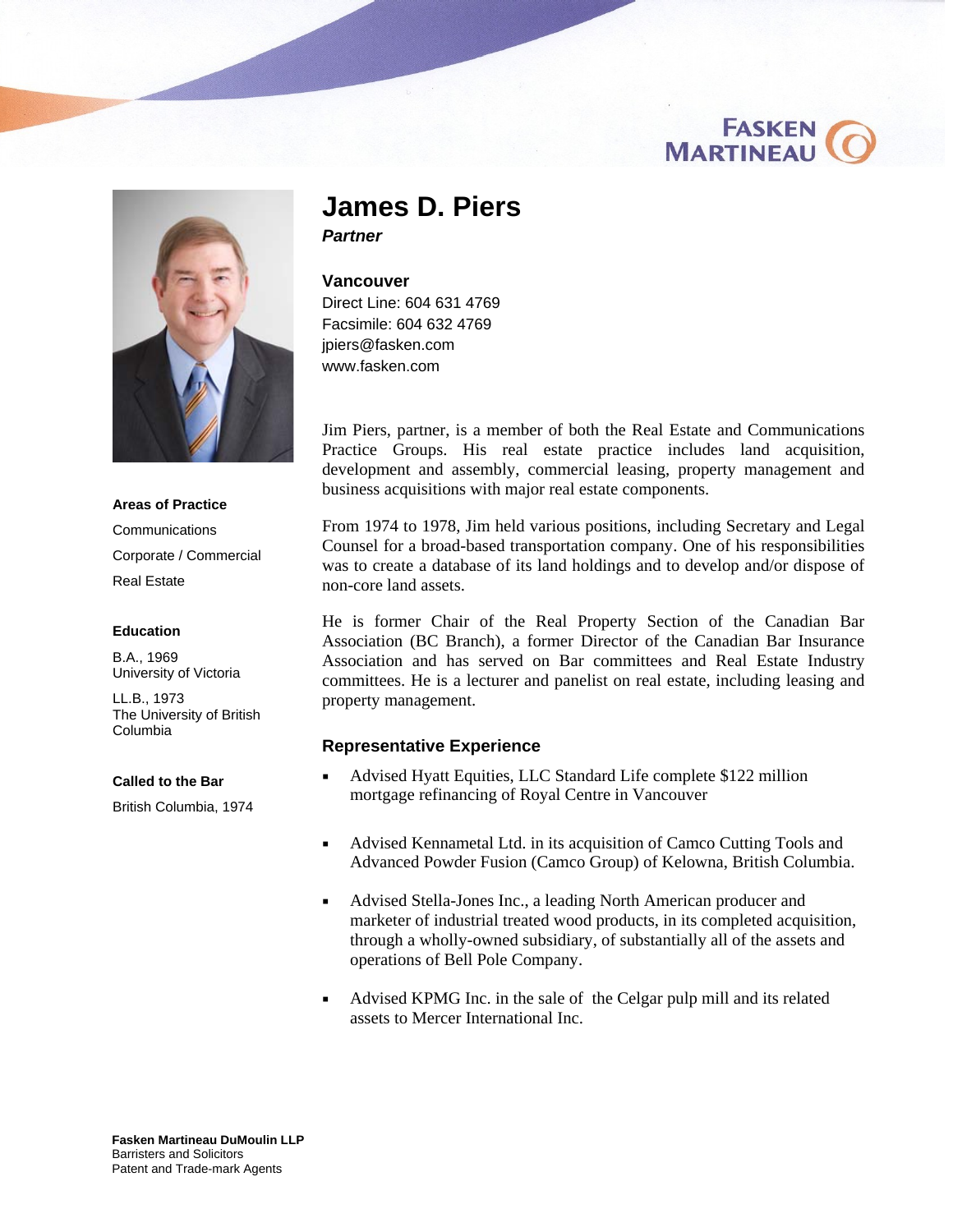

- Negotiate and settle major call centre leases, including JPMorgan Chase's Call Center in Burnaby, BC
- Acted for a major automotive manufacturer on the development of a new major parts distribution centre and land assembly for a new dealership
- **Prepared standard agreements for the placement of** telecommunications/broadcasting equipment and facilities on land and within buildings
- Represented office building owners including preparing standard lease and property management forms
- Regularly advise users of land such as long term tenants and purchasers on land use and land development issues, including negotiating and settling land use agreements with local governments
- Acted for a major retailer on a land exchange with the owners of Pacific Centre, for purposes of developing Pacific Centre North
- Acted for the owners of Georgia Hotel, including advising on various development scenarios
- Acted for developers of residential and commercial condominium projects, including one of the earliest Airspace Parcel projects on leased land from the City of Vancouver (South Shore False Creek)
- Acted for CN on its multi-modal transportation development of its Station Street, Vancouver, Terminal, which included future residential
- Advises on land use for telecommunications/broadcasting purposes, including zoning, development and building permits
- Acted on the acquisition and sale of office buildings and retail complexes, including Metrotower I, Burnaby, BC
- Acted in Private Partnership Transactions, including the Royal BC Museum Large Screen IMAX Theatre Development and the new Recreational Ice Rink Facility in Victoria

#### **Presentations**

- Good Deal Gone Bad, Fasken Martineau Real Estate Group Seminar, November 6, 2008
- Two points of view Common Law vs Civil Law: Changes to the common areas - Balancing the landlord's need for flexibility and the tenant's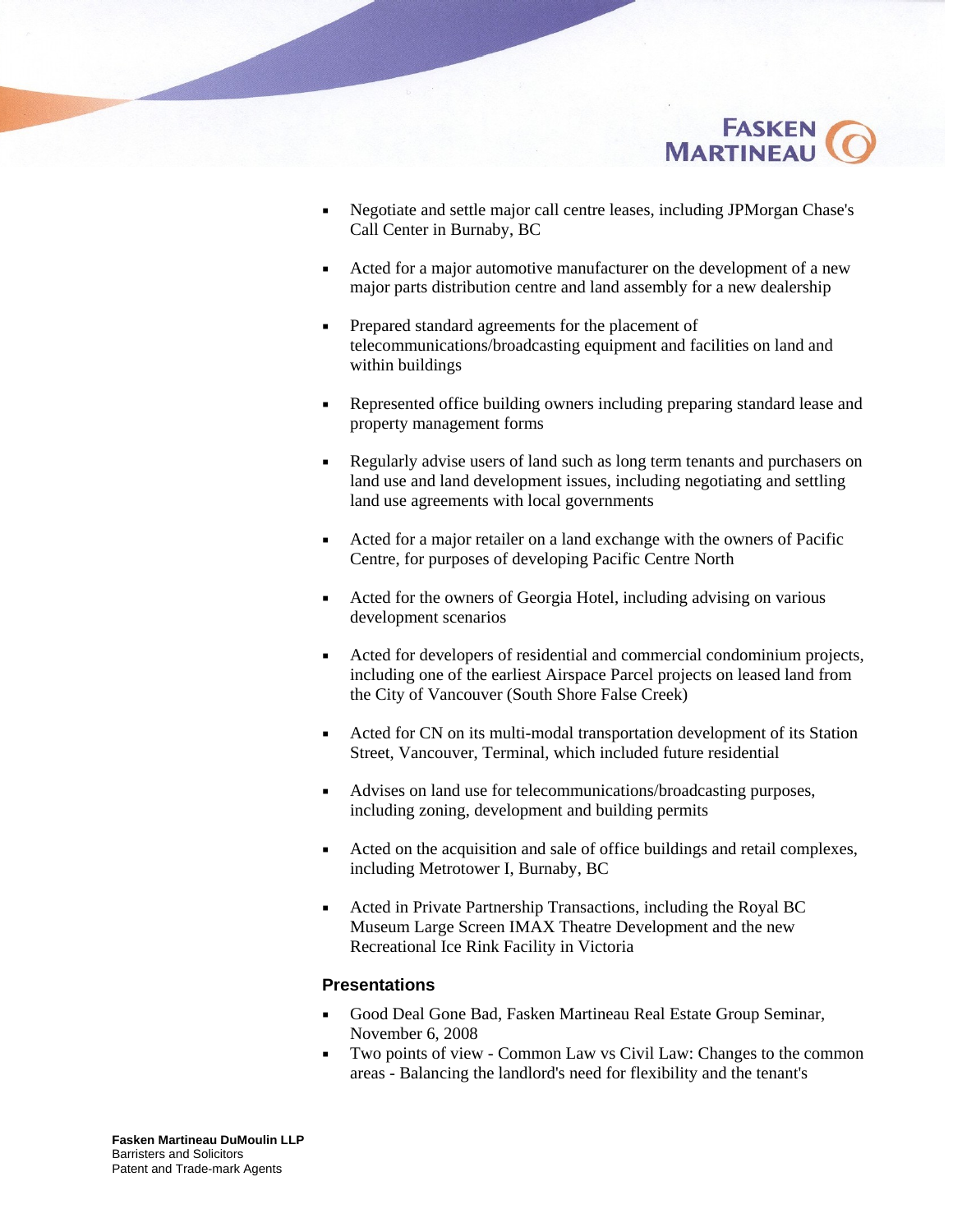

expectation of status quo, 2007 ICSC Canadian shopping centre law conference, March 2007

- Assignment and Subletting of Leases, International Counsel of Shopping Centers Law Conference
- **Preparing and Completing Telecommunications Leases and Rights of** Way, 2003, 2005
- Breakfast Round Table, International Counsel of Shopping Centers Law Conference, 2004, 2007

#### **Publications**

- "Two points of view Common Law vs Civil Law: Changes to the common areas - Balancing the landlord's need for flexibility and the tenant's expectation of status quo", by Stéphanie Beauregard and Jim Piers, March 1, 2007
- "Pro-Tenant, Stand Alone Commercial Lease", by James D. Piers, 2006
- "Canadian Telecom Policy Review Panel Report", Communications Law Bulletin by Donald M. Dalik, James D. Piers, Barbara Miller and Francis Fox, P.C., Q.C., March 2006
- "Recent Trends in Leasing and Property Management", by James D. Piers, October 2004
- "Voice Over Internet Protocol (VoIP)", Communications Bulletin by Jim Piers, Barbara Miller, Jean Francois Hebert, August 2004

#### **Memberships and Affiliations**

- International Council of Shopping Centers (ICSC)
- National Association of Industrial and Office Properties (NAIOP)
- Former Committee Member, Building Owners and Managers Association (BOMA)
- Law Society of British Columbia
- Canadian Bar Association Vancouver Board of Trade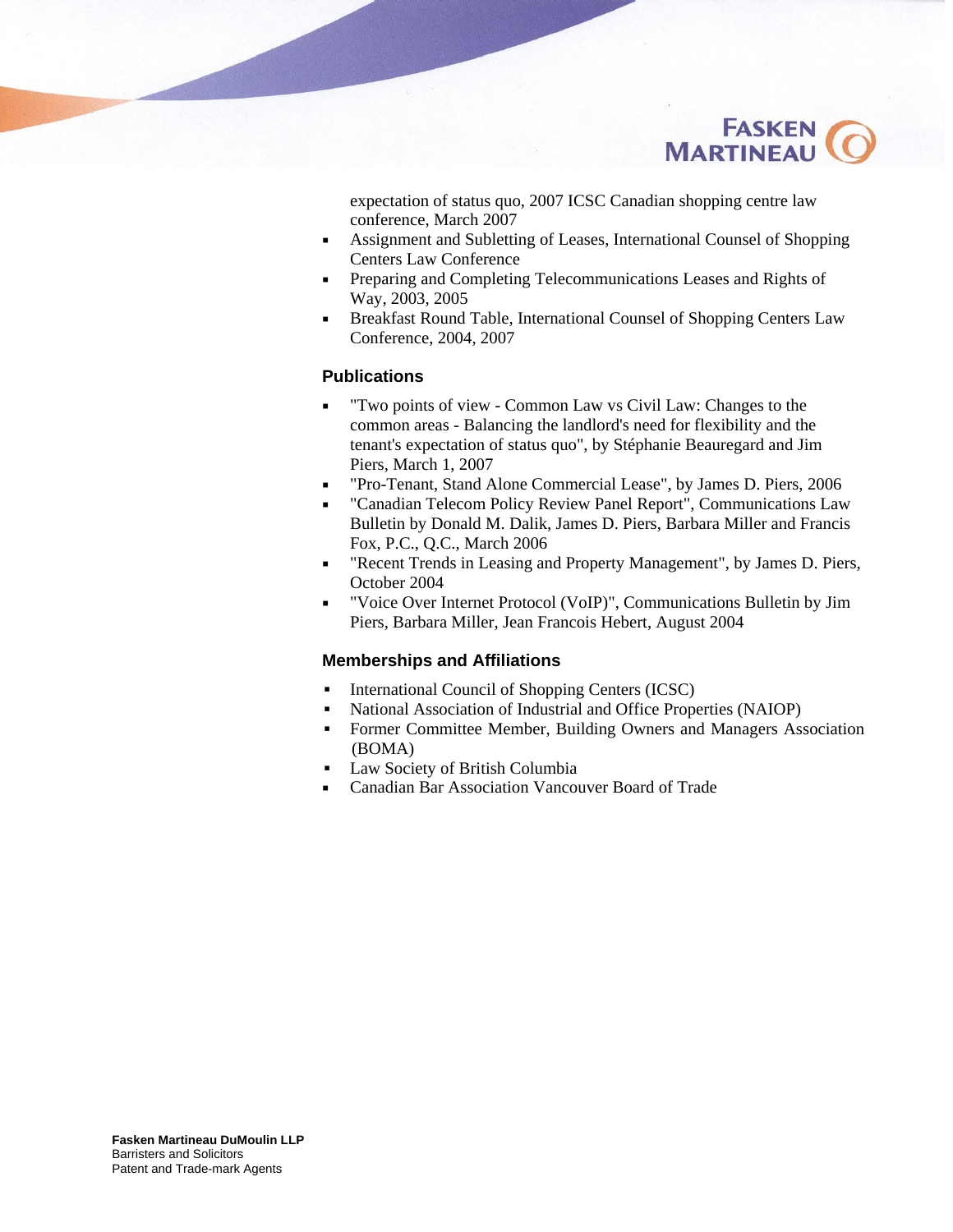### **FASKEN MARTINEAU**



**Areas of Practice** Real Estate

#### **Education**

Bachelor of Commerce, (Honours), 1994 The University of British Columbia

Bachelor of Laws, 1997 The University of British Columbia

#### **Called to the Bar**

British Columbia, 1998

### **Allison MacInnis**

*Partner* 

#### **Vancouver**

Direct Line: 604 631 3154 Facsimile: 604 632 3154 [amacinnis@fasken.com](mailto:amacinnis@fasken.com)  [www.fasken.com](http://www.fasken.com) 

Allison MacInnis is a partner in the Real Estate Group. Her practice is focuses on all aspects of real estate development, commercial property acquisitions and commercial leasing. She acts for developers in commercial, residential and industrial properties and advises on the development approval and subdivision process in municipalities across British Columbia. She represents both landlords and tenants in a variety of commercial leasing transactions, including ground leases and other special leasing or licensing arrangements. She has negotiated various land and rights exchanges through statutory rights of way and other legal agreements.

Allison for several years has been an adjunct professor at The University of British Columbia, teaching an advanced seminar in Commercial Real Estate Development. Prior to joining the firm, Allison clerked at the British Columbia Court of Appeal.

#### **Representative Experience**

- Advised Riverside Golf Resort in its sale to Ken Fowler Enterprises
- Advised developer of mixed use strata project arrange for \$220 million construction financing
- Advised Fairmont Hot Springs Resort in the sale to Ken Fowler Enterprises
- Advised developers on complex municipal issues and development approvals
- Represented a transportation company on complex land and rights exchange with a public transportation authority
- Represented a vendor on major asset transaction involving transfer of land and assets requiring competition approval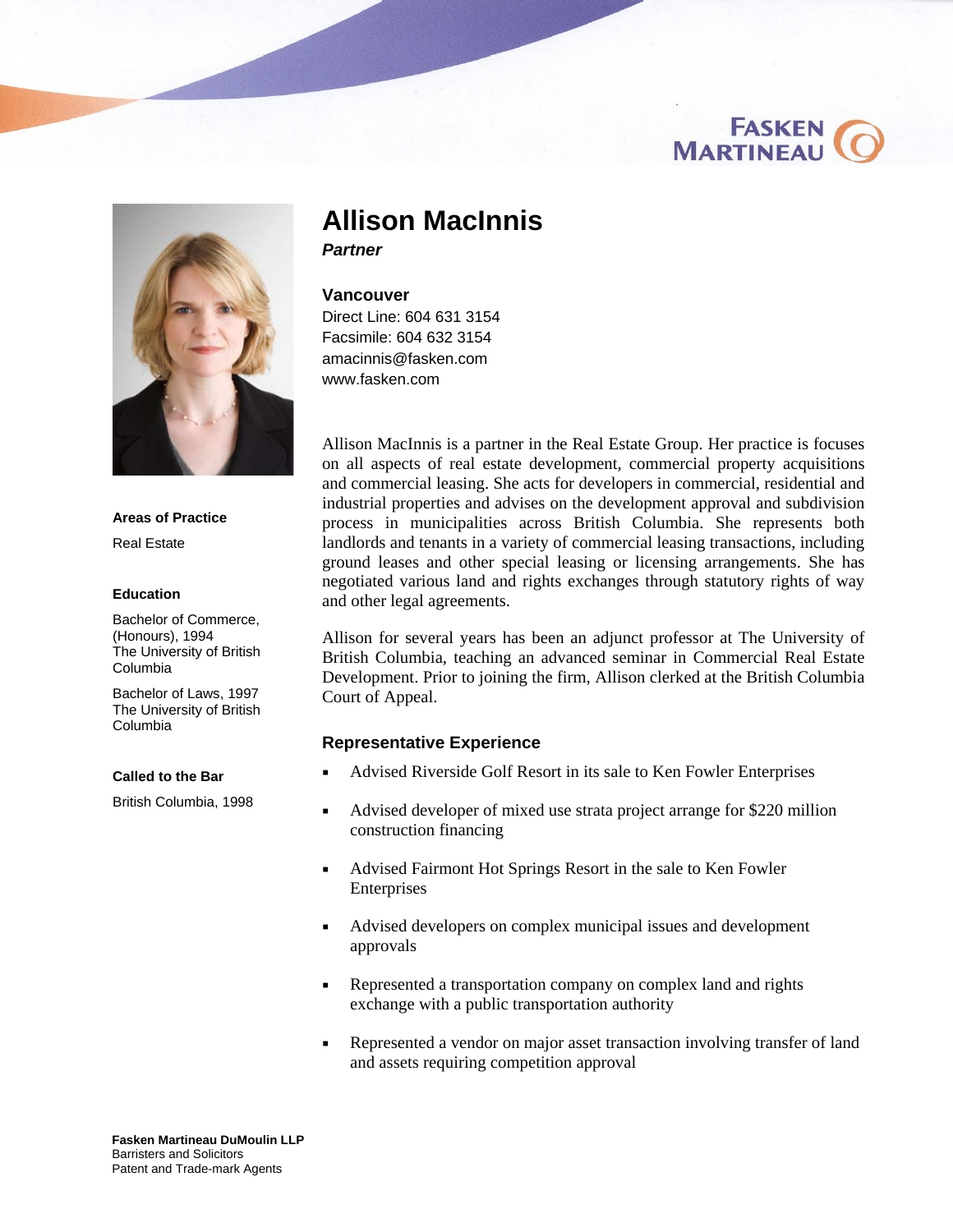

- Acted for a Canadian pension fund in the acquisition of a large retail mall
- Acted for both landlords and tenants on a variety of commercial leasing transactions of office, industrial and retail space
- Advised on the development of auto malls including subdivision, development approvals and dealer relations
- Represented a developer on series of single family and multi-family residential developments in lower mainland

#### **Presentations**

- Good Deal Gone Bad, Fasken Martineau Real Estate Group Seminar, November 6, 2008
- Drafting and Land Title Office Issues, November 2007
- **EXECUTE:** Lorman Education Services Easements, Covenants and Similar Rights in British Columbia, May 18, 2006
- Easements, Covenants and Similar Rights in British Columbia An Overview, Easements Seminar, Lorman Education Services, April 3, 2005
- Real Estate Development Seminar, University of British Columbia, ongoing

#### **Publications**

- "Easements, Covenants and Similar Rights in British Columbia An Overview", by David W. Little, Allison MacInnis & Michelle Mullen, May 2004
- "Drafting and Land Title Office Issues", by Allison MacInnis, November 2007

#### **Memberships and Affiliations**

- Vancouver Commercial Real Estate Women ("CREW")
- Real Property Section, Canadian Bar Association
- NAIOP, National Association of Industrial and Office Properties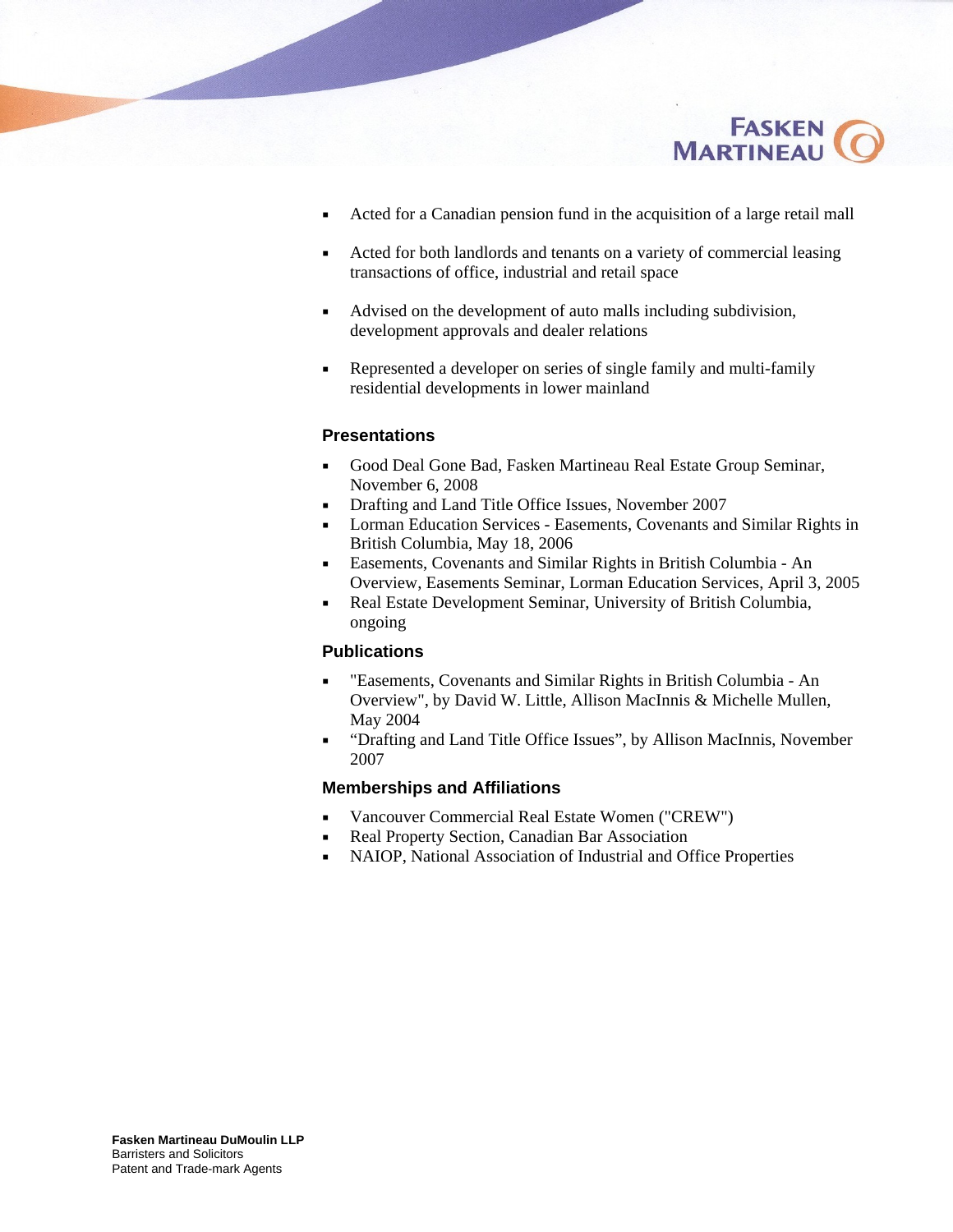



**Areas of Practice**

Litigation and Dispute Resolution

Alternative Dispute **Resolution** 

Real Estate

#### **Education**

B.A., 1984 The University of British Columbia

LL.B., 1987 University of Toronto

D. Phil., 1992 University of Oxford

#### **Called to the Bar**

British Columbia, 1993

### **Simon R. Coval**

*Partner* 

#### **Vancouver**

Direct Line: 604 631 3152 Facsimile: 604 632 3152 [scoval@fasken.com](mailto:scoval@fasken.com)  [www.fasken.com](http://www.fasken.com) 

Simon Coval, partner, is the Manager of the Vancouver Commercial Litigation and Dispute Resolution Group. A frequent lecturer and instructor on commercial litigation, his broad commercial practice has a particular focus on business disputes involving contracts, economic torts, real estate, commercial leases, companies and partnerships, civil fraud and white-collar crime, and injunctions.

Simon is rated ''high to very high legal ability'' by the Martindale-Hubbell legal rating service.

Prior to joining the firm, Simon clerked for The Honourable Chief Justice McEachern and The Honourable Mr. Justice Cumming at the Court of Appeal of British Columbia.

#### **Representative Experience**

- Advised 90 Degree Software Inc. in its sale to Microsoft
- Advised Extreme CCTV Inc. in the sale of Robert Bosch
- Defended Prime Minister and Federal Government of Canada against multi-million dollar misrepresentation claim
- Defended significant conspiracy and deceit claim by Crown Corporation against independent contractor
- Defended major motor vehicle company against seizure by governmental authorities of allegedly stolen vehicles
- Defended and prosecuted numerous shareholder and partnership agreements, joint venture agreements, trust agreements and agreements for the purchase and sale of goods and services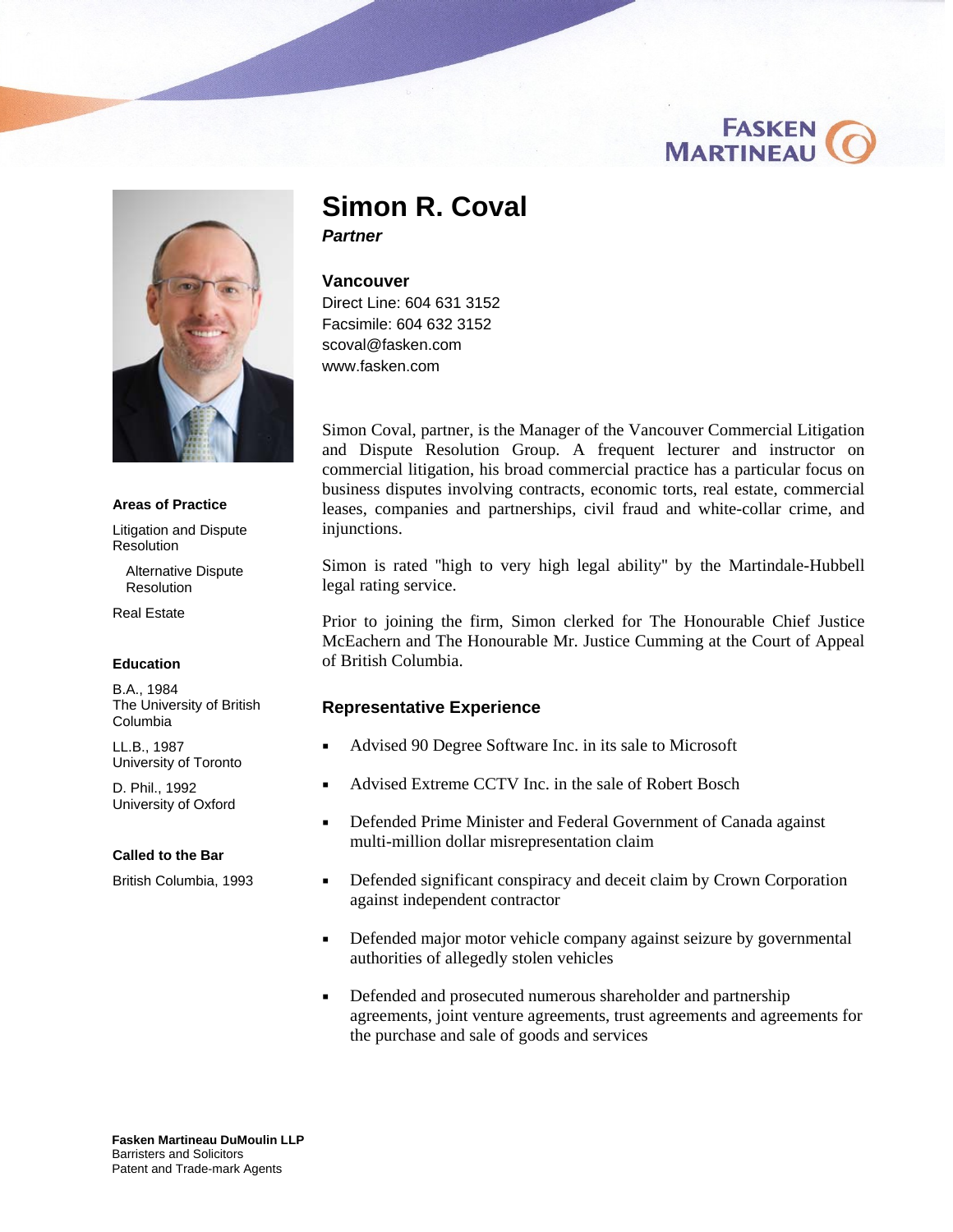

- Defended and prosecuted professional negligence actions, including, as counsel at trial, for architects, chiropractors and lawyers
- Represented major document management company in protection of confidential information and enforcement of equipment leasing terms
- Arranged settlements pursuant to various formal and informal mediation procedures
- Prosecuted registration and enforcement of multi-million dollar foreign judgment against foreign national in fraud and deceit and defended complex bankruptcy and asset preservation action by foreign professional recovery company against Canadian citizen
- Obtained and opposed numerous injunction orders, including freezing of assets, protection of confidential information, return of machinery, specific performance of contracts, eviction from place of business, renovation of shopping mall
- **Prosecuted and defended numerous real estate disputes, such as sale of** land, commercial leases, market rent and price reviews, rent distress
- Defended a series of actions in negligence and misrepresentation against major insurance company
- Defended complex fraud, breach of trust and tracing claim by foreign government against recent Canadian immigrant
- **Prosecuted breach of warranty claim against foreign manufacturer of** industrial equipment
- Defended a national courier company from prosecution pursuant to the Transportation of Dangerous Goods Act
- Prosecuted breach of agreement to sell land and calculation of damages for lost development opportunity
- Defended a major provincial political party in action brought in breach of contract by former party leader, and prosecuting breaches of a joint venture agreement, and prosecuting breaches
- Defended and prosecuted geographically complex cases involving enforcement of foreign judgments, obtaining evidence for foreign proceedings, etc.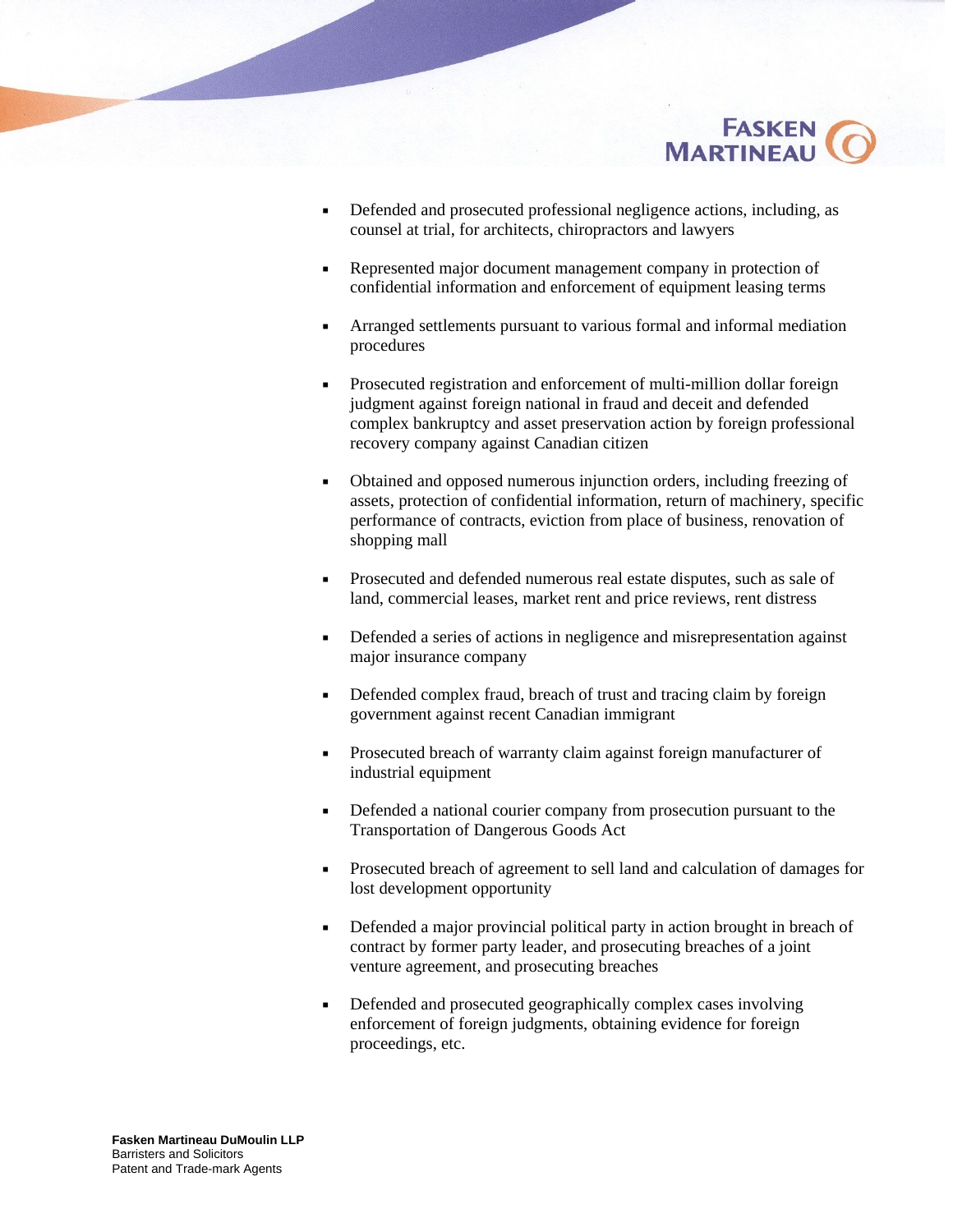

- **Prosecuted action for a credit union to recover significant debt created by** cheque-kiting scheme
- Defended insurance agent against prosecution pursuant to the Financial Institutions Act
- Defended major loss personal injury claim involving complex brain injury known as ''prosopagnosia'' (the inability to recognize faces)

#### **Presentations**

- Good Deal Gone Bad, Fasken Martineau Real Estate Group Seminar, November 6, 2008
- Competition in Business How Far Can You Go?, Fasken Martineau Commercial Litigation Group Seminar, March 13, 2008
- Managing Your Documents to Save Money and Avoid Disasters, Fasken Martineau Commercial Litigation and Dispute Resolution Seminar, May 9, 2007
- Done Deal. Or is It?, Fasken Martineau Commercial Litigation Group Seminar, January 24, 2007
- The 6th Annual Civil Litigation Conference, November 18, 2005
- Practical Advice for Multi-Jurisdictional Disputes, Continuing Legal Education Civil Law Conference, July 4, 2005
- Commercial Litigation Seminar: Managing Confidential Business Information Before and During Litigation, March 9, 2005
- University of British Columbia Trial Advocacy Course, 2004-2006
- Continuing Legal Education courses in Commercial Leasing, Continuing Legal Education, May 2007
- Continuing Legal Education Trial Advocacy Course, Continuing Legal Education, 2003-2005
- Continuing Legal Education Trial Advocacy Course, Continuing Legal Education, 2003-2005

#### **Honours and Awards**

 BV® Peer Review Rated according to Martindale-Hubbell (high to very high legal ability); Commercial Litigation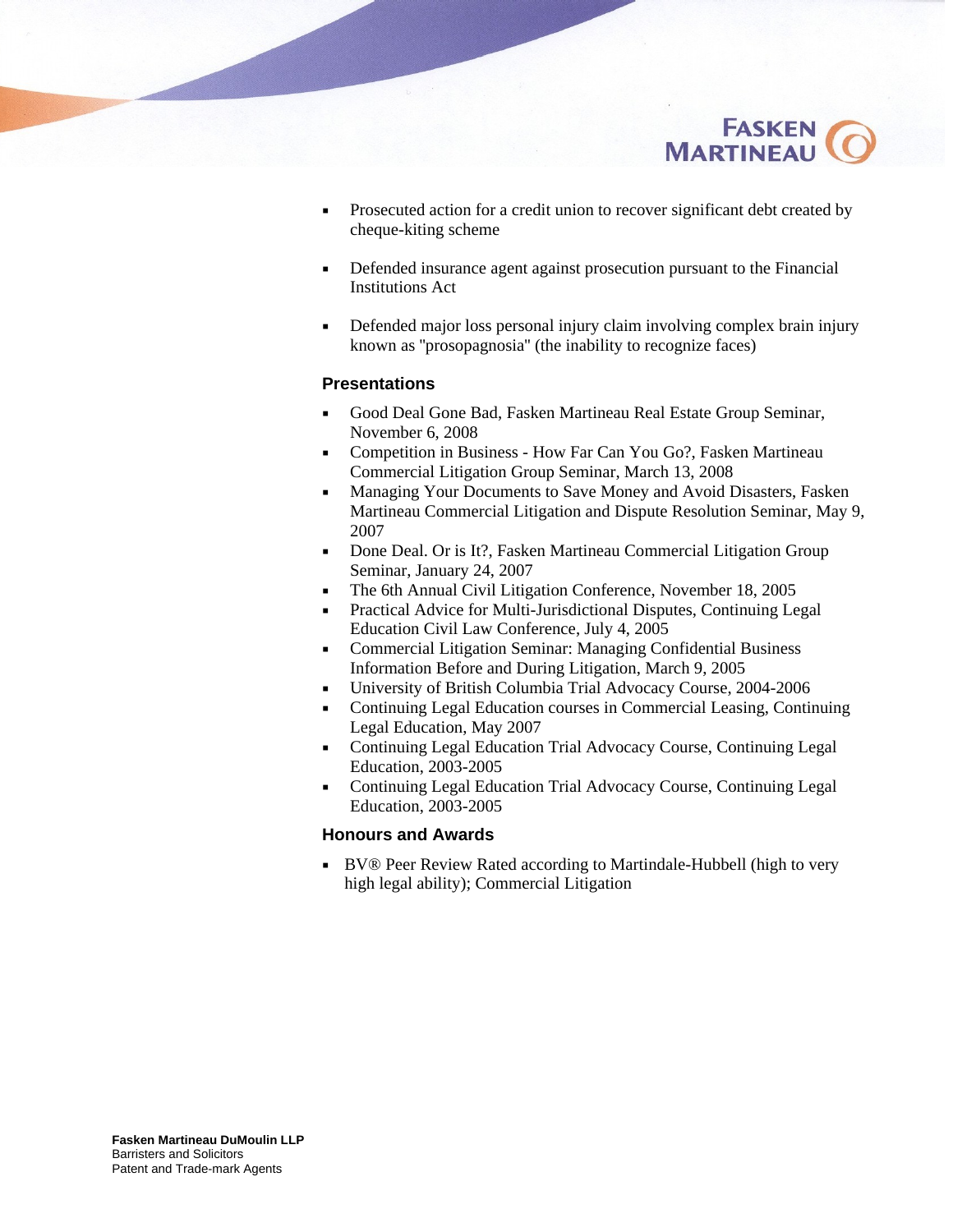



#### **Areas of Practice**

Litigation and Dispute **Resolution** 

Insolvency and Restructuring

#### **Education**

LL.B., 1999 The University of British Columbia

B.Sc. (Physiology), 1993 McGill University

#### **Called to the Bar**

British Columbia, 2001

### **Kibben Jackson**

*Associate* 

#### **Vancouver**

Direct Line: 604 631 4786 Facsimile: 604 632 4786 [kjackson@fasken.com](mailto:kjackson@fasken.com)  [www.fasken.com](http://www.fasken.com) 

Kibben Jackson is an associate in the Litigation and Dispute Resolution Group. His practice is in general corporate and commercial litigation with a focus on insolvency, corporate restructurings and secured creditor realization. He has worked with most of Canada's largest financial institutions and trustee firms, including in relation to bankruptcies and receiverships, and has represented both debtors and creditors in connection with significant reorganizations and debt restructurings.

Prior to joining the firm, Kibben clerked for the Chief Justice of British Columbia at the British Columbia Court of Appeal. Currently, Kibben serves on the Executive Committee of the Vancouver Bar Association.

#### **Representative Experience**

- Advised Doman Industries Ltd. completes restructuring
- Advised 360networks group of companies completes Canadian restructuring
- Advised The Bank of Nova Scotia in relation to the receivership of a significant British Columbia lumber company
- Counsel for the St. Mary's Indian Band and the St. Eugene Mission Resort Companies
- Advised A&B Sound Ltd., completes Companies' Creditors Arrangement Act and Bankruptcy and Insolvency Act proceedings
- Advised a large American equity fund in the realization of secured debt and the sale of the debtor's manufacturing business